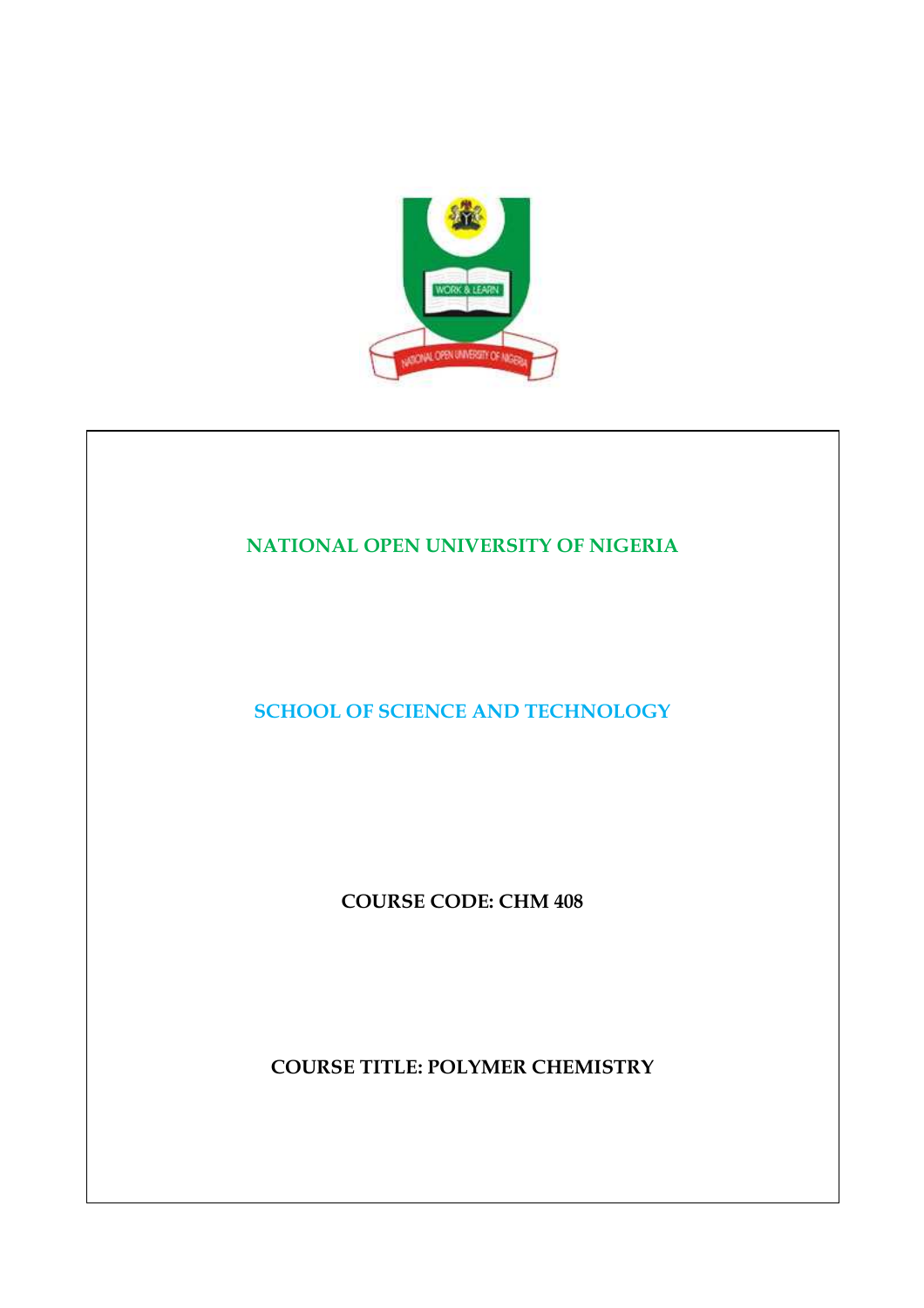## **CHM 408**

## **POLYMER CHEMISTRY**

 **Course Developer:** Igwemmar, Noela Chinyelu

#### **Course Guide**

#### **Introduction**

Welcome to this chemistry course. We have packaged this chemistry course in such a way that you will learn chemistry using a technique peculiar to the open learn system. This technique has been adopted by the National Open University of Nigeria in most of the courses offered to students. The language is simple, interesting and specific to the subject, 'Polymer Chemistry'. This course guide tells you briefly about the course, the course materials available, how to work with them and maximize your learning through effective time management. Polymer chemistry is a two-unit degree course for all students offering Bachelor of Science (B.Sc.) Chemistry.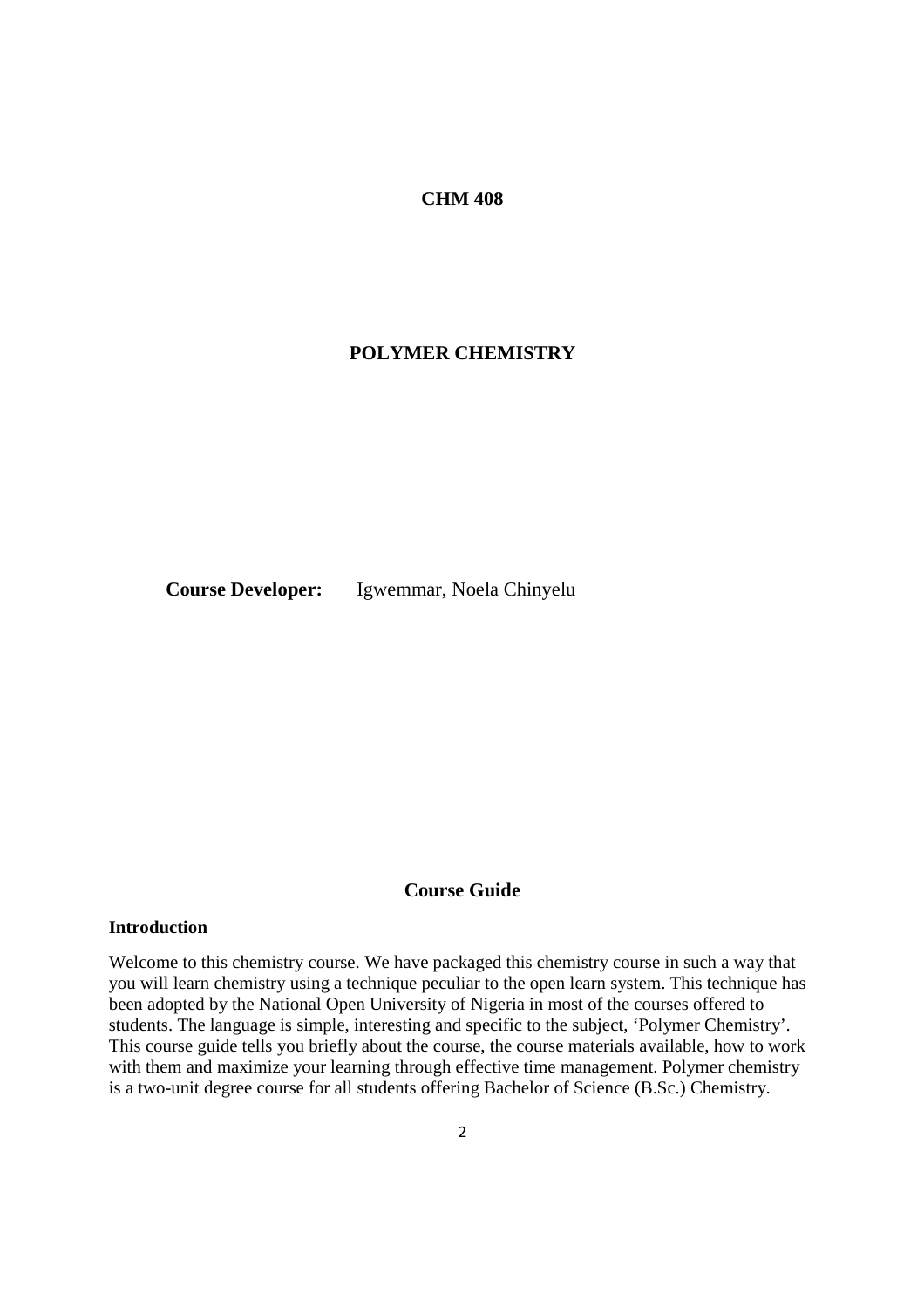Polymers are no longer regarded as novelties or cheap substitutes for traditional materials such as metals, wood, glass and ceramic. They are now an important class of materials in their own rights. Examples of their use abound everywhere, in the homes, schools, offices and factories. Relationship between structure, property and behaviour of polymer is now better understood. It is therefore possible to 'tailor-make' polymers, that is, to produce polymers of specified molar mass and structure for specific applications.

Today no designer can afford to neglect the opportunities offered by polymers. Low cost and sometimes superior performance of polymers over traditional materials are significant features that cannot be ignored. Indeed polymers have come to stay. The diversity, flexibility, cost and superior performances are certain to assure their future as new uses are discovered.

We wish you success with the course and hope that you will find it both interesting and useful.

### **What you will learn in this course**

In this course, you will learn about polymerization mechanism; stereospecific polymerization; copolymerization; phase system for polymerization; industrially important thermoplastic and thermosetting polymers; polyurethanes; rubber elasticity; mechanical properties of polymers; degradation of polymers; analysis and testing of polymers.

All the units follow the same pattern and so after the first few units, the rest will become easy to follow. Certainly, the interconnection of polymer chemistry with such fields as medicine, geology, engineering (petroleum, electrical, mechanical, and chemical) and so on will be better appreciated in the process of going through this course.

## **The Course Aims**

The broad aim of this course is to help the student to have an introductory and in-depth knowledge of polymerization processes, applications and degradation of polymers. Thus you will have a solid foundation which will enable you go into advanced science course needing a background of polymer chemistry.

## **The Course Objectives**

The objectives of this course are set out below. On completion of the course, you should be able to:

- 1) Discuss the applications of polymer in our everyday living.
- 2) Explain vividly the key concepts involved in each unit of study.
- 3) Use chemical equations where necessary, to explain the addition and step polymerization processes.
- 4) Classify polymer degradation and enumerate the factors that contribute to polymer degradation.

## **The Course Materials**

The main components of the course are: The course guide, objectives, study units, selfassessment exercises, and tutor marked assignments and references/further reading.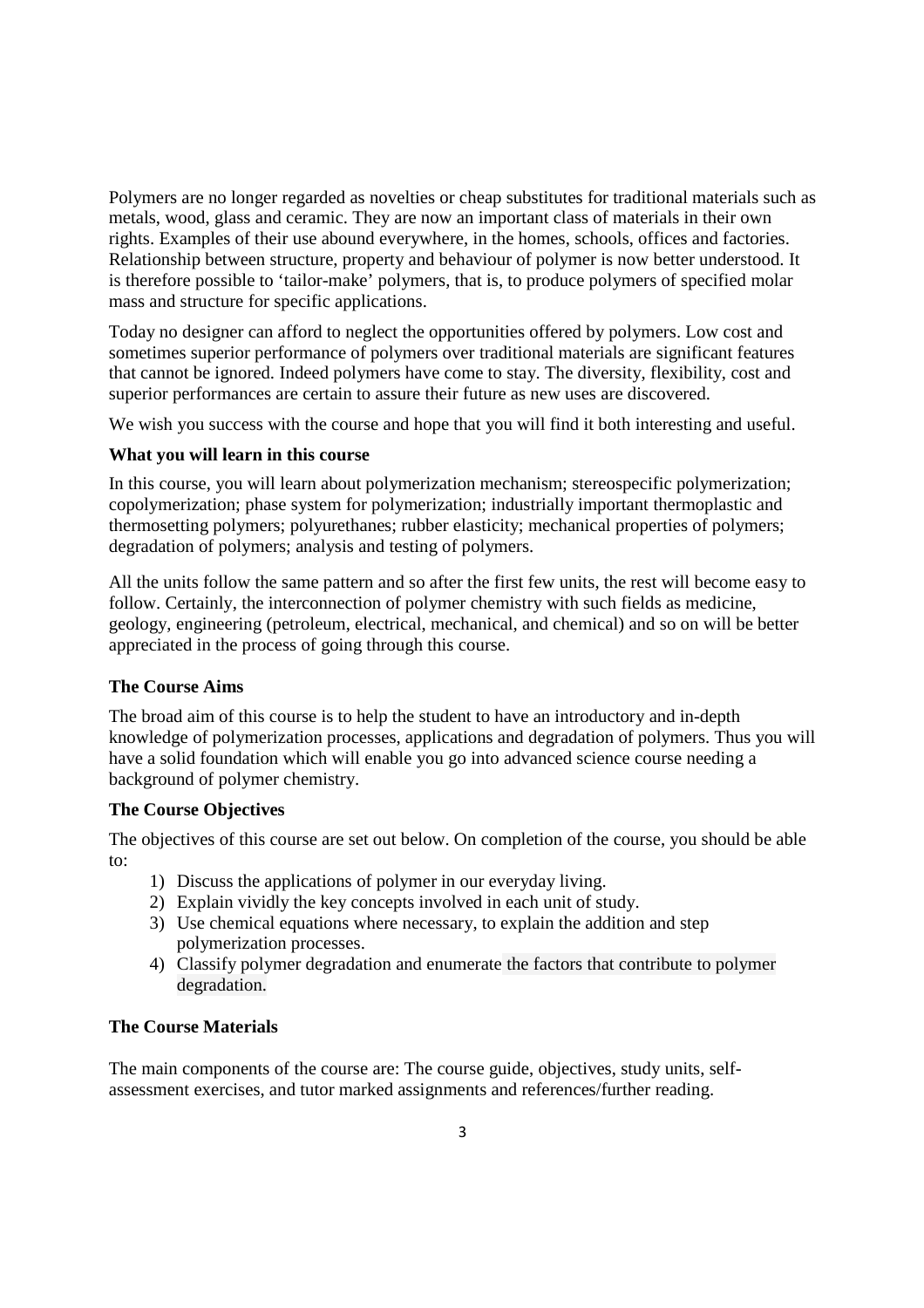#### **Working through this course**

Each unit has specific learning objectives along with other relevant learner guide. Try to read these objectives before you study the unit and also go through it after completing the unit to see whether you have internalized the concepts treated in the unit. Go through the self-assessment exercises and ensure that you answer the questions.

At certain points in this course, you would be asked to submit assignments for assessment purposes. Read each unit with full concentration. You must attend the tutorial sessions so that you can avail yourself the opportunity of comparing notes and ideas. Lastly, read recommended textbooks and other relevant materials.

In this course, there are ten (10) study units.

## **Table of Contents**

### **Course Guide**

#### **Unit 1: Polymer Synthesis**

- 1.0 Introduction
- 1.1 Objectives
- 1.2 Addition (Chain) polymerization
- 1.3 Free radical polymerization
- 1.3.1 Mechanism of free radical polymerization
- 1.3.2 Initiation reaction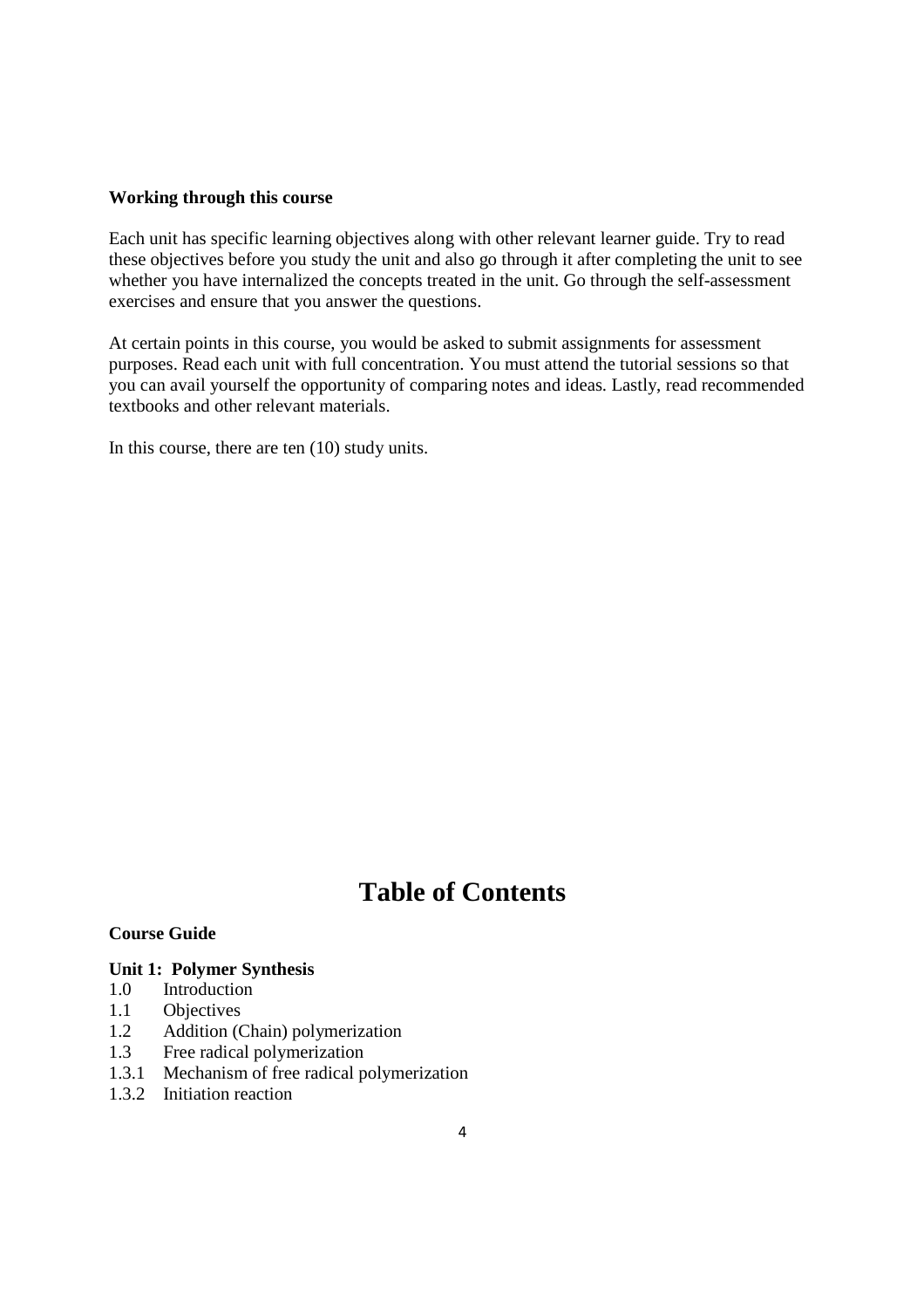- 1.3.3 Propagation reaction
- 1.3.4 Termination
- 1.4 Ionic polymerization
- 1.4.1 Anionic polymerization
- 1.4.2 Chain initiation
- 1.4.3 Chain propagation
- 1.4.4 Chain termination
- 1.5 Cationic polymerization
- 1.5.1 Initiator for cationic polymerization
- 1.5.2 Propagation by ionic chain carrier
- 1.5.3 Termination
- 1.5.4 Chain transfer
- 1.5.5 Example: Polymerization of styrene
- 1.6 Summary of characteristics of addition polymerization
- 1.7 Condensation (Step) polymerization
- 1.7.1 Mechanism of condensation polymerization
- 1.7.2 Reaction of carboxylic acid monomer and an amine monomer
- 1.7.3 Reaction of carboxylic acid monomer and an alcohol monomer
- 1.7.4 Self condensation
- 1.8 Summary of characteristics of condensation polymerization
- 1.9 Self-assessment exercise
- 1.10 Conclusion
- 1.11 Summary
- 1.12 Tutor-marked assignment<br>1.13 References/Further reading
- References/Further reading

# **Unit 2: Stereospecific Polymerization**

- 2.0Introduction
- 2.1 Objectives
- 2.2 Polymer Stereochemistry
- 2.3 Structural isomerism
- 2.4 Orientational Isomerism
- 2.5 Configurational Isomerism
- 2.6 Geometrical isomerism
- 2.7 Self-assessment exercise
- 2.8 Conclusion
- 2.9 Summary
- 2.10 Tutor-marked assignment
- 2.11 References/Further reading

## **Unit 3: Copolymerization**

- 3.0 Introduction
- 3.1 Objectives
- 3.2 Types of polymers
- 3.3 Benefits of copolymerization
- 3.4 Self-assessment exercise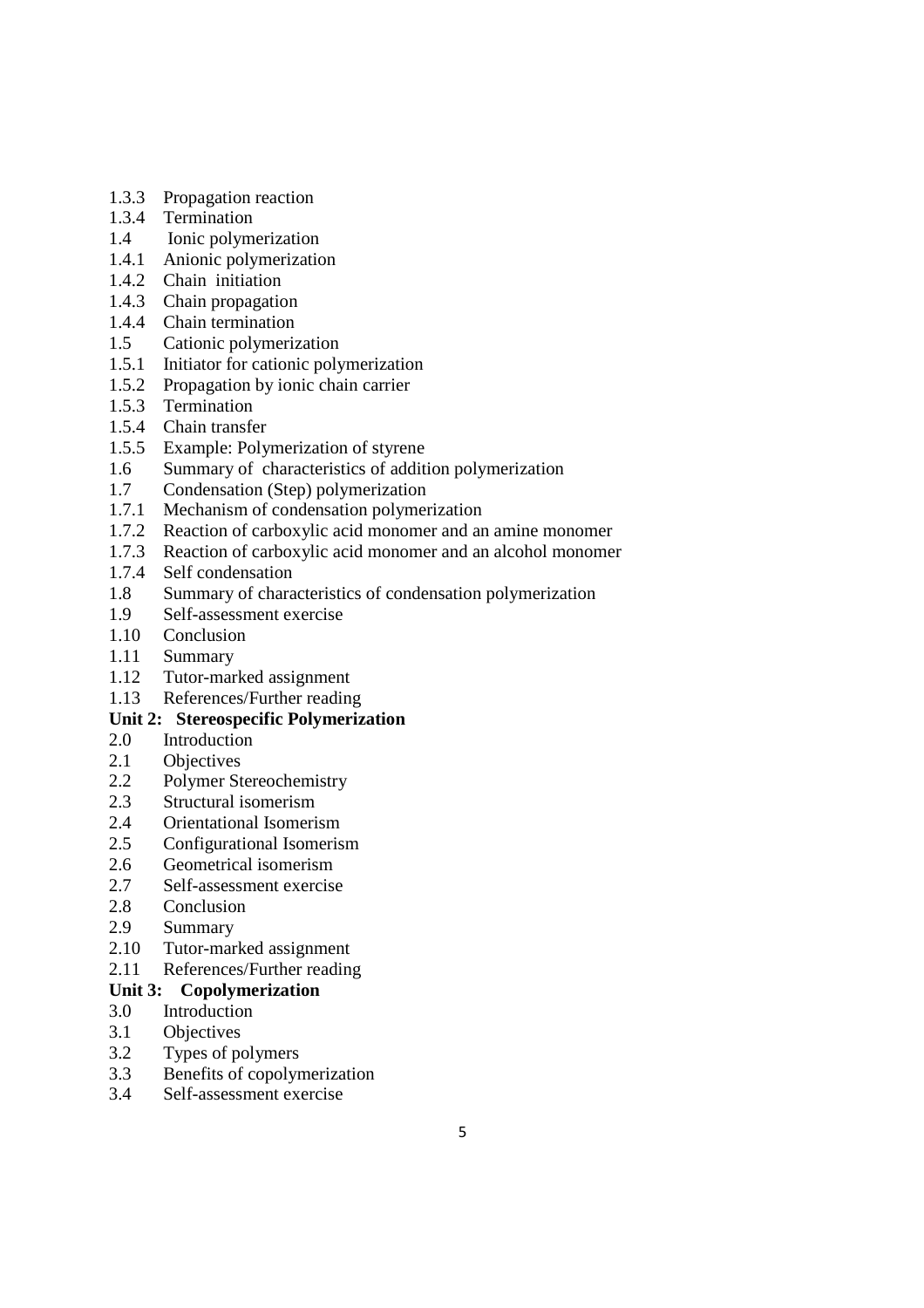- 3.5 Conclusion
- 3.6 Summary
- 3.7 Tutor-marked assignment
- 3.8 References/Further reading

## **Unit 4: Polymer Solutions**

- 4.0 Introduction
- 4.1 Objectives
- 4.2 Thermodynamics of polymer solutions
- 4.3 Phase equilibrium
- 4.4 Polymer solubility
- 4.5 Self-assessment exercise
- 4.6 Conclusion
- 4.7 Summary
- 4.8 Tutor-marked assignment
- 4.9 References/Further reading

## **Unit 5: Thermoplastic and Thermosetting Polymers**

- 5.0 Introduction
- 5.1 Objectives
- 5.2 Thermoplastics
- 5.3 Thermosets
- 5.4 Industrially important thermoplastic and thermosetting polymers
- 5.5 Self-assessment exercise
- 5.6 Conclusion
- 5.7 Summary
- 5.8 Tutor-marked assignment
- 5.9 References/Further reading

## **Unit 6: Mechanism Properties of Polymers**

- 6.0 Introduction
- 6.1 Objectives
- 6.2 Mechanical properties of polymer
- 6.3 Stress-strain properties
- 6.4 Self-assessment exercise
- 6.5 Conclusion
- 6.6 Summary
- 6.7 Tutor-marked assignment
- 6.8 References/Further reading

## **Unit 7: Polyurethane**

- 7.0 Introduction
- 7.1 Objectives
- 7.2 Properties of polyurethane<br>7.3 Advantages of polyurethan
- Advantages of polyurethane
- 7.4Application of polymers
- 7.5 Self- assessment exercise
- 7.6 Conclusion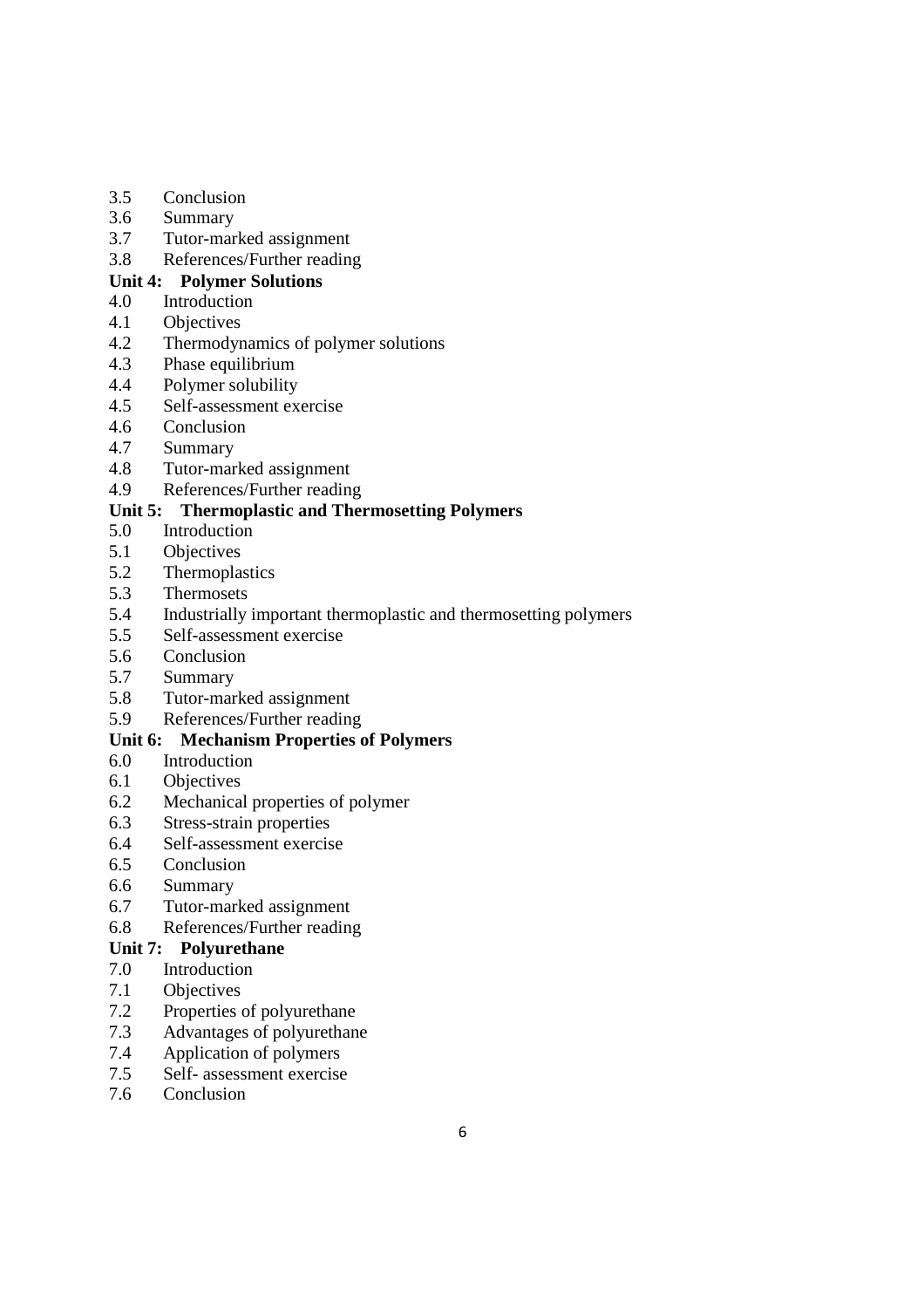- 7.7 Summary
- 7.8 Tutor-marked assignment
- 7.9 References/Further reading

## **Unit 8: Rubber Elasticity**

- 8.0 Introduction
- 8.1 Objectives
- 8.2 Natural rubber
- 8.3 Elasticity of rubber
- 8.4 Thermodynamics of rubber elasticity
- 8.5 Main uses of Rubber
- 8.6 Self-assessment exercise
- 8.7 Conclusion
- 8.8 Summary
- 8.9 Tutor-marked assignment
- 8.10 References/Further reading

## **Unit 9: Testing and Analysis of Polymers**

- 9.0 Introduction
- 9.1 Objectives
- 9.2 Simple identification tests
- 9.2.1 Direct observation
- 9.2.2 Immersion in water
- 9.2.3 Beilstein test
- 9.2.4 Melting and combustion
- 9.2.5 Lassaign test<br>9.3 Complex/So
- 9.3 Complex/ Sophisticated instrumental technique
- 9.3.1 Infra-red spectroscopy
- 9.3.2 Fourier transform infra-red
- 9.3.3 Nuclear magnetic resonance spectroscopy
- 9.3.4 X-ray diffraction
- 9.3.5 Glass liquid chromatography
- 9.3.6 Gel permeation chromatography
- 9.3.7 Thermal analysis
- 9.4 Self-assessment exercise
- 9.5 Conclusion
- 9.6 Summary
- 9.7 Tutor-marked assignment
- 9.8 References/Further reading

## **Unit 10: Polymer Degradation**

- 10.0 Introduction
- 10.1Objectives
- 10.2Polymer degradation
- 10.3 Ionizing radiation degradation
- 10.4 Photolytic degradation
- 10.5 Thermal degradation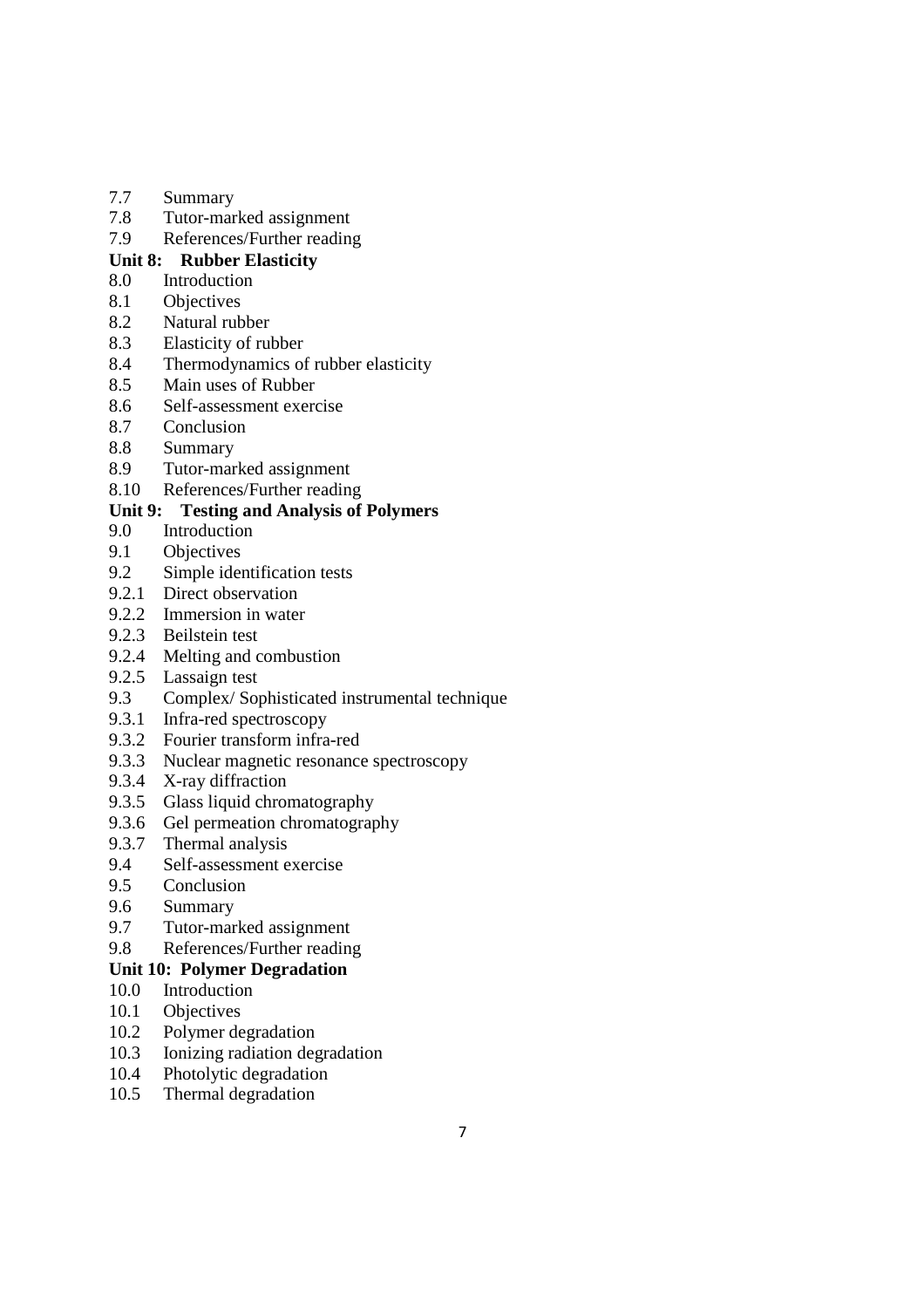- 10.6 Hydrolytic degradation
- 10.7 Oxidative degradation
- 10.8 Galvanic action
- 10.9 Self-assessment exercise
- 10.10 Conclusion
- 10.11 Summary
- 10.12 Tutor-marked exercise
- 10.13 References/Further reading

## **Unit 1**

## **Polymer Synthesis**

#### **1.0 Introduction**

The study of polymer chemistry begins with understanding the methods in which these materials are synthesized. Polymer synthesis is a complex procedure and can take place in a variety of ways. Polymers are prepared by the process of joining small molecules (monomers) by covalent bonds. Hence, **polymerization** is a process of reacting monomer molecules together in a chemical reaction to form three-dimensional networks or polymer chains. In chemical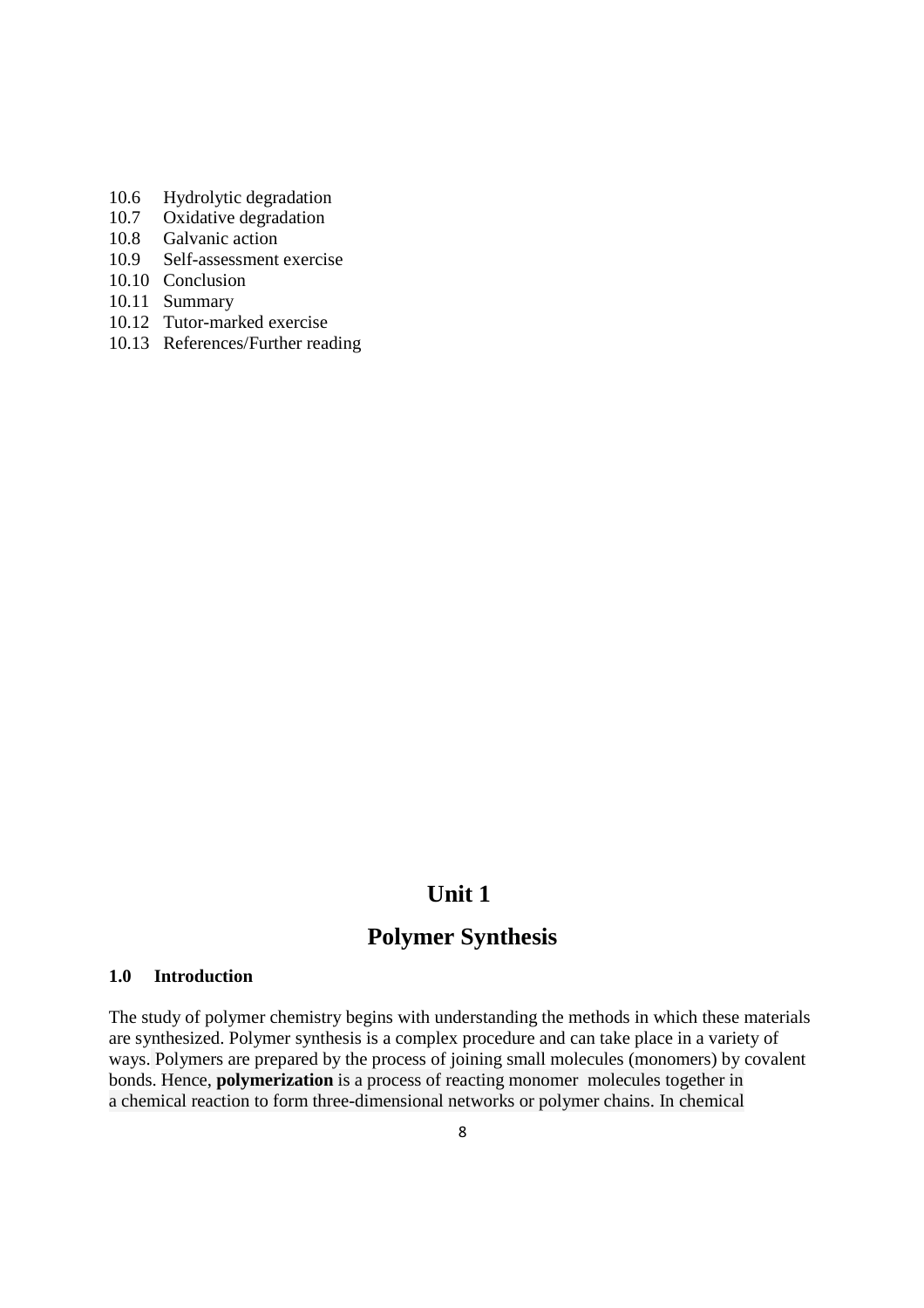compounds, polymerization occurs via a variety of reaction mechanisms that vary in complexity due to functional groups present in reacting compounds and their inherent steric effects explained by VSEPR Theory. There are many forms of polymerization and different systems exist to categorize them these include, the Addition polymerization also called Chaingrowth polymerization and Condensation polymerization sometimes called Step- growth polymerization.

## **1.1 Objectives**

By the end of this unit, you should be able to:

- Define polymerization
- **List and discuss the various types of polymerization.**
- Explain the characteristics peculiar to each polymerization process/mechanism.
- Describe the roles of initiation, propagation and termination in polymerization process.
- Differentiate between addition and condensation polymerization process.
- **Mention the applications of polymers.**

### **1.2 Addition (Chain-growth) Polymerization**

 Addition polymerization describes the method where monomers are added one by one to an active site on the growing chain. This is characterized by self-addition of molecules to each other, very rapidly through chain reaction. Monomer in this case retains its structural identity when it gets converted to polymer (product has same elemental composition as the monomer). It can be represented with the chemical equation:

## $nM(monomer) \rightarrow (-M-)_{n}(polumer)$

Where n is the degree of polymerization.

In addition polymerization, no by product is formed (i.e, no net loss of atom). The bifunctionality is provided by the double bonds present in the monomer. The most common type of addition polymerization involves Free radical chain reaction of molecule that have C=C bond. For olefins  $(CH<sub>2</sub>=CHR)$ , vinyl compounds (CH<sub>2</sub>=CHX), allyl compounds (CH<sub>2</sub>=CH-CH<sub>2</sub>X) and dienes  $(CH<sub>2</sub>=CR-CH=CH<sub>2</sub>)$ , addition reaction polymerization involves the opening of the bond with a free radical initiator. Under addition polymerization, another process known as Ionic polymerization (i.e cationic chain growth and anionic chain growth mechanism) can occur. All these polymerization processes follow three principal steps – **Initiation (**birth**), Propagation (**growth**), and Termination (**death**)**. Typical addition polymers are polystyrene, poly(acrylic acid), polyethylene, poly(vinyl chloride), poly acrylonitrile, poly(vinyl fluoride) etc.

## **1.3 Free Radical Polymerization**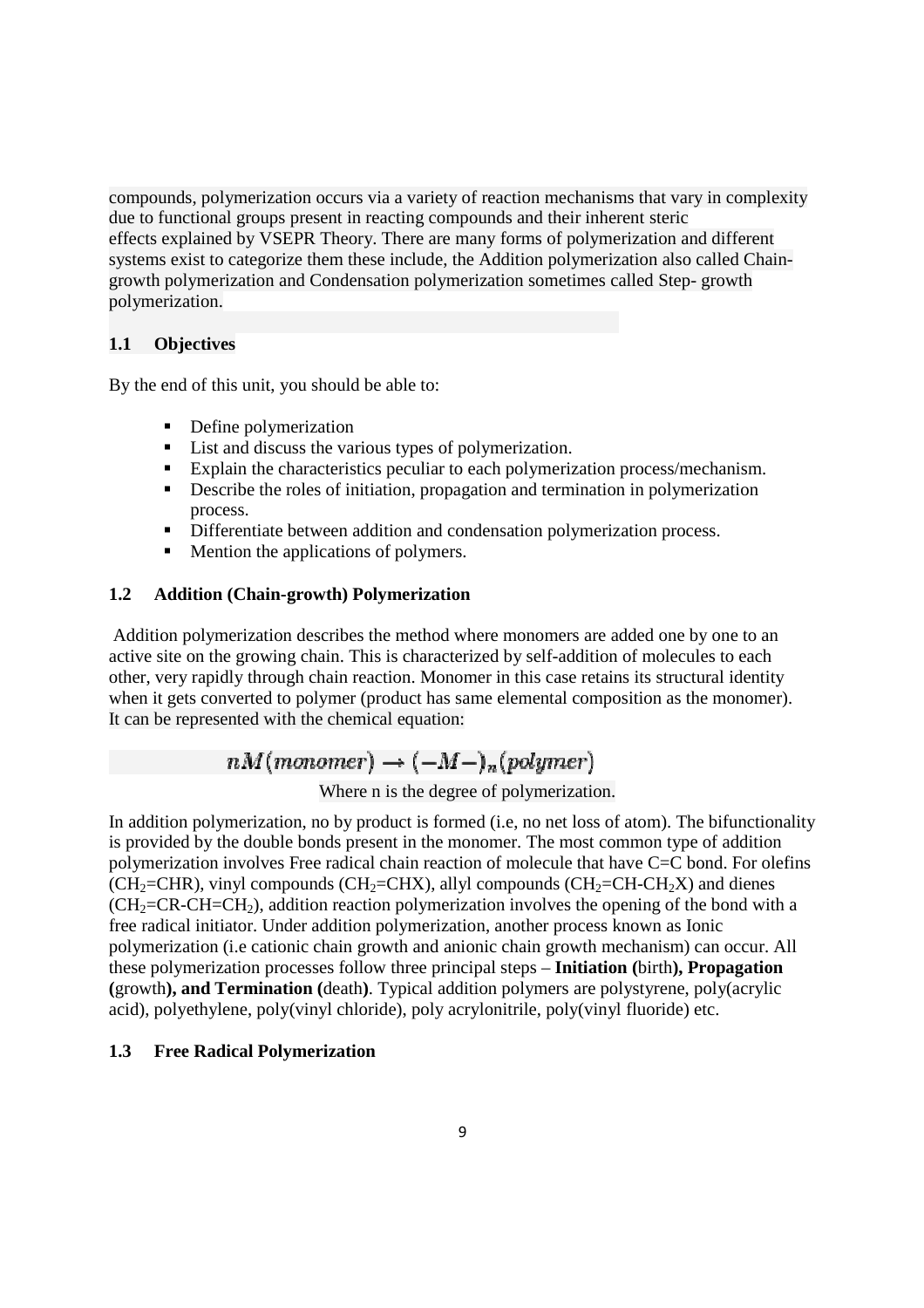The most common type of addition polymerization is free radical polymerization. A free radical is simply a molecule with an unpaired electron. The tendency for this free radical to gain an additional electron in order to form a pair makes it highly reactive so that it breaks the bond on another molecule by stealing an electron, leaving that molecule with an unpaired election (which is another free radical).

Free radicals are often created by the division of a molecule (known as an *initiator*) into two fragments along a single bond. Initiators for free radical polymerization include any organic compound with a **labile bond,** such as an azo (-N=N-), disulphide (-S-S-), or peroxide (-O-O-) compound. The labile bond can be broken down either by heat or irradiation such as uv or γradiation giving a radical. An example of a free radical intiator

R-O-O-R<sup>1</sup> where R and R<sup>1</sup> represent an alkyl/benzoyl group.

The following diagram shows the formation of a radical from its initiator, in this case benzoyl peroxide.



The stability of a radical refers to the molecule's tendency to react with other compounds. An unstable radical will readily combine with many different molecules. However a stable radical will not easily interact with other chemical substances. The stability of free radicals can vary widely depending on the properties of the molecule. The *active center* is the location of the unpaired electron on the radical because this is where the reaction takes place. In free radical polymerization, the radical attacks one monomer, and the electron migrates to another part of the molecule. This newly formed radical attacks another monomer and the process is repeated. Thus the active center moves down the chain as the polymerization occurs until it is terminated.

#### **1.3.1 Mechanism of Free radical Polymerization**

The formation of a polymer by this process is an example of a chain reaction. Once a chain reaction gets started, it is able to keep itself going. The three steps of this reaction to focus on are Initiation, Propagation and Termination.

#### **1.3.2 Initiation Reaction**

The first step in producing polymers by free radical polymerization is initiation. This step begins when an *initiator* decomposes into free radicals in the presence of monomers. The instability of carbon-carbon double bonds in the monomer makes them susceptible to reaction with the unpaired electrons in the radical. In this reaction, the active center of the radical "grabs" one of the electrons from the double bond of the monomer, leaving an unpaired electron to appear as a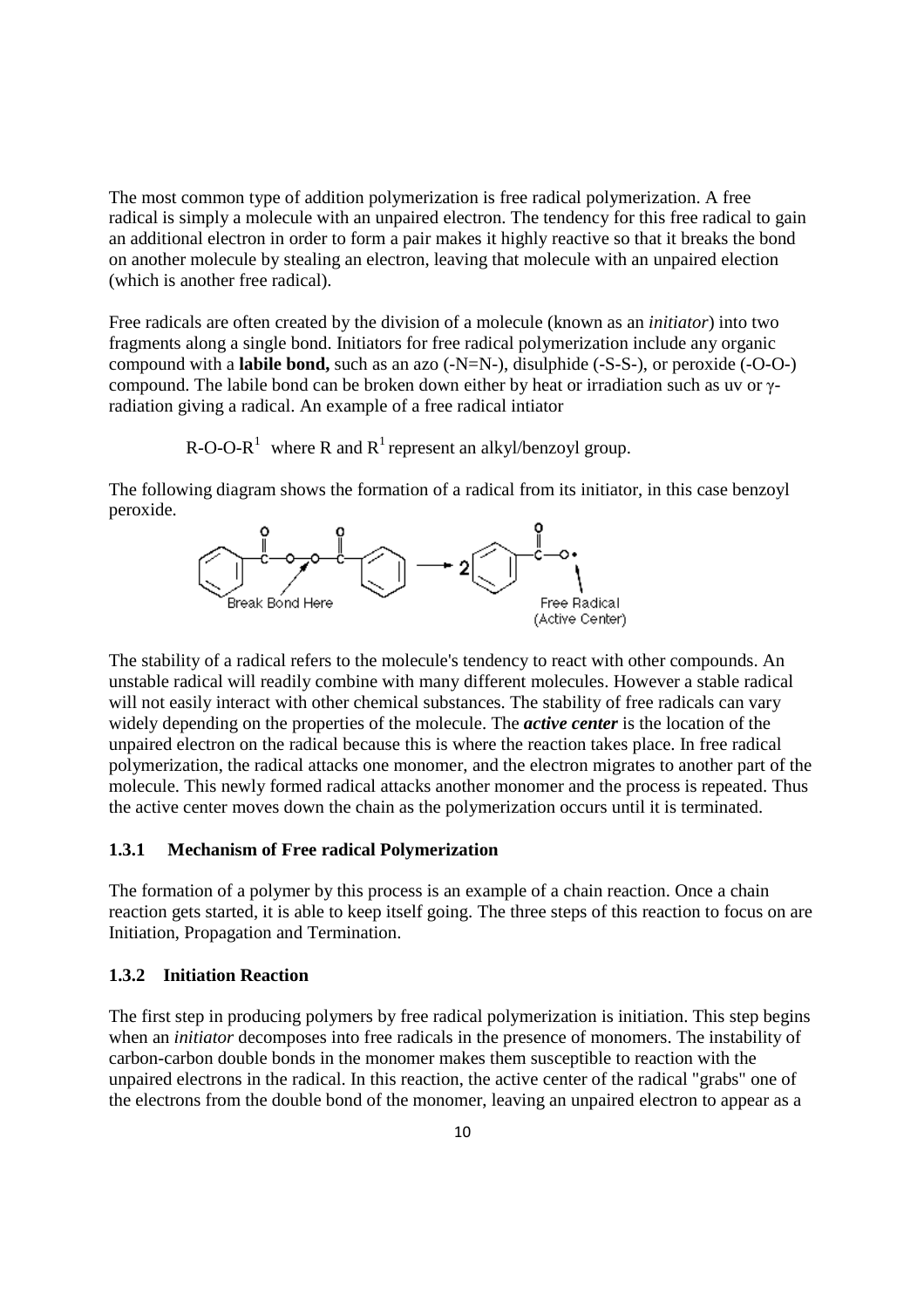new active center at the end of the chain. Addition can occur at either end of the monomer. Example: Consider the polymerization of ethylene  $(CH_2=CH_2)$  to polyethylene.

A peroxide molecule breaks up into two reactive free radicals. Light or heat can provide the energy needed for this process- first part of the initiation step:

We can write an equation for this process:

```
ROOR + energy \longrightarrow 2RO'
```
**peroxide free radical initiator** 

The second part of initiation occurs when the free radical initiator attacks and attaches to a monomer molecule. This forms a new free radical, which is called the activated monomer.

An equation for the reaction is as thus:

 $RO: + CH_2=CH_2 \longrightarrow RO-CH_2-CH_2$ 

#### **free radical initiator ethylene activated monomer**

One of the two  $\Pi$ - electrons in the ethylene has been used to form a single bond with the R–O<sup> $\cdot$ </sup> radical. The other remains on the second carbon atom, leaving it as a seven-valence electron atom that reacts with another ethylene molecule.

#### **1.3.3 Propagation Reaction**

After a synthesis reaction has been initiated, the propagation reaction takes over. In the propagation phase, the newly formed activated monomer attacks and attaches to the double bond of another monomer molecule. The process of electron transfer and consequent motion of the active center down the chain proceeds. In this diagram, (chain) refers to a chain of connected monomers, and X refers to hydrogen atom. Hence the monomer would be ethylene and the polymer polyethylene.



**activated monomer** ethylene growing polymer chain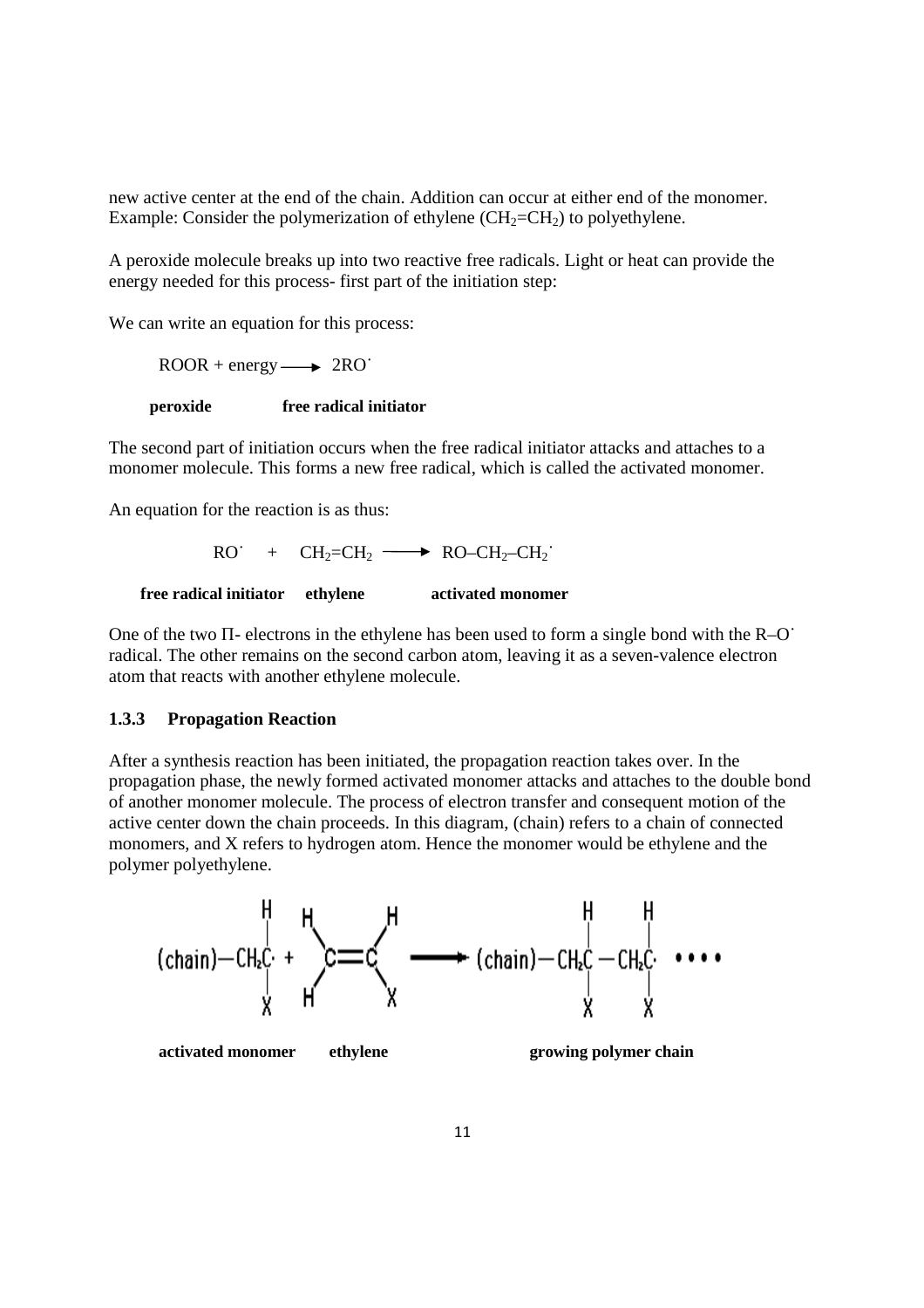In free radical polymerization, the entire propagation reaction usually takes place within a fraction of a second. Thousands of monomers are added to the chain within this time. The entire process stops when the termination reaction occurs.

## **1.3.4 Termination Reaction**

This chain reaction cannot go on forever. The reaction must terminate, but how?. In theory, the propagation reaction could continue until the supply of monomers is exhausted. However, this outcome is very unlikely. Most often the growth of a polymer chain is halted by the termination reaction. Termination typically occurs in two ways: **combination** and **disproportionation.**

**Combination** occurs when the polymer's growth is stopped by radical end groups on two growing chains that join and form a single chain. The following diagram depicts combination, with the symbol **(R)** representing the rest of the chain.

$$
(R)-CH2CH + C1CH2 - (R) \longrightarrow (R)-CH2C-H2 - (CH2 - (R)
$$
  
\n
$$
X \times X
$$

**Disproportionation** halts the propagation reaction when a free radical strips a hydrogen atom from an active chain. A carbon-carbon double bond takes the place of the missing hydrogen. Termination by disproportionation is shown in the diagram.

$$
(R)-CH2CH + \begin{array}{ccc} H & H & H & H \\ \vdots & \vdots & \ddots & \vdots \\ \vdots & \vdots & \ddots & \vdots \\ \vdots & \vdots & \ddots & \vdots \\ \vdots & \vdots & \ddots & \vdots \\ \vdots & \vdots & \ddots & \vdots \\ \vdots & \vdots & \ddots & \vdots \\ \vdots & \vdots & \ddots & \vdots \\ \vdots & \vdots & \ddots & \vdots \\ \vdots & \vdots & \ddots & \vdots \\ \vdots & \vdots & \ddots & \vdots \\ \vdots & \vdots & \ddots & \vdots \\ \vdots & \vdots & \ddots & \vdots \\ \vdots & \vdots & \ddots & \vdots \\ \vdots & \vdots & \ddots & \vdots \\ \vdots & \vdots & \ddots & \vdots \\ \vdots & \vdots & \ddots & \vdots \\ \vdots & \vdots & \ddots & \vdots \\ \vdots & \vdots & \ddots & \vdots \\ \vdots & \vdots & \ddots & \vdots \\ \vdots & \vdots & \ddots & \vdots \\ \vdots & \vdots & \ddots & \vdots \\ \vdots & \vdots & \ddots & \vdots \\ \vdots & \vdots & \ddots & \vdots \\ \vdots & \vdots & \ddots & \vdots \\ \vdots & \vdots & \ddots & \vdots \\ \vdots & \vdots & \ddots & \vdots \\ \vdots & \vdots & \ddots & \vdots \\ \vdots & \vdots & \ddots & \vdots \\ \vdots & \vdots & \ddots & \vdots \\ \vdots & \vdots & \ddots & \vdots \\ \vdots & \vdots & \vdots & \ddots \\ \vdots & \vdots & \vdots & \ddots \\ \vdots & \vdots & \vdots & \ddots \\ \vdots & \vdots & \vdots & \vdots \\ \vdots & \vdots & \vdots & \vdots \\ \vdots & \vdots & \vdots & \vdots \\ \vdots & \vdots & \vdots & \vdots \\ \vdots & \vdots & \vdots & \vdots \\ \vdots & \vdots & \vdots & \vdots \\ \vdots & \vdots & \vdots & \vdots \\ \vdots & \vdots & \vdots & \vdots \\ \vdots & \vdots & \vdots & \vdots \\ \vdots & \vdots & \vdots & \vdots \\ \vdots & \vdots & \vdots & \vdots \\ \vdots & \vdots & \vdots & \vdots \\ \vdots & \vdots
$$

Disproportionation can also occur when the radical reacts with an impurity. This is why it is so important that polymerization be carried out under very clean conditions.

Note: Chemists can control the way a polymer does each of these steps by varying the reactants, the reaction times and the reaction condition. The physical properties of a polymer chain depend on the polymer's average length, the amount of branching, and the constituent monomers.

#### **1.4 Ionic Polymerization**

Ion initiated polymerization follow the same basic steps as free radical polymerization (initiation, propagation and termination) however, there are some differences. Ionic mechanism of chain polymerization also involves attack on the Π electron pair of the monomer.

**Note:** In free radical, the unpaired electron of the free radical does the attack but in ionic, the positive or negative ion does the attack.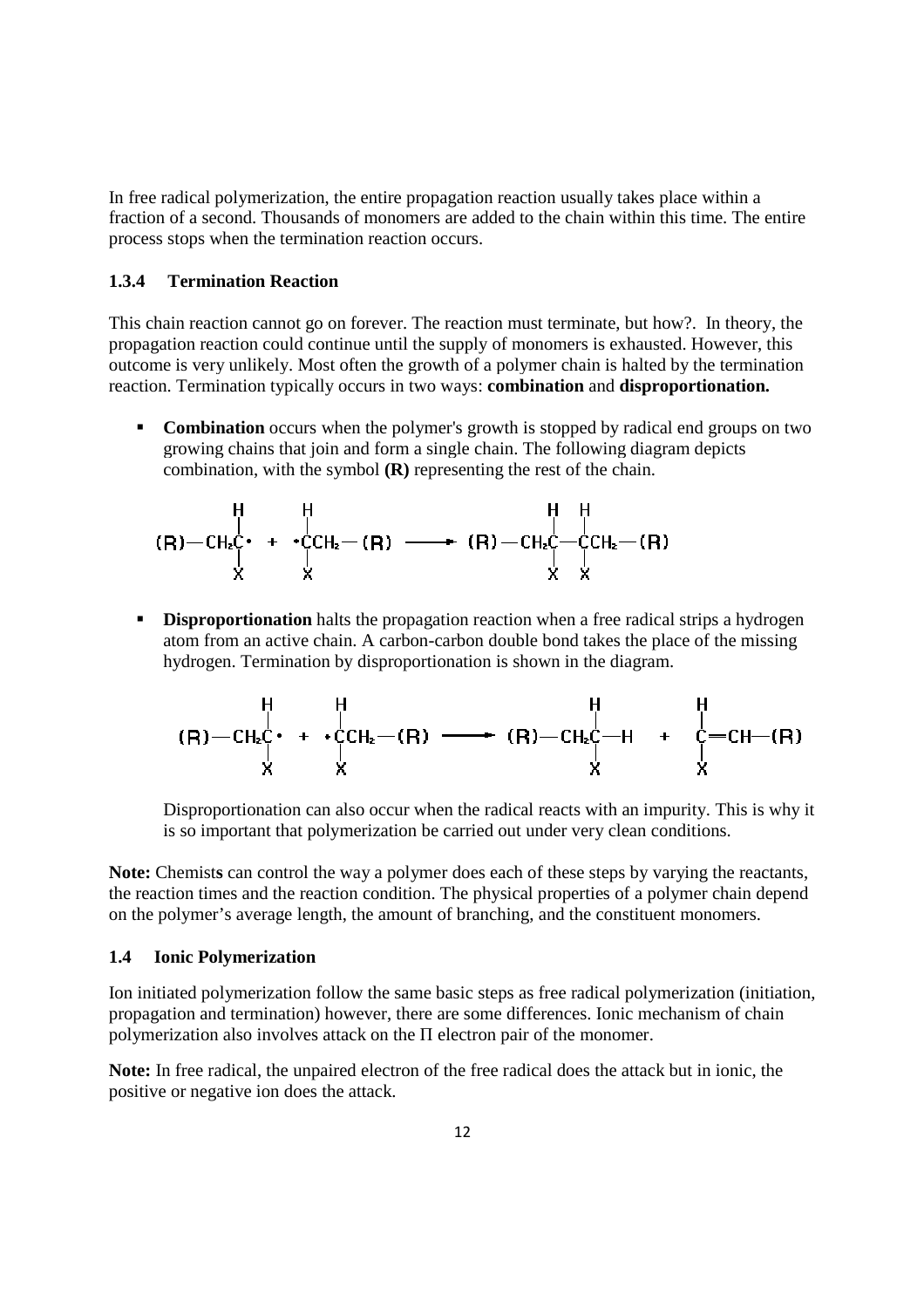In ionic polymerization, either a **carbanion** (c<sup> $\bar{c}$ </sup>) or **carbonium** (c<sup> $+$ </sup>) ionic site can be formed in the initiation process. Radical-initiated polymerizations are generally non-specific but this is not true for ionic initiators, since the formation and stabilization of a carbonium ion or carbanion depends largely on the nature of the group R in the vinyl monomer,

#### CH<sub>2</sub>=CHR

For this reason cationic initiation is usually limited to monomers with electron-donating groups (e.g., alkoxy, alkyl, alkenyl, phenyl) which help to stabilize the delocalization of the positive charge in the  $\Pi$  – orbitals of the double bond. Anionic initiators require electron withdrawing substituents (e.g cyano (–CN), carbonyl –aldehyde, ketone, acids and ester) to promote the formation of a stable carbanion, and when there is a combination of both mesomeric and inductive effects the stability is greatly enhanced. As these ions are associated with a counter-ion the solvent has a profound influence. Therefore chain propagation will depend significantly on the separation of the two ions and this will also control the mode of entry of an adding monomer.

While polar and highly solvating media are obvious choices for ionic polymerizations many cannot be used because they react with and negate the ionic initiators. Ionic-initiated polymerizations are much more complex than radical reactions. When the chain carrier is ionic, the reaction rates are rapid, difficult to reproduce, and yield high molar mass material at low temperatures by mechanisms which are often difficult to define. Initiation of an ionic polymerization can occur in one of four ways involving essentially the loss or gain of an electron e by the monomer to produce an ion or radical ion.

- (a)  $M + I^+ \longrightarrow MI^+$  Cationic
- (b)  $M + I \longrightarrow MI$  Anionic
- (c)  $M + e^ \longrightarrow$  'M<sup>-</sup> Anionic
- (d)  $M e^- \longrightarrow M^+$  Cationic (charge transfer)

#### **1.4.1 Anionic Polymerization**

Anionic polymerization is a form of addition polymerization that involves the polymerization of vinyl monomers with strong electronegative groups. This polymerization is carried out through a carbanion active species. Like all addition polymerizations, it takes place in three steps: chain initiation, chain propagation, and chain termination. The initiator in an anionic polymerization may be any strong nucleophile which include covalent or ionic metal amides, alkoxides, hydroxides, cyanides, phosphines, amines and organometallic compounds (alkyl lithium compounds and Grignard reagents). The most commercially used of these initiators is the alkyl lithium initiator – butyl lithium.

$$
CH_3-CH_2-CH_2-CH_2-Li
$$
 butyl lithium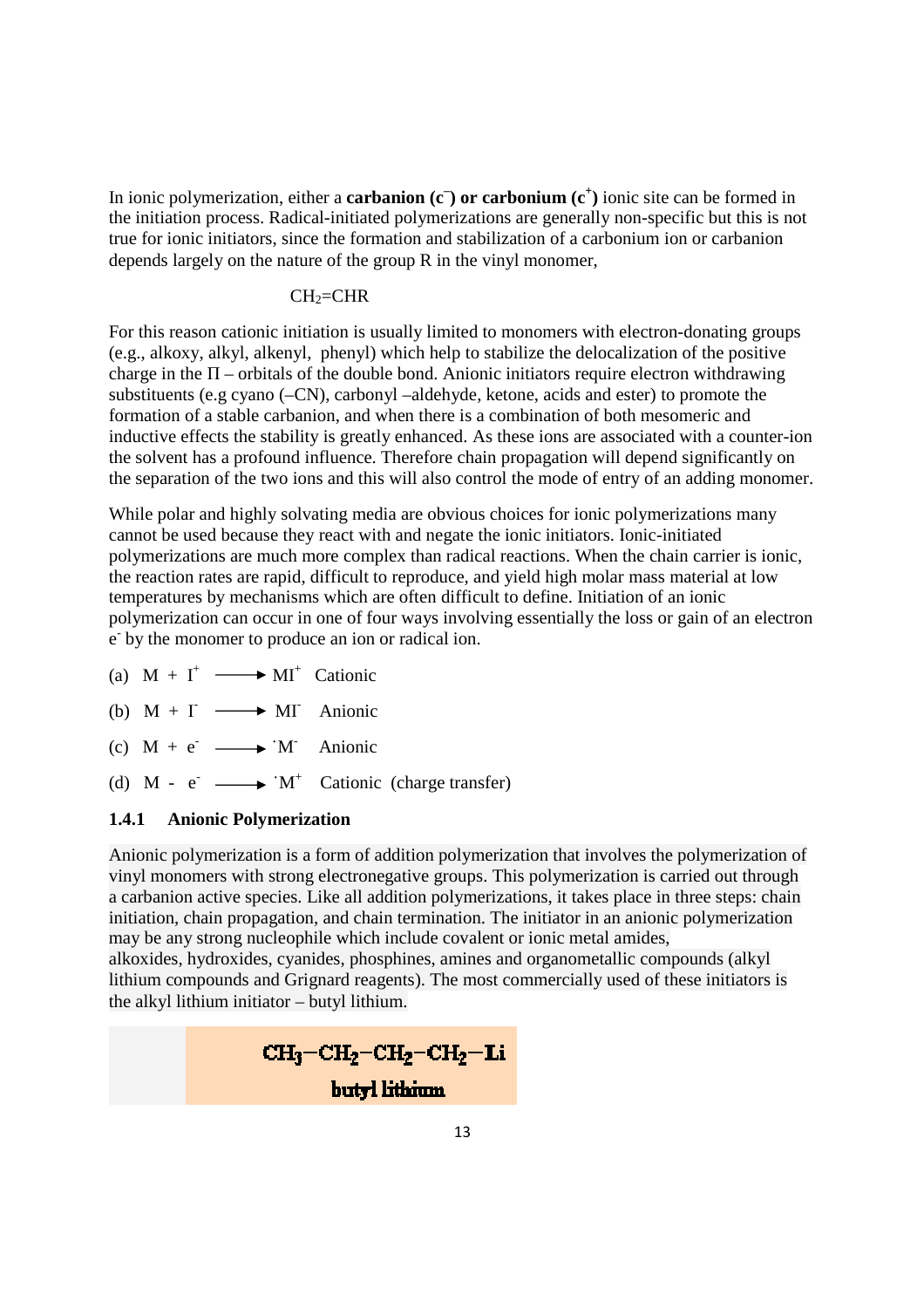This can split to form a positive lithium cation and a negative butyl anion. We call an anion like this where the negative charge is on a carbon atom a carbanion.

$$
CH_3-CH_2-CH_2-CH_2\stackrel{\frown}{\longrightarrow} Li\quad \longrightarrow\quad CH_3-CH_2-CH_2-CH_2\stackrel{\frown}{\longrightarrow} H\\ H
$$

**Example 1**: Polymerization of acrylonitrile.

 $nCH_2=CHCN$   $\leftarrow$   $\leftarrow$   $\leftarrow$   $\leftarrow$   $\leftarrow$   $CH_2CHCN + n$  **polymerization** 

Note: The butyl anion is (abbreviated Bu<sup>-</sup>)

## **1.4.2 Chain Initiation**

Using butyl lithium as an anionic initiator, it reacts with the end carbon in a molecule of acrylonitrile to give new anion.

$$
Bu^t Li^+ + CH_2=CHCN \longrightarrow Bu-CH_2-CHCN Li^+
$$

 **activated monomer initiator** 

During initiation process, the addition of the butyl anion to acrylonitrile produces a carbanion at the head end in association with the positively charged Lithium counterion. The new anion then reacts with an additional molecule of acrylonitrile.

## **1.4.3 Chain Propagation**

Propagation in anionic polymerization results in the complete consumption of monomer. It is very fast and occurs at low temperatures. This is due to the anion not being very stable, the speed of the reaction as well as that heat is released during the reaction.

Bu-CH<sub>2</sub>-CH<sup>-</sup> CH<sub>2</sub>=CHCN  $\longrightarrow$  Bu-CH<sub>2</sub>-CHCN-CH<sub>2</sub>-CH<sup>-</sup>CH<sup>+</sup>

 **propagation stage** 

Anionic polymerization is called **Living polymerization** because when additional monomer is added (even months later) they resume growth and increase in molar mass.

### **1.4.4 Chain Termination**

When carried out under the appropriate conditions, termination reaction do not occur in anionic polymerization. However, termination can occur through unintentional quenching due to trace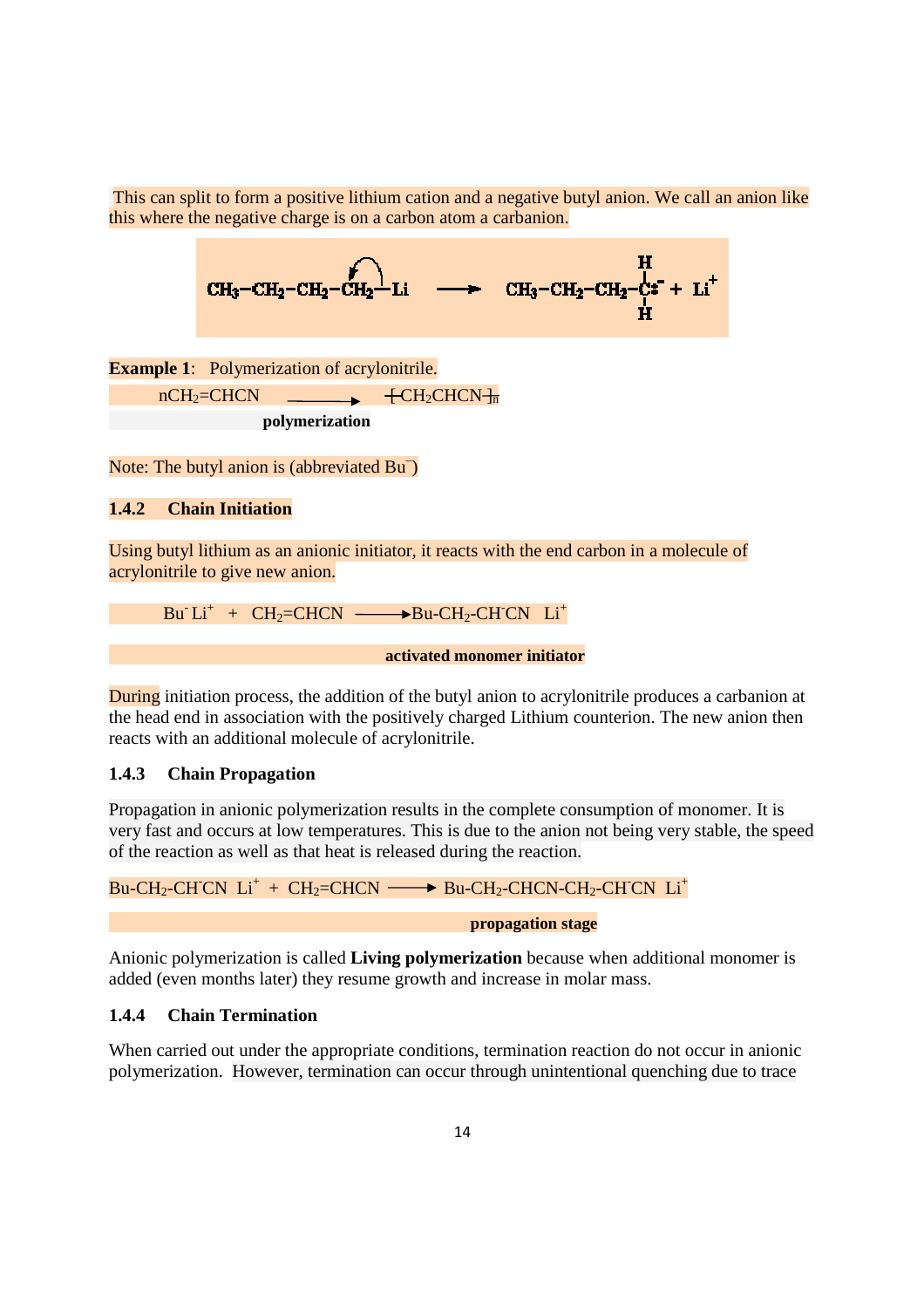impurities. This includes trace amounts of oxygen, carbon dioxide or water. Intentional termination can occur through the addition of water or alcohol.



Termination is achieved here by addition of water to replace the Li<sup>+</sup> with a hydrogen ion.

**Example 2:** Using Potassium amide as an initiator. In the initiation step, the base adds to a double bond to form a carbanion.



In the chain propagation, this carbanion adds to the double bond and the process repeats to form a polymeric carbanion.



The chain reaction can be terminated by addition of an acid.



Examples of polymers that can undergo anionic polymerization are polystyrene, poly acrylonitrile, poly (ethylene oxide), poly (methyl methacrylate).

#### **1.5 Cationic Polymerization**

This is a type of chain growth polymerization in which a cationic initiator transfers charge to a monomer which becomes reactive. This reactive monomer goes on to react similarly with other monomers to form a polymer. The types of monomers necessary for cationic polymerization are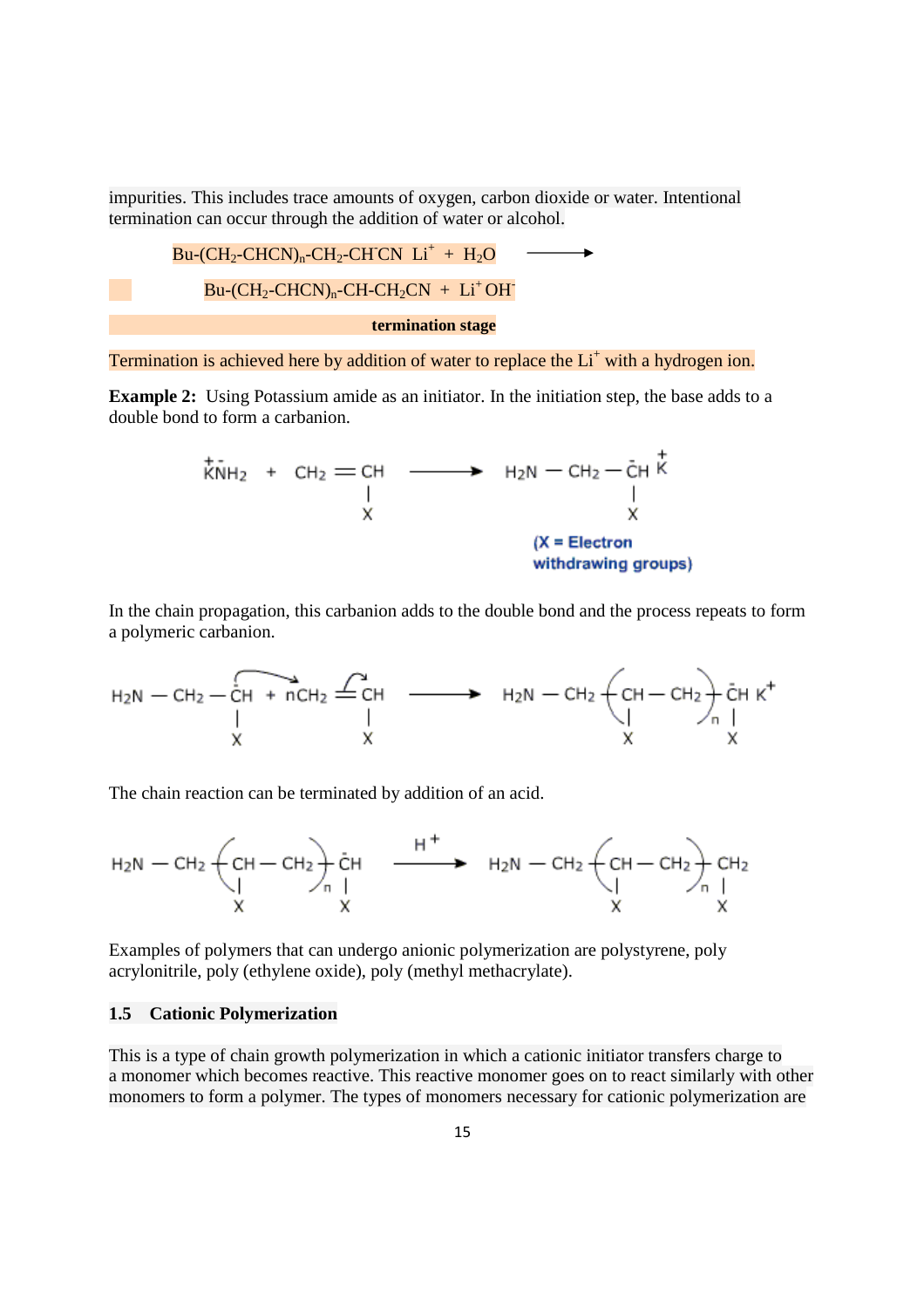limited to olefins with electron-donating substituents and heterocycles. Similar to anionic polymerization reactions, cationic polymerization reactions are very sensitive to the type of solvent used. Specifically, the ability of a solvent to form free ions will dictate the reactivity of the propagating cationic chain. Monomers for cationic polymerization are nucleophilic and form a stable cation upon polymerization.

Cationic polymerization of olefin monomers occurs with olefins that contain electron-donating substituents. These electron-donating groups make the olefin nucleophilic enough to attack electrophilic initiators or growing polymer chains. At the same time, these electrondonating groups attached to the monomer must be able to stabilize the resulting cationic charge for further polymerization.

#### **1.5.1 Initiator for Cationic Polymerization**

There are a variety of initiators available for cationic polymerization, and some of them require a co-initiator to generate the needed cationic species.

#### **Classical protonic acids**

Strong protic acids can be used to form a cationic initiating species. High concentrations of the acid are needed in order to produce sufficient quantities of the cationic species. The counterion (A<sup>-</sup>) produced must be weakly nucleophilic so as to prevent early termination due to combination with the protonated olefin. Common acids used are phosphoric, sulfuric, fluro-, and triflic acids. Only low molecular weight polymers are formed with these initiators.



#### **Lewis acids/Friedel-Crafts catalysts**

Lewis acids are the most common compounds used for initiation of cationic polymerization. The more popular Lewis acids are  $SnCl<sub>4</sub>$ ,  $AlCl<sub>3</sub>$ ,  $BF<sub>3</sub>$ , and TiCl<sub>4</sub>. Although these Lewis acids alone are able to induce polymerization, the reaction occurs much faster with a suitable cation source. The cation source can be water, alcohols, or even a carbocation donor such as an ester or an anhydride. In these systems the Lewis acid is referred to as a coinitiator while the cation source is the initiator. Upon reaction of the initiator with the coinitiator, an intermediate complex is formed which then goes on to react with the monomer unit.

The counterion produced by the initiator-coinitiator complex is less nucleophilic than that of the Brønsted acid A– counterion. Halogens, such as chlorine and bromine, can also initiate cationic polymerization upon addition of the more active Lewis acids.



**Initiation with boron trifluoride (co-initiator) and water (initiator)**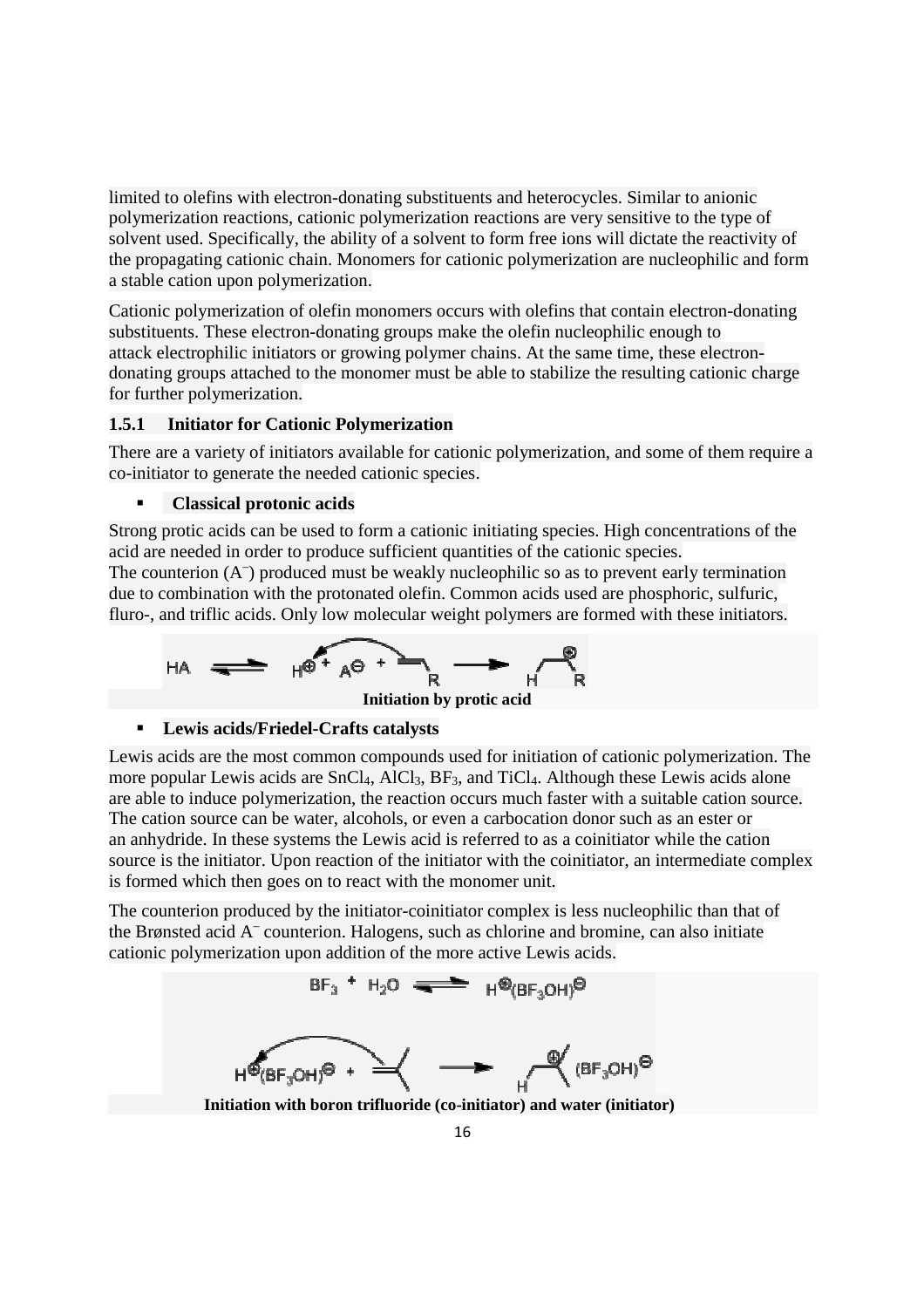#### **Carbonium ion salts**

Stable carbonium ions are used to initiate chain growth of only the most reactive olefins and are known to give well defined structures. These initiators are most often used in kinetic studies due to the ease of being able to measure the disappearance of the carbonium ion absorbance. Common carbonium ions are trityl and tropylium cations.



 **Initiation with trityl carbonium ion** 

## **1.5.2 Propagation by Ionic chain carriers**

Chain growth takes place through the repeated addition of a monomer in a head-to-tail manner to the carbonium ion, with a retention of the ionic character throughout. The propagation mechanism depends on the counter-ion, the solvent, the temperature, and the type of monomer. The solvent and the counterion (the gegen ion) have a significant effect on the rate of propagation. The counterion and the carbonium ion can have different associations, ranging from a covalent bond, tight ion pair (unseparated), solvent-separated ion pair (partially separated), and free ions (completely dissociated).

| ww RX    | $row R^2X$     | Sov(1, 1)         | $ uvw  + X$ |
|----------|----------------|-------------------|-------------|
| covalent | tight ion pair | solvent-separated | free ions   |
|          |                | ion pair          |             |

**Range of associations between the carbonium ion**  $(\mathbb{R}^+)$  **and gegen ion**  $(\mathbb{X}^+)$ 

The association is strongest as a covalent bond and weakest when the pair exists as free ions. In cationic polymerization, the ions tend to be in equilibrium between an ion pair (either tight or solvent-separated) and free ions. The more polar the solvent used in the reaction, the better the solvation and separation of the ions. Since free ions are more reactive than ion pairs, the rate of propagation is faster in more polar solvents.

The size of the counterion is also a factor. A smaller counterion, with a higher charge density, will have stronger electrostatic interactions with the carbonium ion than will a larger counterion which has a lower charge density. Further, a smaller counterion is more easily solvated by a polar solvent than a counterion with low charge density. The result is increased propagation rate with increased solvating capability of the solvent. Chain length is also affected by temperature. Low reaction temperatures, in the range of 170–190 K, are preferred for producing longer chains.

## **1.5.3 Termination**

Termination generally occurs via unimolecular rearrangement with the counterion. In this process, an anionic fragment of the counterion combines with the propagating chain end. This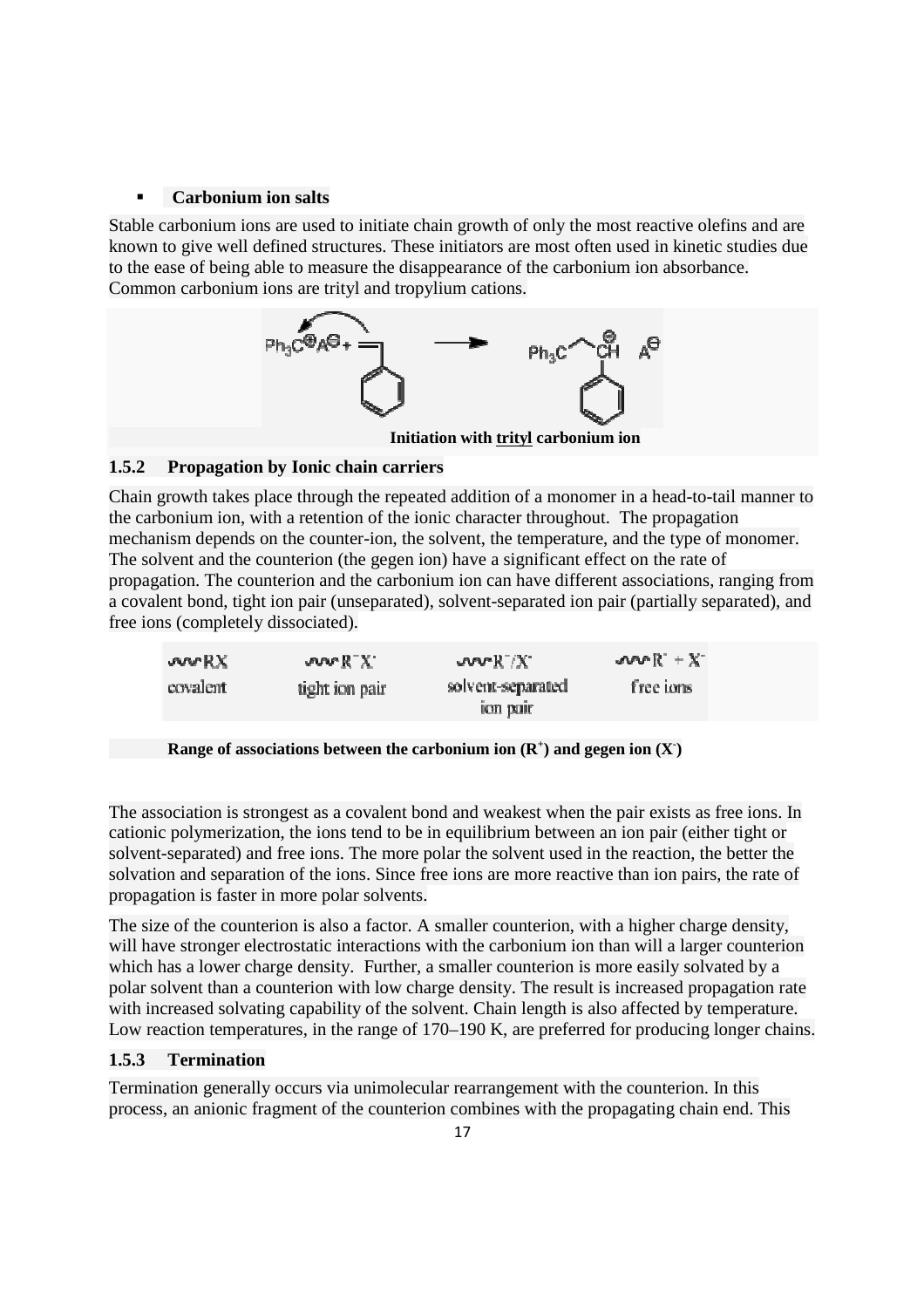not only inactivates the growing chain, but it also terminates the kinetic chain by reducing the concentration of the initiator-coinitiator complex.



**Termination by combination with an anionic fragment from the counterion** 

#### **1.5.4 Chain transfer**

Chain transfer can take place in two ways. One method of chain transfer is hydrogen abstraction from the active chain end to the counterion. In this process, the growing chain is terminated, but the initiator-coinitiator complex is regenerated to initiate more chains.



**Chain transfer by hydrogen abstraction to the counterion** 

The second method involves hydrogen abstraction from the active chain end to the monomer. This terminates the growing chain and also forms a new active carbonium ion-counterion complex which can continue to propagate, thus keeping the kinetic chain intact.



**Chain transfer by hydrogen abstraction to the monomer** 

#### **1.5.5 Example: Polymerization of Styrene**

#### **Chain Initiation**

Initiation employs a strong Lewis acid which requires or proceeds faster in the presence of a proton donor. The proton donor is referred to as the initiator while the Lewis acid is the coinitiator, since the proton donor ultimately supplies the proton which adds to monomer that initiates polymerization. Here a strong lewis acid boron trifluoride is used as the co-initiator, while water is the proton source and it is known as the initiator.

 $BF_3 + H_2O \longleftrightarrow H^+(BF_3OH)^-$ 

#### **Initiator co-initiator complex**

The initiator,-co-initiator complex donates a proton to the styrene molecule to give **carbonium ion.**

 $H^+(BF_3OH)^- + (C_6H_5)$ -CH=CH<sub>2</sub>  $\longrightarrow$  (C<sub>6</sub>H<sub>5</sub>)-CH<sub>3</sub>-C<sup>+</sup> (BF<sub>3</sub>OH)<sup>-</sup>

 **Styrene activated monomer**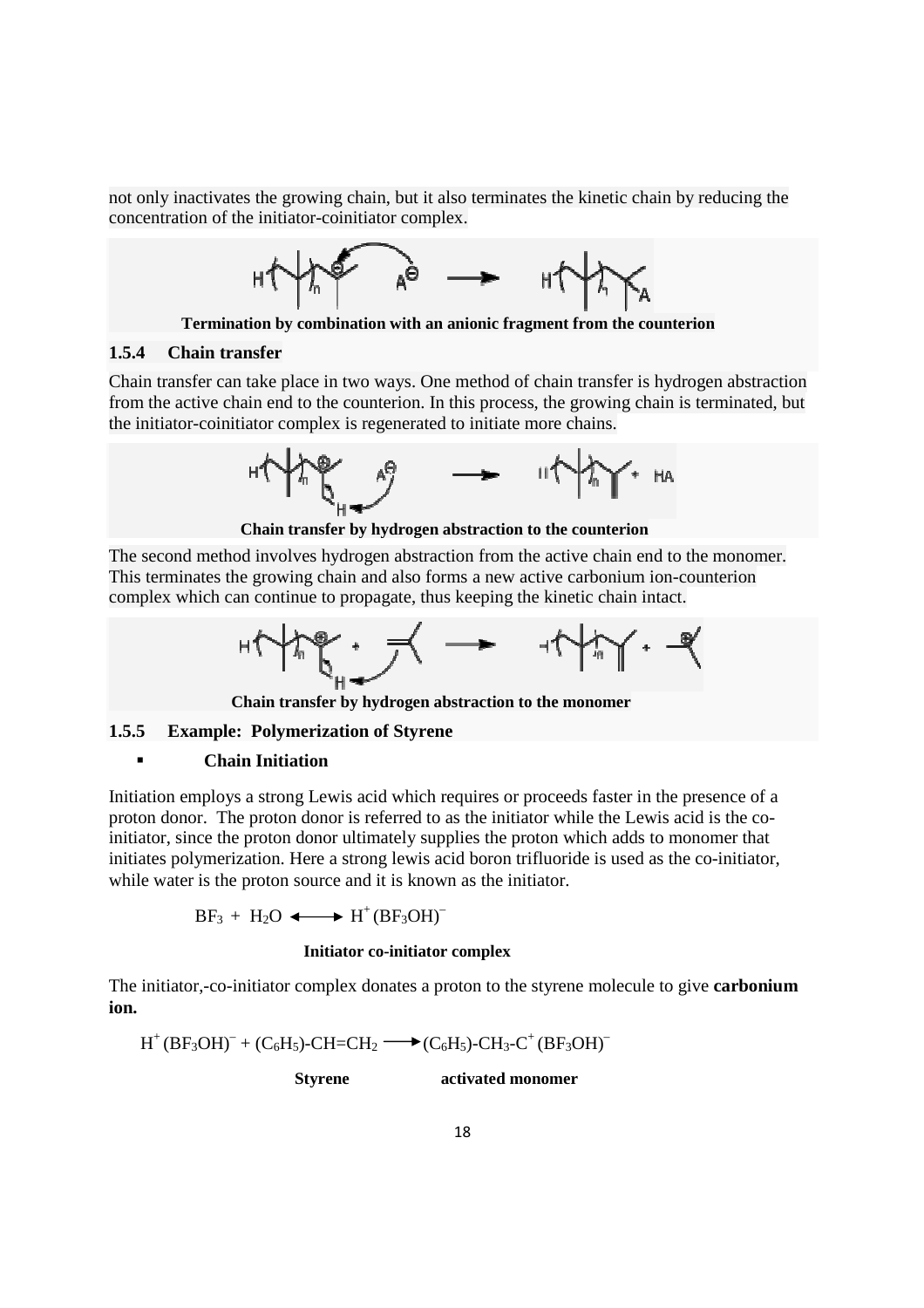Proton addition yields a styrene carbonium ion that forms association with a BF<sub>3</sub><sup>•</sup>OH counterion.

#### **Chain Propagation**

Carbonium ion adds to double bond of another styrene molecule.



 **propagation stage** 

#### **Chain Termination**

Termination by combination of two cationic polymer chains cannot occur instead proton transfer to a monomer, polymer, solvent or counterion will usually occur.



As termination step shows, the original initiating specie is restored at the end of polymerization which can then reinitiate polymerization as an active catalyst. The termination process above is called **ion-pair precipitation** (there is a proton donation and reformation of BF<sub>3</sub> hydrate at the end of polymerization). Examples of polymers formed by cationic polymerization are poly isobutylene, polystyrene, poly (oxymethylene) etc.

#### **1.6 Summary of Characteristics of Addition Polymerization:**

**i.** It takes place in three distinct steps - chain initiation, chain propagation, and chain termination.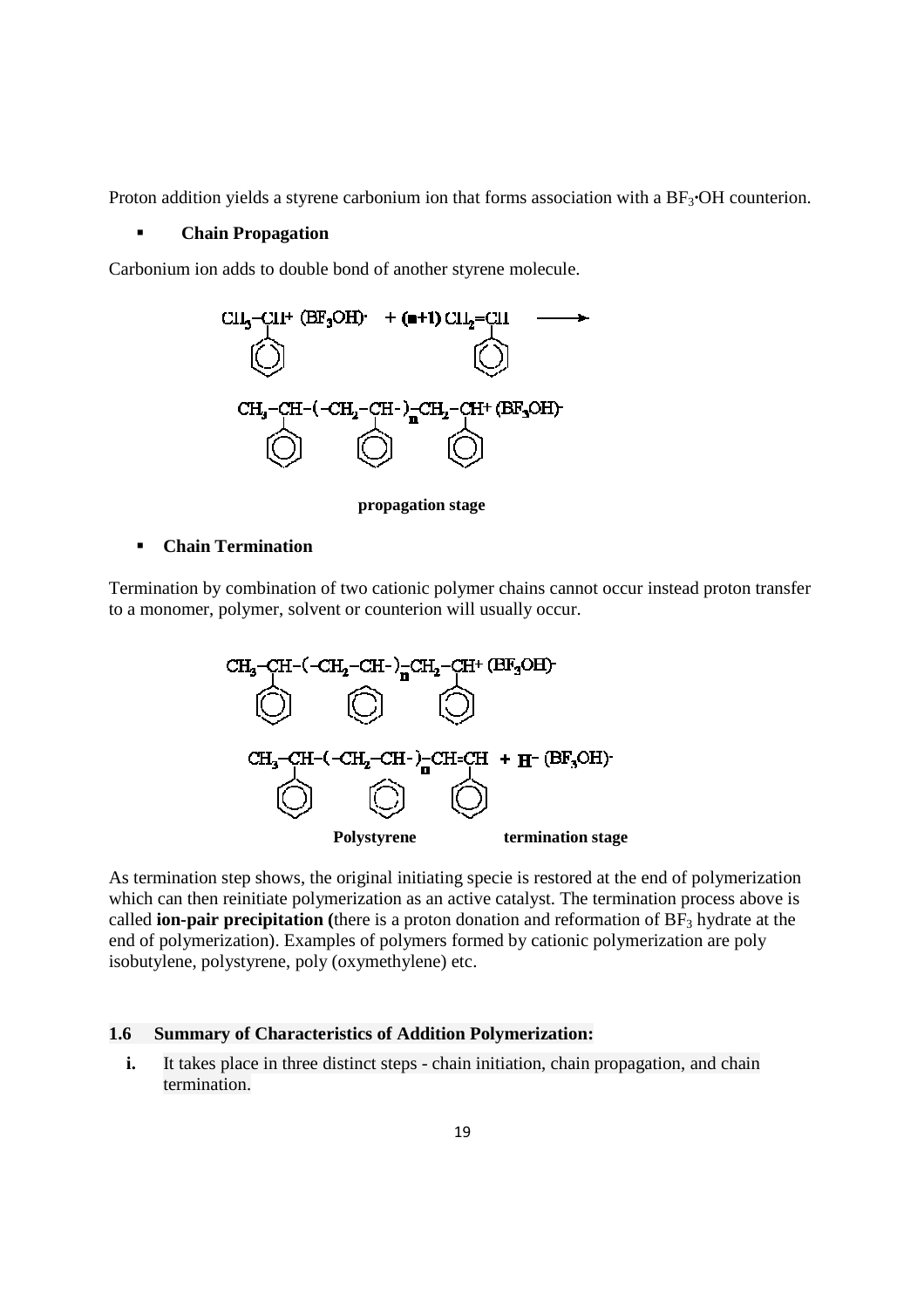- **ii.** Some side reactions may occur, such as: chain transfer to monomer, chain transfer to solvent, and chain transfer to polymer.
- **iii.** High molecular weight polymer is formed at low conversion.
- **iv.** No small molecules, such as  $H_2O$ , are eliminated in this process.
- **v.** New monomer adds on the growing polymer chain via the reactive active centre which can be a free radical in radical polymerization, carbocation in cationic polymerization and carbanion in anionic polymerization.

| Name(s)                                                      | Formula                                                       | <b>Monomer</b>                                               | <b>Properties</b>                                                   | <b>Uses</b>                                    |
|--------------------------------------------------------------|---------------------------------------------------------------|--------------------------------------------------------------|---------------------------------------------------------------------|------------------------------------------------|
| Polyethylene<br>low density (LDPE)                           | $- (CH_2-CH_2)_n-$                                            | ethylene<br>$CH_2=CH_2$                                      | soft, waxy solid                                                    | film wrap, plastic<br>bags                     |
| Polyethylene<br>high density (HDPE)                          | $-(CH_2-CH_2)n$ -                                             | ethylene<br>$CH_2=CH_2$                                      | rigid, translucent<br>solid                                         | electrical<br>insulation<br>bottles, toys      |
| Polypropylene<br>(PP) different grades                       | $-$ [CH <sub>2</sub> -<br>$CH(CH_3)]_n -$                     | propylene<br>$CH2=CHCH3$                                     | atactic: soft, elastic<br>solid<br>isotactic: hard, strong<br>solid | similar to LDPE<br>carpet, upholstery          |
| Poly(vinyl chloride)<br>(PVC)                                | $-CH_{2}$ -<br>$CHCl)_{n}$ -                                  | vinyl chloride<br>$CH2=CHCl$                                 | strong rigid solid                                                  | pipes, siding,<br>flooring                     |
| Poly(vinylidene<br>chloride)<br>(Saran A)                    | $- (CH_2-CCl_2)_n -$                                          | vinylidene<br>chloride<br>$CH_2=CCl_2$                       | dense, high-melting<br>solid                                        | seat covers, films                             |
| Polystyrene<br>(PS)                                          | $- [CH2$ -<br>$CH(C_6H_5)]_n -$                               | styrene<br>$CH2=CHC6H5$                                      | hard, rigid, clear solid<br>soluble in organic<br>solvents          | toys, cabinets<br>packaging<br>(foamed)        |
| Polyacrylonitrile<br>(PAN, Orlon,<br>Acrilan)                | $-CH_{2}$ -<br>$CHCNn$ -                                      | acrylonitrile<br>$CH2=CHCN$                                  | high-melting solid<br>soluble in organic<br>solvents                | rugs, blankets<br>clothing                     |
| Polytetrafluoroethyl<br>ene<br>(PTFE, Teflon)                | $-(CF_2-CF_2)_n-$                                             | tetrafluoroethylen<br>e<br>$CF_2 = CF_2$                     | resistant, smooth<br>solid                                          | non-stick surfaces<br>electrical<br>insulation |
| Poly(methyl<br>methacrylate)<br>(PMMA, Lucite,<br>Plexiglas) | $-ICH_2$ -<br>$C(CH_3)CO_2CH$<br>$3]n$ <sup>-</sup>           | methyl<br>methacrylate<br>$CH2=C(CH3)CO2$<br>CH <sub>3</sub> | hard, transparent solid                                             | lighting covers,<br>signs<br>skylights         |
| Poly(vinyl acetate)                                          | $-$ (CH <sub>2</sub> -<br>CHOCOCH <sub>3</sub> ) <sub>n</sub> | vinyl acetate<br>CH <sub>2</sub> =CHOCOCH                    | soft, sticky solid                                                  | latex paints,                                  |

#### **Table 1.1 Some important Addition Polymers, their monomer precursors, properties and uses.**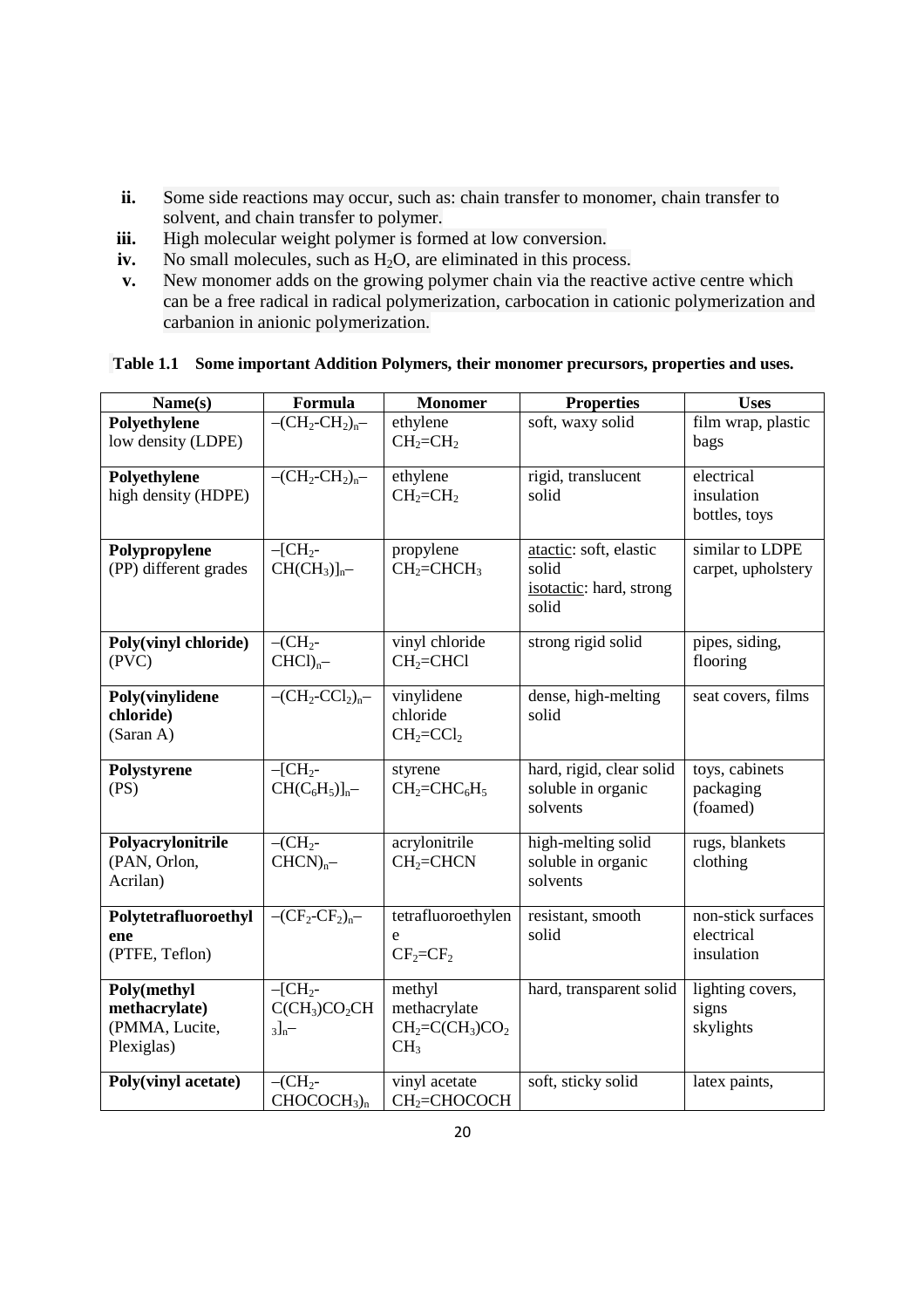| (PVAc)                                           |                                                     | 3                                       |                      | adhesives                                      |
|--------------------------------------------------|-----------------------------------------------------|-----------------------------------------|----------------------|------------------------------------------------|
| cis-Polyisoprene<br>natural rubber               | $-ICH_{2}$<br>$CH=C(CH3)$ -<br>$CH2$ <sub>n</sub> – | isoprene<br>$CH2=CH-$<br>$C(CH_3)=CH_2$ | soft, sticky solid   | requires<br>vulcanization<br>for practical use |
| Polychloroprene (cis<br>$+$ trans)<br>(Neoprene) | $-ICH_{2}$<br>CH=CCI-<br>$CH2$ <sub>n</sub> –       | chloroprene<br>$CH2=CH-$<br>$CCl=CH2$   | tough, rubbery solid | synthetic rubber<br>oil resistant              |

## **1.7 Condensation (Step) Polymerization**

This takes place between two bifunctional molecules to produce one larger polyfunctional molecule. The bifunctional molecules (monomers) usually condense with one another, and in so doing repeatedly eliminate a small molecule such as  $H_2O$ ,  $NH_3$ , HCl, etc., as the reaction proceeds. The reaction continues until almost or all of the reactants are used up. This polymerization takes place by series of steps. The type of end product resulting from a condensation polymerization is dependent on the number of functional end groups of the monomer which can react. Monomers with only one reactive group terminate a growing chain, and thus give end products with a lower molecular weight. Linear polymers are created using monomers with two reactive end groups and monomers with more than two end groups give three dimensional polymers which are crosslinked. The monomers that are involved in condensation polymerization are not the same as those in addition polymerization. They have two main characteristics:

 $\Rightarrow$  Instead of double bonds, these monomers have functional groups (like alcohol, amine, or carboxylic acid groups).

 $\Rightarrow$  Each monomer has at least two reactive sites, which usually means two functional groups. Some monomers have more than two reactive sites, allowing for branching between chains, as well as increasing the molecular mass of the polymer. During the polymerization process, the monomers tend to form dimers (two linked monomers) and trimers (three linked monomers) first. Then, these very short chains react with each other and with monomers. It is only near the end of polymerization that very long chains are formed. Example of condensation polymers are polyamides, polyacetals, polyesters, polycarbonates and polyurethanes.

## **1.7.1 Mechanism of Condensation Polymerization**

Recall that monomers that are joined by condensation polymerization have two functional groups, hence they have two reactive sites and can form long-chain polymers. Given below are examples of condensation polymerization reactions.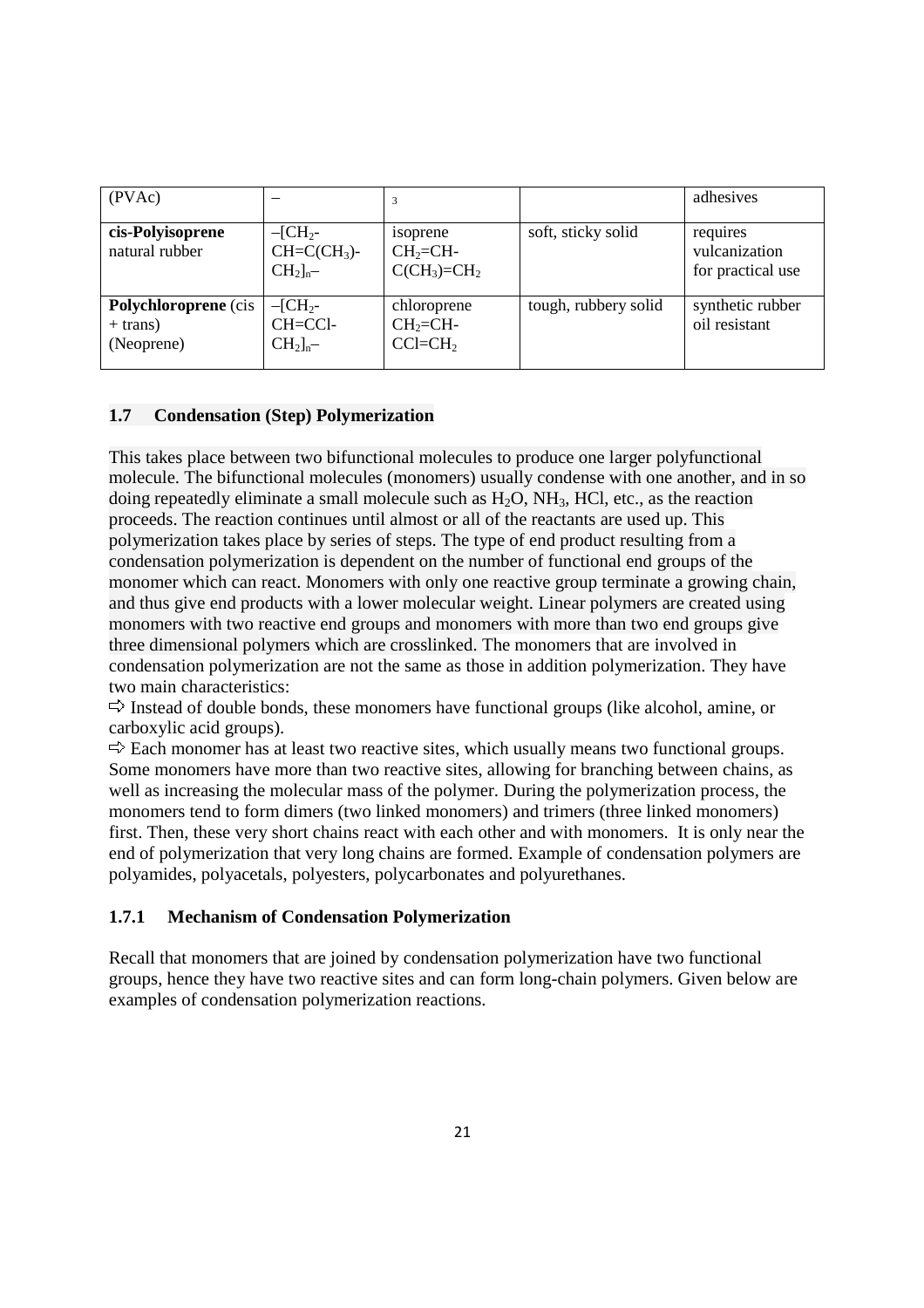A carboxylic acid and an amine forms an amide linkage



A carboxylic acid and an alcohol forms an ester linkage –

 $nHO-R-OH + nHOOC-R-HOOH \longrightarrow H [-OR-OOC-R<sup>1</sup>-CO]_nOH + (2n + 1)$ 

**diol diacid polyester**

```
1.7.2 Example 1:
```
A carboxylic acid monomer and an amine monomer can join in an amide linkage.



As seen above, a water molecule is removed, and an amide linkage is formed. An acid group remains on one end of the chain, which can react with another amine monomer. Similarly, an amine group remains on the other end of the chain, which can react with another acid monomer. Thus, monomers can continue to join by amide linkages to form a long chain. Because of the type of bond that links the monomers, this polymer is called a polyamide. The polymer made from these two six-carbon monomers is known as nylon-6, 6.

#### **1.7.3 Example 2:**

A carboxylic acid monomer and an alcohol monomer can join in an ester linkage.



A water molecule is removed as the ester linkage is formed. Notice the acid and the alcohol groups that are still available for bonding. Because the monomers above are all joined by ester linkages, the polymer chain is polyester.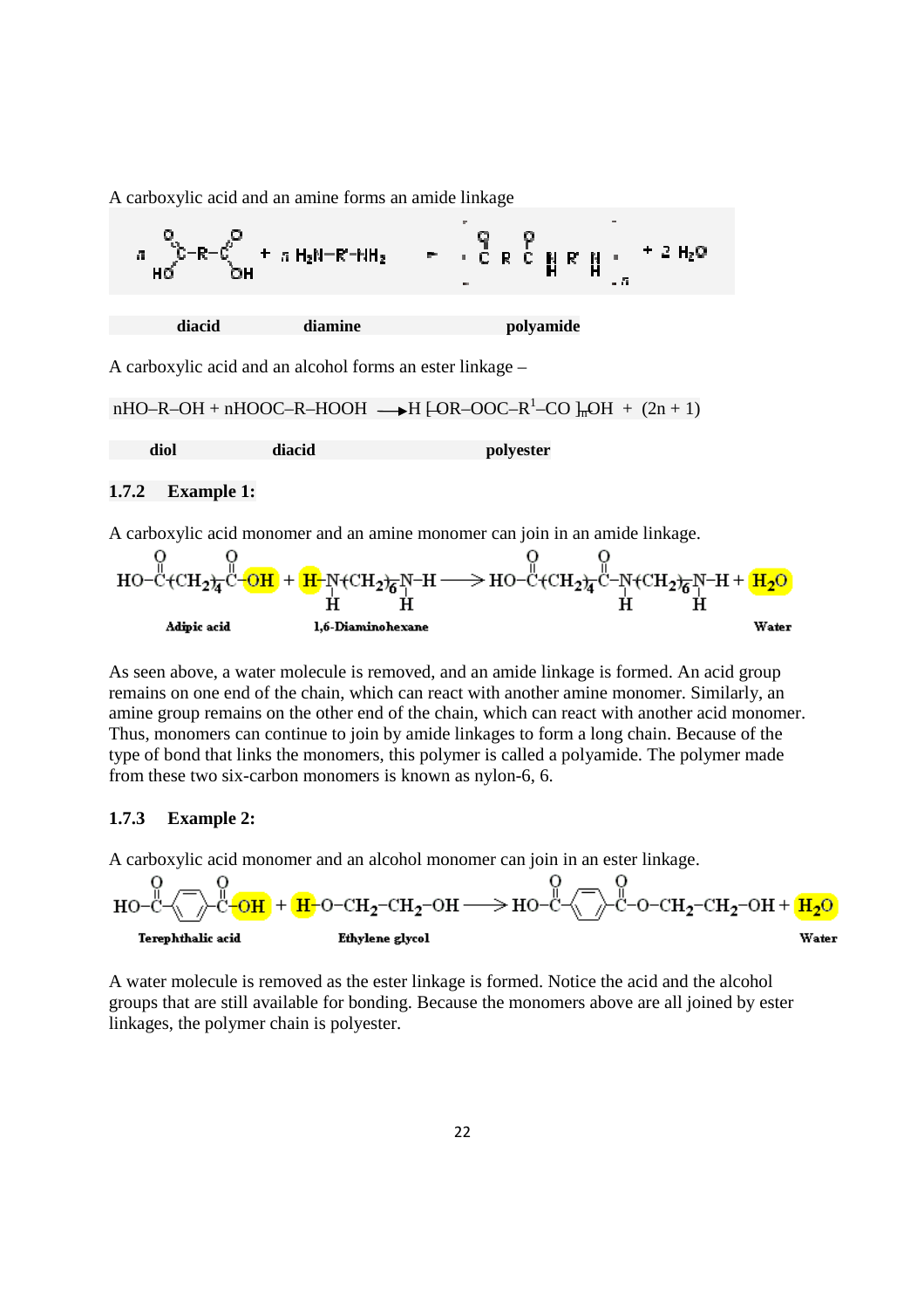### **1.7.4 Self-condensation**

In condensation polymerization, it is possible sometimes to have two reactive functional groups on the same monomer, in which case, it can lead to a self-polycondensation reaction. An example is the polycondensation of amino enanthic acid to form polyenanthoamide:

 $nH_2N+CH_2$ <sub>76</sub> COOH  $\longrightarrow H + NH + CH_2$ <sub>76</sub> CO  $\frac{1}{n}$  OH + (n-1)  $H_2O$ 

## **1.8 Summary of the Characteristics of Condensation Polymerization**

- i. The molecules should have one or two functional groups and the reaction can take place between the same or different functional group.
- ii. They proceed by step-wise reaction between reactive functional groups.
- iii. Hydrogen bonding gives them a crystalline structure with a tensile strength.
- iv. They have a very high melting point.
- v. They are thermosets as once molded, they cannot be remolded.
- vi. They have high Tg and Tm values that makes them rigid as glass and transparent.
- vii. The reaction can take place between two monomers, one monomer and one dimer, or a dimer with an oligomer, or a chain with another chain of polymers.
- viii. The polymers formed still contains both the reactive functional groups at its chain ends (as end groups) and hence, is 'active' and not 'dead', as in chain polymerization.
- ix. They possess mixed properties of both the molecules and functional group.

|  | Table 1.2 Some condensation polymer examples with their components and uses. |
|--|------------------------------------------------------------------------------|
|--|------------------------------------------------------------------------------|

| <b>Name</b>        | <b>Components</b>                                                                             | <b>Uses</b>                                                                                                  |
|--------------------|-----------------------------------------------------------------------------------------------|--------------------------------------------------------------------------------------------------------------|
| <b>Dacron</b>      | para $HO_2C$ - $C_6H_4$ -<br>CO <sub>2</sub> H<br>$HO$ -CH <sub>2</sub> CH <sub>2</sub> -OH   | Used in making curtains, dress fabrics, woven sportswear, knitted<br>wear, etc.                              |
| <b>Nylon</b><br>66 | $HO_2C$ - $CH_2$ ) <sub>4</sub> - $CO_2H$<br>$H_2N$ - $CH_2$ <sub>6</sub> - $NH_2$            | Used in making tyres, ropes, carpet fibers, conveyor belts, air bags,<br>etc.                                |
| <b>Kevlar</b>      | para $HO_2C$ - $C_6H_4$ -<br>CO <sub>2</sub> H<br>para $H_2N$ -C <sub>6</sub> $H_4$ -N $H_2$  | Used in making jackets, combat helmets, bicycle tyres, loudspeaker<br>cones, woven rope, etc.                |
| <b>Nomex</b>       | meta $HO_2C$ -C <sub>6</sub> H <sub>4</sub> -<br>CO <sub>2</sub> H<br>meta $H_2N-C_6H_4-NH_2$ | Used in making nomex hood used by the fire fighters, driving suits,<br>flights suits, thermal blankets, etc. |
| Lexan              | $(HO-C6H4-)_{2}C(CH_{3})2$                                                                    | Used as kitchen ware, alternative of glass, laparoscopic instruments,<br>electric meters, cellphones, etc.   |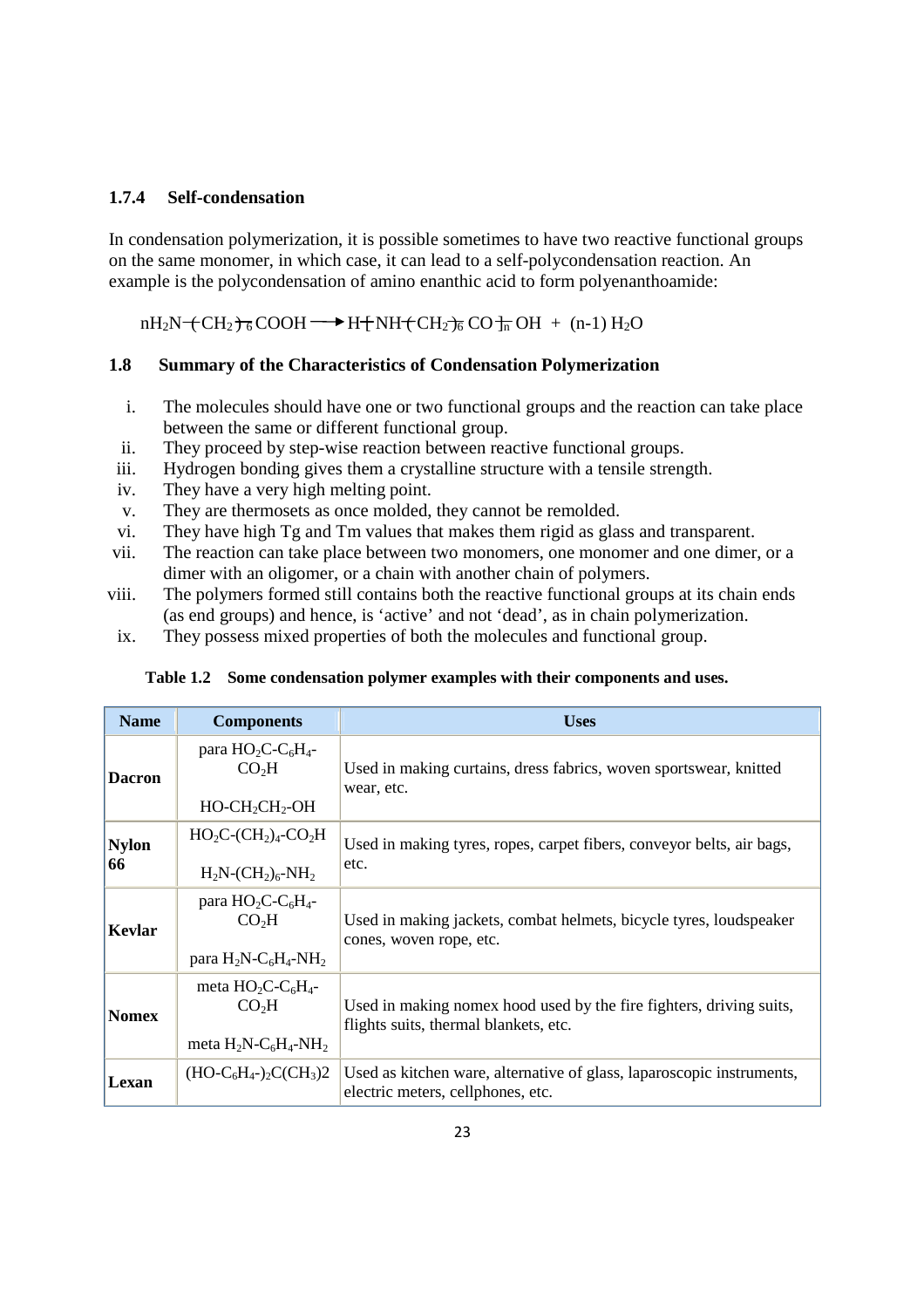| (Bisphenol A)      |  |
|--------------------|--|
| $X_2C=O$           |  |
| $(X = OCH3$ or Cl) |  |

### **1.9 Self-Assessment Exercise**

- Explain the following addition polymerization processes using equations where necessary (a) free radical mechanism (b) ionic mechanism.
- Discuss the significance of these steps in addition polymerization (a) initiation (b) propagation (c) termination.
- Define condensation polymerization.
- List five examples of addition and condensation polymers and their uses.
- Distinguish between cationic and anionic chain polymerization.
- Mention the initiators for free radical, cationic and anionic polymerization processes.

## **1.10 Conclusion**

Polymerization is the process of combining many small molecules known as monomers into a covalently bonded chain. Addition polymers or chain-growth polymers which involve the reaction of unsaturated monomers are formed by a straightforward linking together of monomer units, with no loss or gain of material whereas Condensation polymers are any kind of polymers formed through a condensation reaction, releasing small molecules as by-products such as water or methanol.

## **1.11 Summary**

In this unit, you have learnt that:

- Polymerization is the process of linking together of small molecules known as monomers to form a giant molecule called polymer.
- **Polymers are synthesized through, addition polymerization process which can take either** a free radical pathway or ionic pathway and condensation polymerization process.
- In radical polymerization, the initiator is a radical and the propagating site of reactivity (\*) is a carbon radical.
- In cationic polymerization, the initiator is an acid and the propagating site of reactivity (\*) is a carbocation.
- $\blacksquare$  In anionic polymerization, the initiator is a nucleophile and the propagating site of reactivity (\*) is a carbanion.
- Addition polymers are formed by reaction of unsaturated monomers units with no loss or gain of materials.
- Condensation polymers are formed through condensation reaction releasing small molecules by products such as water.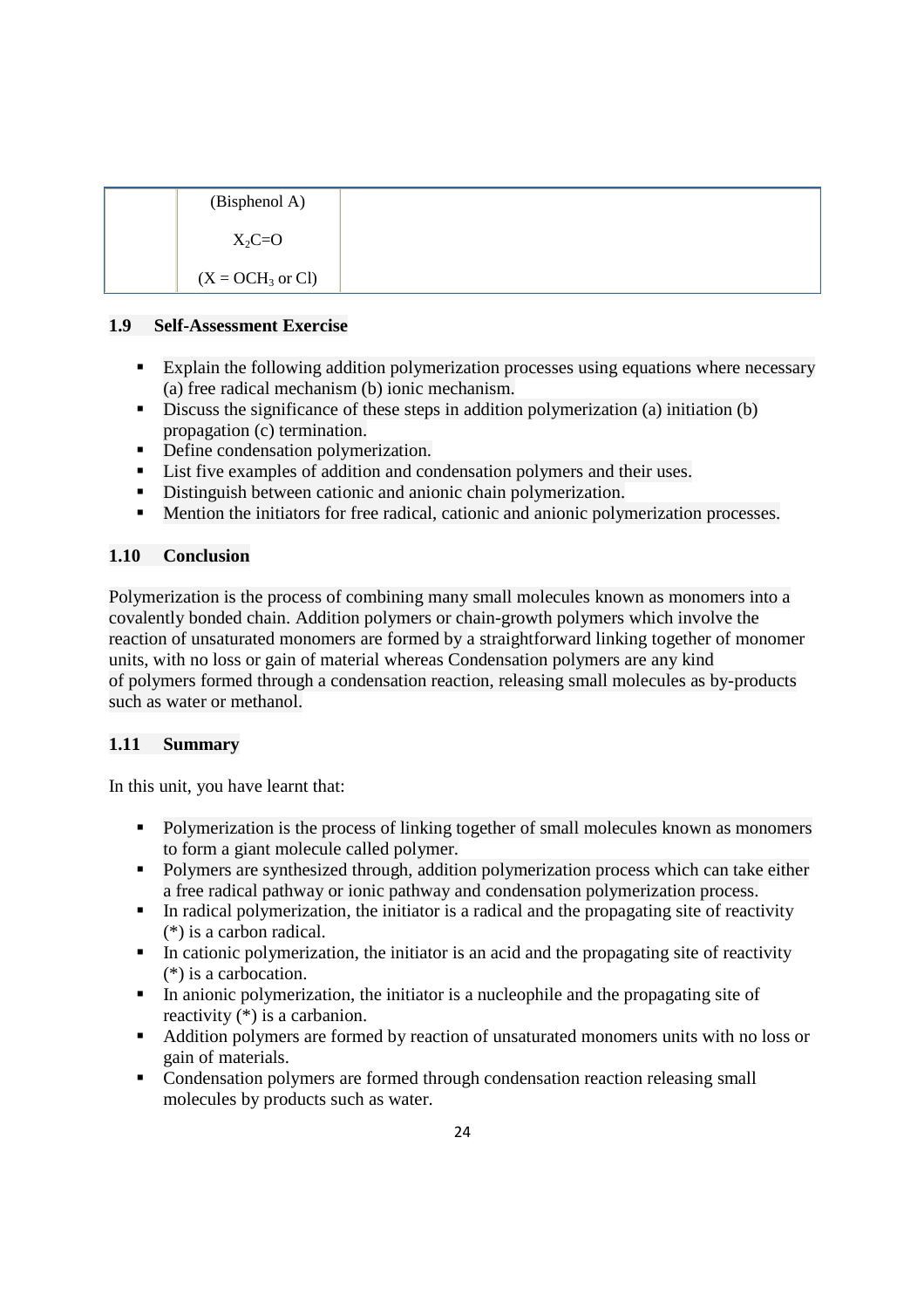#### **1.12 Tutor**-**Marked Assignment**

- Define polymerization.
- Briefly explain the characteristics of addition polymerization.
- Differentiate between the condensation polymerization and addition polymerization.

#### **1.13 References**/**Further Reading**

- 1) E.M. Katchy (2000); Principles of Polymer Science; 1<sup>st</sup> edtn., El'demak publishers Enugu, Nigeria. Pgs 29 – 31 & 65 – 73.
- 2) V. R Gowariker., N. V Visawanathan and Jayader Sreedhar (1986); Polymer Science; 1st edtn, New Age International Ltd; Publishers New Delhi. Pgs  $21 - 23$ ,  $31 - 38$  &  $40 - 44$ .
- 3) Joel R. Fried (2005), Polymer Science & Technology;  $2<sup>nd</sup>$  edtn., Prentice-Hall, Inc. New Jersey, USA. Pgs 24 – 26 & 29 – 34.
- 4) Anionic Addition Polymerization: *en.wikipedia.org/wiki/anionic\_addition\_polymerization*
- *5)* Polymerization: *en.wikipedia.org/wiki/polymerization*

## **Unit 2**

## **Stereospecific Polymerization**

**2.0 Introduction**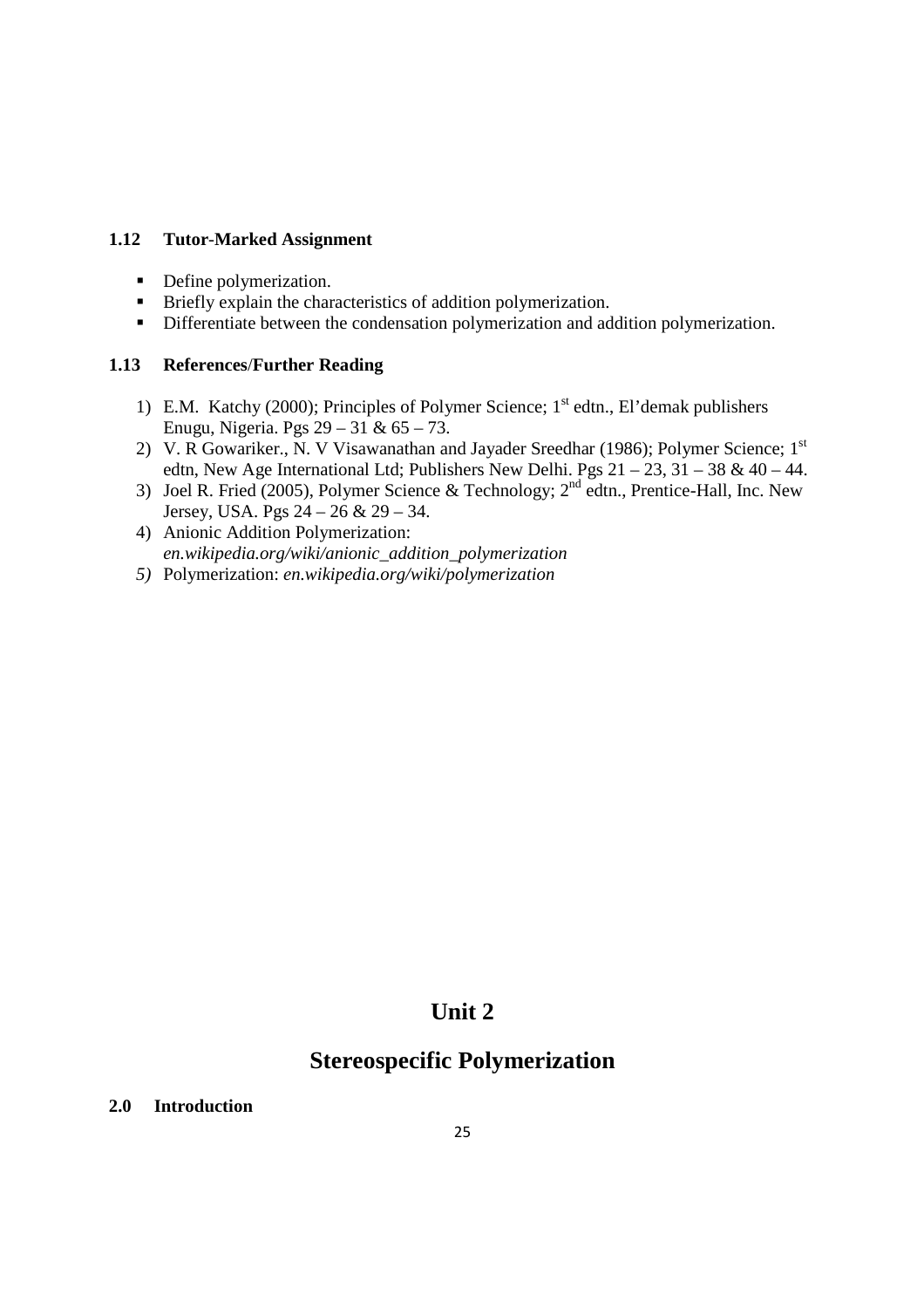Reactions in which bonds are broken and made at a single asymmetric atom (usually but not necessarily carbon), and which lead largely to a single stereoisomer, are said to be stereospecific. If the configuration is altered in the process, the reaction is said to involve inversion of configuration. If the configuration remains the same, the transformation occurs with retention of configuration. In each polymer molecule, the atoms are bound together by covalent bonds. However, the separate molecules, or segments of the same molecule, are attracted to each other by weak "intermolecular forces", also termed "secondary" or "Vander Waals" forces. In general, covalent bonds govern the thermal and chemical stability of polymers. On the other hand, secondary forces determine most of the physical properties we associate with specific compounds.

## **2.1 Objectives**

By the end of this unit, you should be able to:

- Define a stereospecific reaction.
- **List the types of microstructure a polymer chain can exhibit.**
- Explain the different types of polymer isomerism.
- Give examples of linear, branched, cross-linked and networked polymers each.

## **2.2 Polymer Stereochemistry**

The type of monomer(s) constituting a polymer chain and the way they are linked, by and large, determine the properties of the polymer. Thus there may be more than one type of monomer and, or the monomers may be arranged to give a linear, branched, cross-linked or network structure. Examples -



Increase in strength (In General)

e.g.,

- Linear Polymers: Polyethylene, poly (vinyl chloride) (PVC), polystyrene, polymethyl methacrylate (plexiglass), nylon, fluorocarbons (teflon).
- Branched Polymers: Many elastomers or rubbers.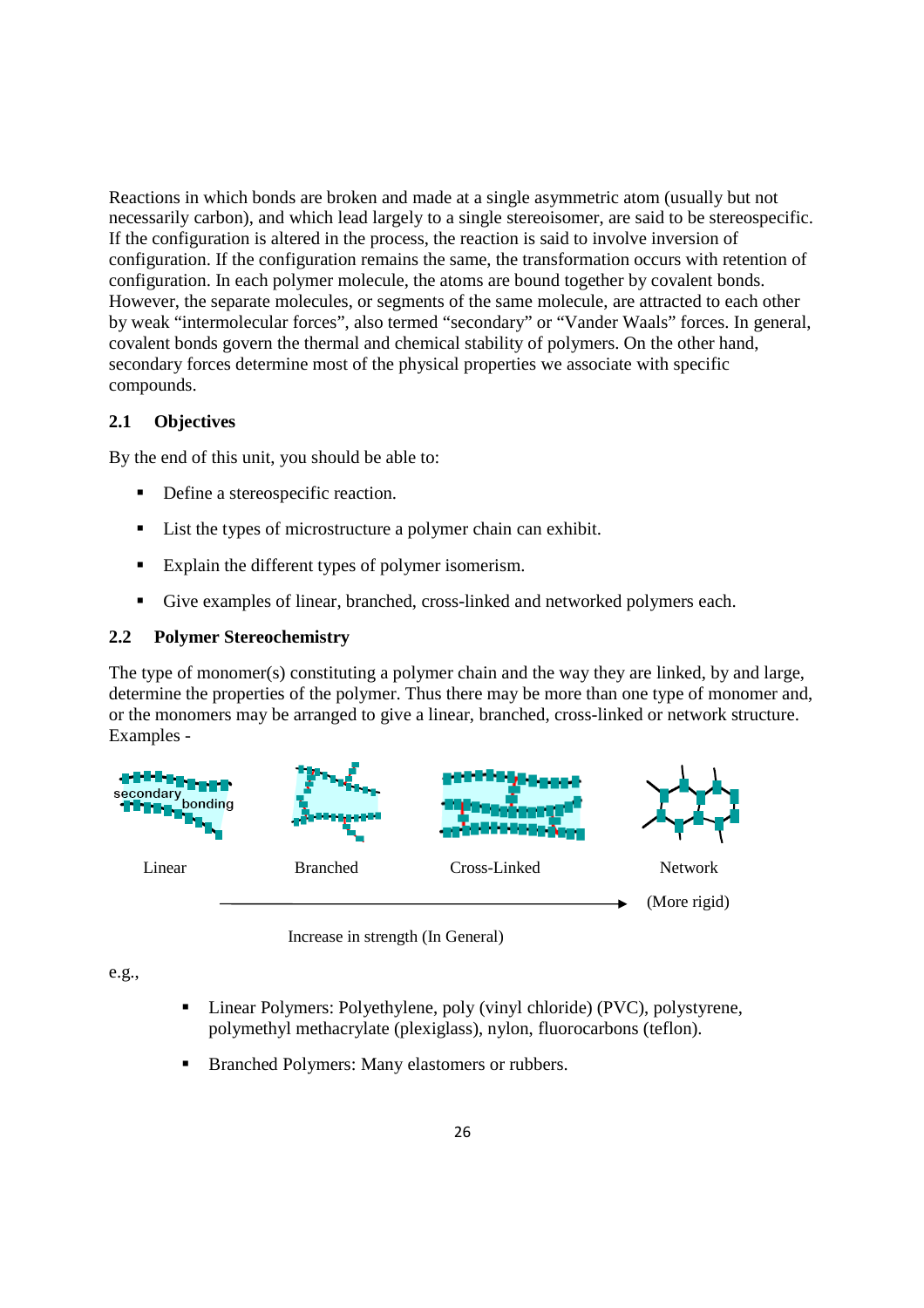- Cross-linked Polymers: Thermosetting polymers, many elastomers or rubbers are also cross-linked (vulcanized).
- Network Polymers: Epoxies, phenol-formaldehydes.

These result in differences in the polymer microstructure giving rise to isomerism in polymers. There are four important types of polymer isomerism, namely; Structural (Architectural) isomerism, Configurational isomerism, Orientational isomerism and Geometrical isomerism.

### **2.3 Structural Isomerism**

This arises from the fact that atoms or group of atoms are bonded differently in the formation of branches, side chains or network. Polymers derived from isomeric monomers, e.g., poly(vinyl alcohol), poly(ethylene oxide) and poly acetaldehyde have the same chemical composition C2H4O but different atomic arrangements with side chains in two of them.

$$
\begin{array}{ccc}\n+CH_2-CH_{\overline{1n}} & \text{poly}(vinyl \text{ alcohol}) \\
\downarrow & \\
\hline\nCH_2 & \text{poly} \text{acetaldehyde} \\
\downarrow & \\
\hline\nCH_3 & \text{poly}(ethylene \text{oxide})\n\end{array}
$$

**Note:** The physical property of the polymers, e.g., The glass transition temperature; Tg for poly(vinyl alcohol) is 350K, Tg for poly acetaldehyde is 243K and Tg of poly (ethylene oxide) is 206K.

## **2.4 Orientational Isomerism**

This results from the different orientations of monomer addition at the active center during vinyl polymerization. Consider a vinyl monomer  $CH_2=CHX$  where X is any substituent. One carbon atom of the double bond may be arbitrarily labeled the head and the other the tail of the monomer, that is

$$
\begin{array}{c}\n\text{(tail) CH2=CH (head)}\\
\downarrow \\
X\n\end{array}
$$

The active center can be formed by two possible reactions-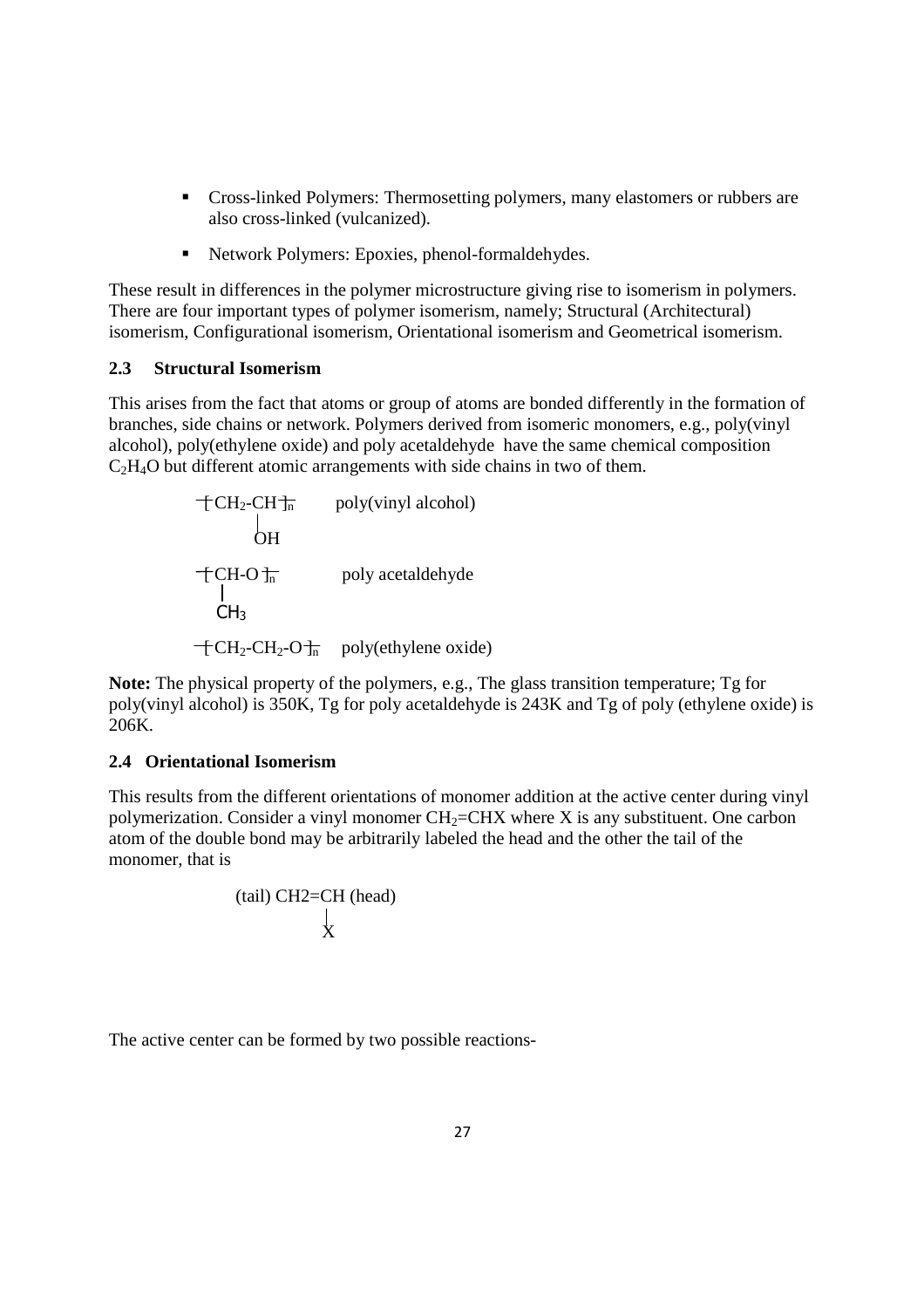

The monomers then add to the active centers leading to the formation of polymer with the following chain structures:

If route (1) is favoured, the arrangement is known as *head to tail* configuration.



If route (2) is followed, that is chain containing a portion of *head to head*, *tail to tail* arrangement or a random structure containing both is obtained.



The real mode of addition depends on two factors; the stability of the product and the possible steric hindrance to the approach of  $R<sup>+</sup>$  caused by a large group X in the molecule. The reaction in route (1) is highly favoured, because:

- There is a greater possibility of resonance stabilization of this structure due to interaction between group X and the unpaired electron on the adjacent  $\alpha$ - carbon atom.
- The direction of radical attack is least impeded by substituent X.

Therefore the preferred structure is the *head to tail* orientation (3) while the alternative structure (4) may occur occasionally in the chain, especially when termination by combination predominates; the existence of an exclusively head to head orientation is unlikely unless synthesized via special route. It is experimentally proven that structure (3) (head to tail) is predominant in majority of polymers.

The most notable exceptions are poly(vinylidene fluoride) with 4 to 6% and poly(vinyl fluoride) with 25 to 35% head to head links detected by N.M.R studies. The presence of head to tail structures can be demonstrated in different ways e.g., When a dilute solution of poly(vinyl chloride) in dioxane is heated with zinc dust, chlorine is eliminated. This can proceed via two mechanisms: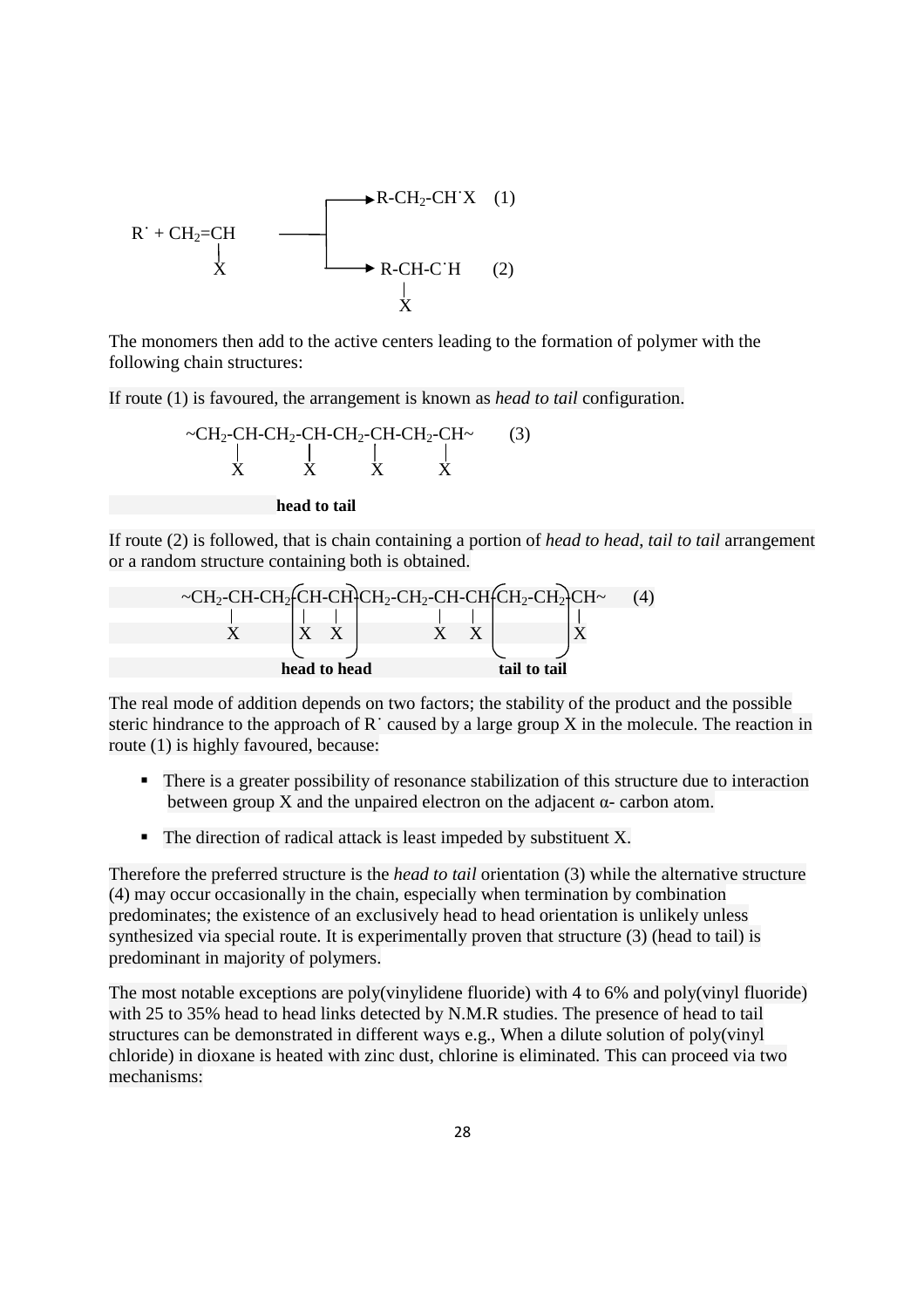(a) 
$$
\sim
$$
CH<sub>2</sub>-CH-CH<sub>2</sub>-CH-CH<sub>2</sub> $\sim$  H<sub>2</sub>  $\sim$  CH<sub>2</sub>-CH-CH<sub>2</sub> $\sim$  H<sub>2</sub>  $\sim$  CH<sub>2</sub>-CH-CH<sub>2</sub> $\sim$  H<sub>2</sub>  $\sim$  CH<sub>2</sub>-CH-CH<sub>2</sub> $\sim$  CH<sub>2</sub>-CH-CH-CH<sub>2</sub> $\sim$  CH<sub>2</sub>-CH-CH-CH<sub>2</sub> $\sim$  CH<sub>2</sub>-CH-CH-CH<sub>2</sub> $\sim$  CH<sub>2</sub>-CH-CH-CH<sub>2</sub> $\sim$  H<sub>2</sub>-CH-CH<sub>2</sub> $\sim$  CH<sub>2</sub>-CH-CH<sub>2</sub> $\sim$  CH<sub>2</sub>-CH-CH<sub>2</sub> $\sim$  CH<sub>2</sub>-CH-CH<sub>2</sub> $\sim$  CH<sub>2</sub>-CH-CH<sub>2</sub> $\sim$  CH<sub>2</sub>-CH-CH<sub>2</sub> $\sim$  CH<sub>2</sub>-CH-CH<sub>2</sub> $\sim$  CH<sub>2</sub>-CH<sub>2</sub> $\sim$  CH<sub>2</sub>-CH<sub>2</sub> $\sim$  CH<sub>2</sub>-CH<sub>2</sub> $\sim$  CH<sub>2</sub>-CH<sub>2</sub> $\sim$  CH<sub>2</sub>-CH<sub>2</sub> $\sim$  CH<sub>2</sub>-CH<sub>2</sub> $\sim$  CH<sub>2</sub>-CH<sub>2</sub> $\sim$  CH<sub>2</sub>-CH<sub>2</sub> $\sim$  CH<sub>2</sub>-CH<sub>2</sub> $\sim$  CH<sub>2</sub>-CH<sub>2</sub> $\sim$  CH<sub>2</sub>-CH<sub>2</sub> $\sim$ 

 **Head to Head polymer** 

Analysis of chlorine loss via route (a) shows that only 86.4% of the chlorine will react because elimination is a random process, the other 13.6% become isolated during the reaction and will remain in the chain. Elimination by mechanism (b) results in total removal of chlorine. Poly(vinyl chloride) after treating with zinc dust indicated 84 - 86% chlorine elimination. This suggested that the polymer is almost the *head to tail* orientation.

#### **2.5 Configurational Isomerism**

If a tertiary carbon atom in a polymer chain has two different side groups attached to it, the spatial arrangement of bonds in a molecule will be different. The presence of the asymmetric carbon atom (or chiral center) gives rise to configurational isomerism. Thus a group **–**CHX– can only have two possible configurations since carbon atom is tetrahedral.



These configurations cannot be interconverted merely by rotation about single bonds, bonds have to be broken and reformed. To distinguish them, they are arbitrarily assigned (d-) or (l-) configurations using the terminology of stereochemistry. **Note** [The term merely refers to whether X is below or above the chain in a planar projection. It is apparent that the distribution of (d-) and (l-) configurations determine the extent of regularity or order in the polymer. Using the nomenclature of Natta, polymers with highly regular distribution of (d-) or (l-) are known as **Tactic** (or stereoregular) **Polymers** and those with random distribution as **Atactic Polymers.**  Two types of tactic structures can occur: Isotactic and Syndiotactic.

In *isotactic polymers*, the asymmetric carbon atom in each repeat unit in the chain has the same configuration. That is, all the X substituents are located on one side, either all above or below the cabon- carbon polymer chain. Polymers in which all the successive asymmetric carbon atoms in the chain have opposite configuration are called *syndiotactic polymers.*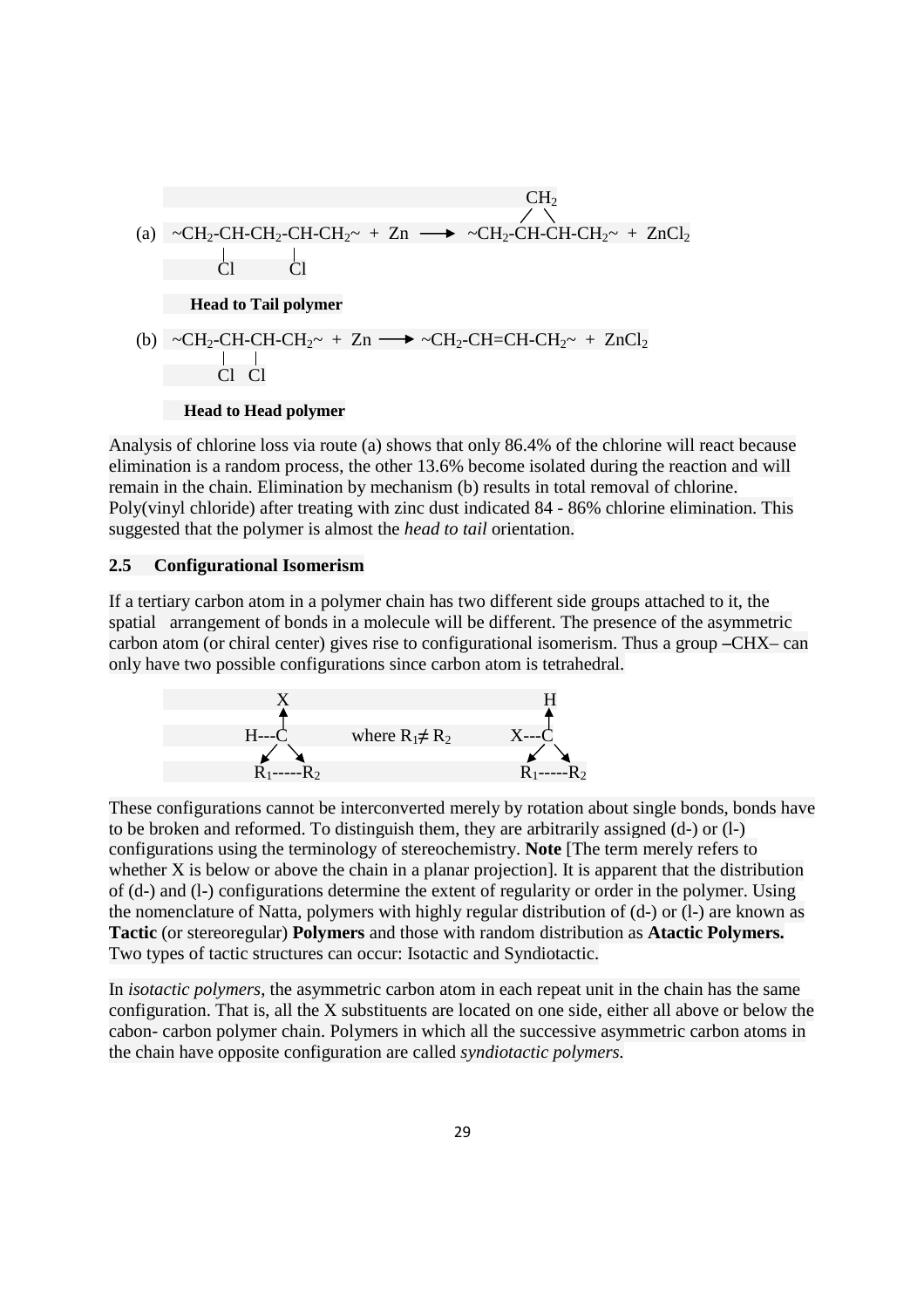A random arrangement of substituent groups in the chain results in *atactic polymers*. The X substituents are located alternating on opposite side of the plane of the chain. These structures are represented below by Fischer projections :





#### **2.6 Geometrical Isomerism**

When diene monomers containing conjugated carbon-carbon double bonds are polymerized, geometrical isomerism arises as a result of different configuration of substituents on the double bonds. The diene may be represented by the general formular -

$$
\begin{array}{c}\nX \\
| \\
CH_2=C-CH=CH_2 \\
1, 4-butadiene \\
\end{array}
$$

 1, 4 polymerisation, leads to a polymer with double in the chain and so can have either cis- or trans- configuration. In the cis- isomers, the chain parts are on the same side of the double bond while on the trans- isomers, they are on opposite sides.



#### **2.7 Self**-**Assessment Exercise**

■ What is stereospecific reaction?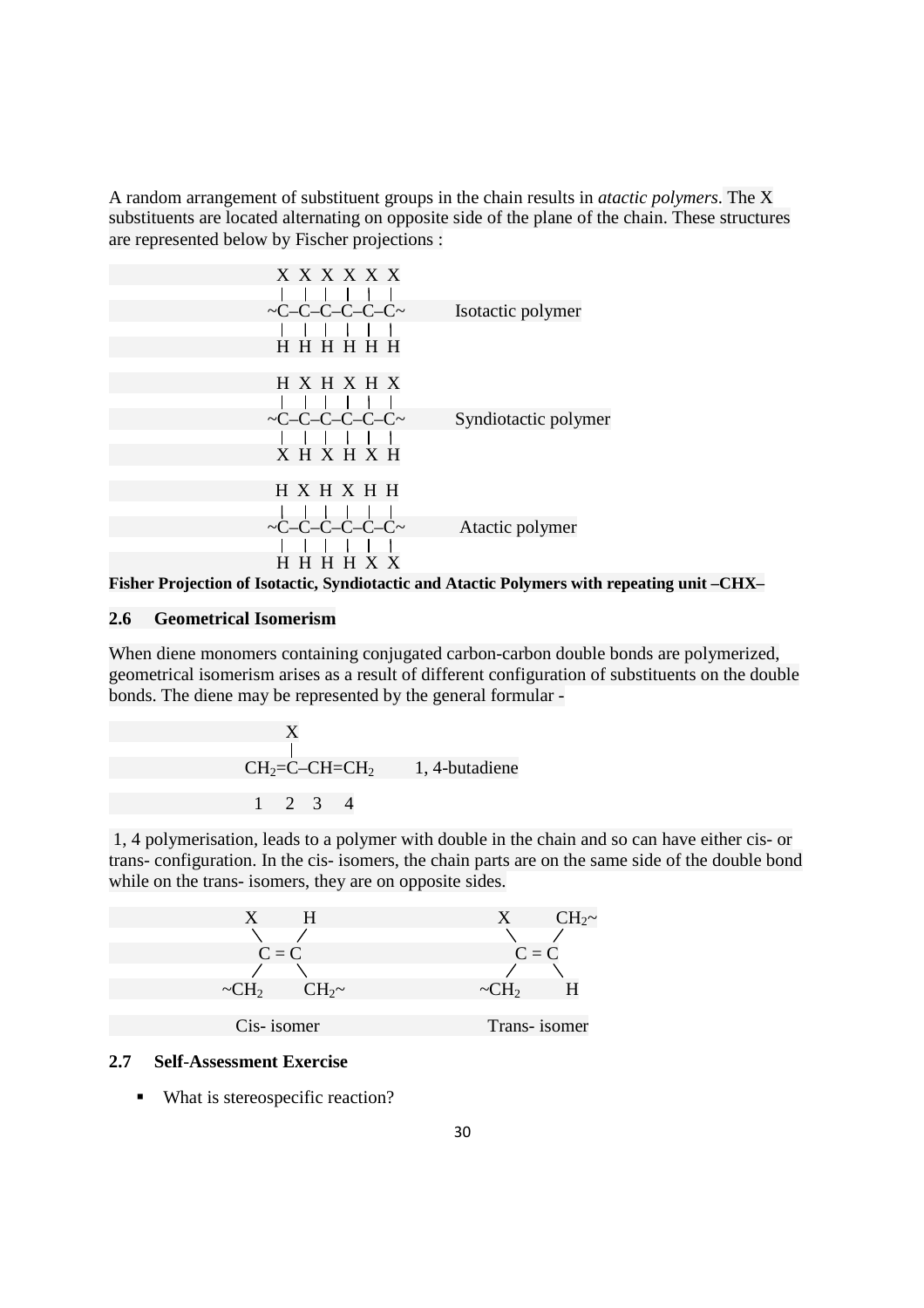- Discuss in detail polymer isomerism.
- Give at least two examples each of linear, branched, cross-linked and networked polymers.
- Differentiate between tactic and atactic polymers.

## **2.8 Conclusion**

The microstructure of a polymer (sometimes called configuration) relates to the physical arrangement of monomer residues along the backbone of the chain. These are the elements of polymer structure that require the breaking of a covalent bond in order to change. Structure has a strong influence on the other properties of a polymer. Hence, polymer microstructure gives rise to the following isomerisms; structural isomerism, geometrical isomerism, orientational isomerism and configurational isomerism.

## **2.9 Summary**

In this unit, you have learnt that:

- The type of monomers, and the way they are arranged in a polymer chain determines the polymer property.
- In structural isomerism, the polymers have the same chemical composition but different atomic arrangement.
- The different orientations of monomer addition at the active center during vinyl polymerization results in orientational isomerism.
- Polymerization of diene monomers containing conjugated carbon-carbon double bonds gives a geometrical cis- and trans- isomers.
- Tactic polymer is that with highly regular substituent distribution, e.g., isotactic and syndiotactic polymers while polymer with random distribution of substituents is called atactic polymer.

## **2.10 Tutor**-**Marked Assignment**

- Explain with illustration the following orientation isomerism in the polymer Head to tail, Head to head, and Tail to tail.
- Write short notes on the following : (a) Structural isomerism (b) Configurational isomerism (c) Geometrical isomerism.

## **2.11 References**/**Further Reading**

- 1) Lecture 1-01, Introduction to polymeric materials.
- *2)* Polymers: *http://www2.chemistry.msu.edu/faculty/reusch/VirtTxtJml/polymers.htm*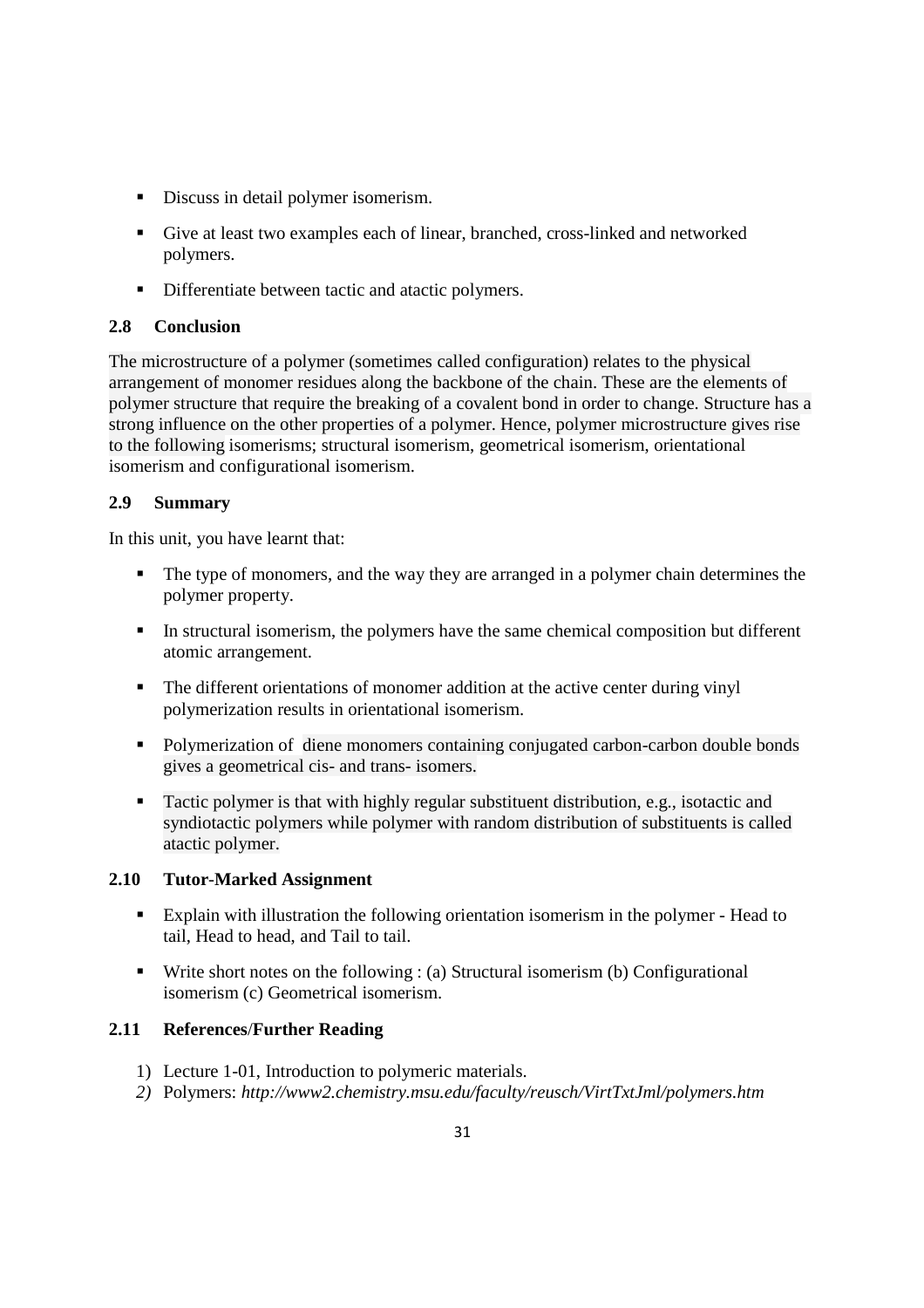3) E.M. Katchy (2000); Principles of Polymer Science;  $1<sup>st</sup>$  edtn., El'demak publishers Enugu, Nigeria. Pgs 217 – 228.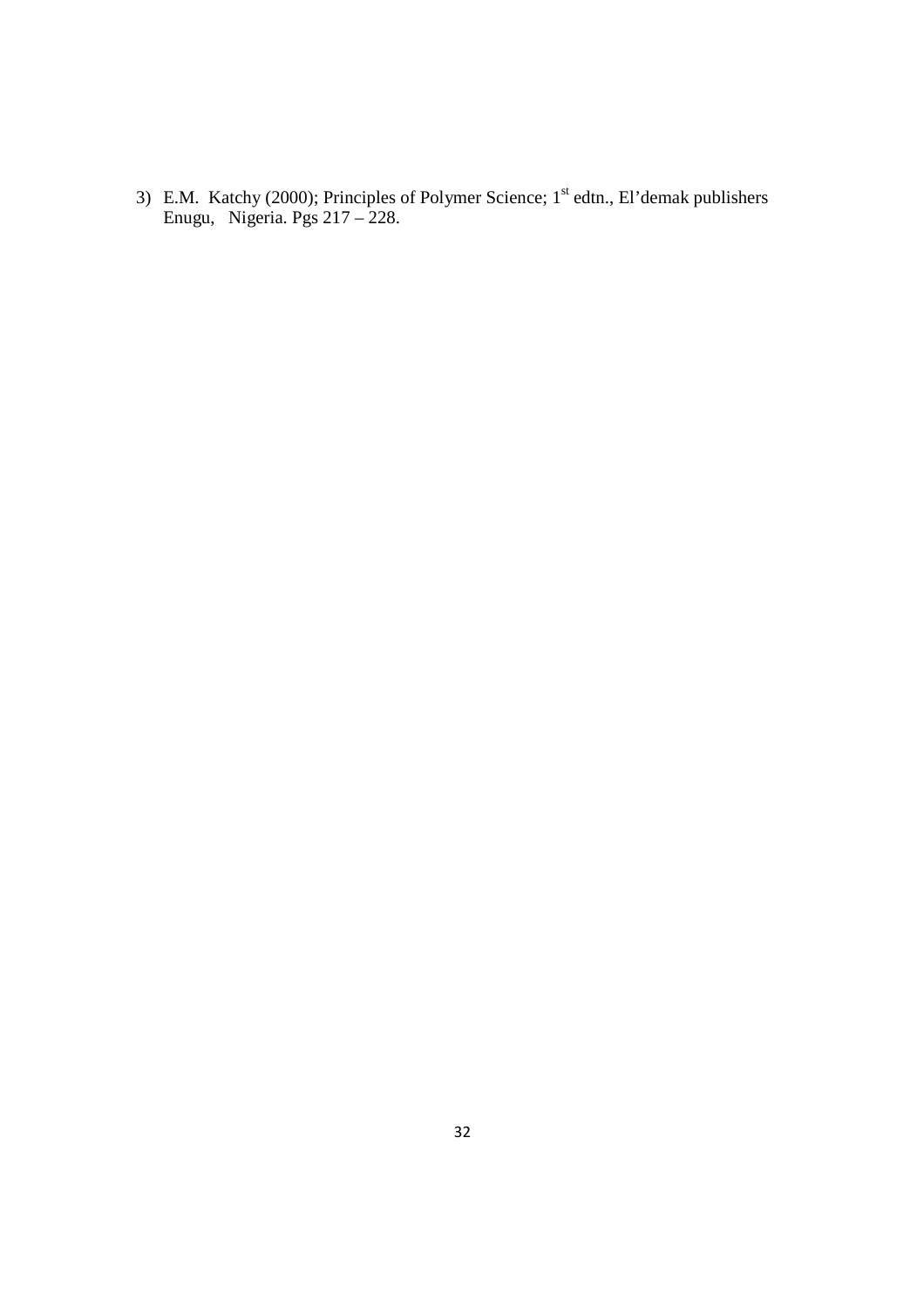## **Unit 3**

## **Copolymerization**

#### **3.0 Introduction**

When a polymer is made by linking only one type of small molecule or monomer together, it is called a homopolymer. When two different types of monomers are joined in the same polymer chain, the polymer is called a copolymer.

Copolymerization may be defined as the simultaneous polymerization of two or more monomers to form a polymer containing both or all the monomers. The product is termed a copolymer. There is a definite reaction between the monomers, and the process can be represented as

 $A + B \longrightarrow \sim A - A - B - B - A - A - B - B - A -$ 

Simultaneous polymerization of more than two monomers is usually referred to as multicomponent copolymerization with the products termed terpolymer, quadripolymer, etc.

### **3.1 Objectives**

By the end of this unit, you should be able to:

- Give a detailed explanation of copolymerization.
- Mention the benefits of copolymerization
- List and discuss the different types of copolymers.

#### **3.2 Types of copolymers**

The synthesis of macromolecules composed of more than one monomeric repeating unit has been explored as a means of controlling the properties of the resulting material. In this respect, it is useful to distinguish several ways in which different monomeric units might be incorporated in a polymeric molecule. Assume that two monomers will be called A and B, examples include:

(a) Random copolymers - Here the monomeric units are distributed randomly, and sometimes unevenly, in the polymer chain:

 $\sim$ A-B-B-A-A-A-B-A-A-B-B-B-A-B-A-A-B-A $\sim$ 

(b) Alternating copolymers - The monomeric units are distributed in a regular alternating fashion, with nearly equimolar amount of each in the chain:

$$
\verb!^\lambda A-B-A-B-A-B-A-B-A-B-A-B-A-B-A-B-A-B-\newline
$$

(c) Block copolymers - Instead of a mixed distribution of monomeric units, a long sequence or blocks of one monomer is joined to a block of the second monomer: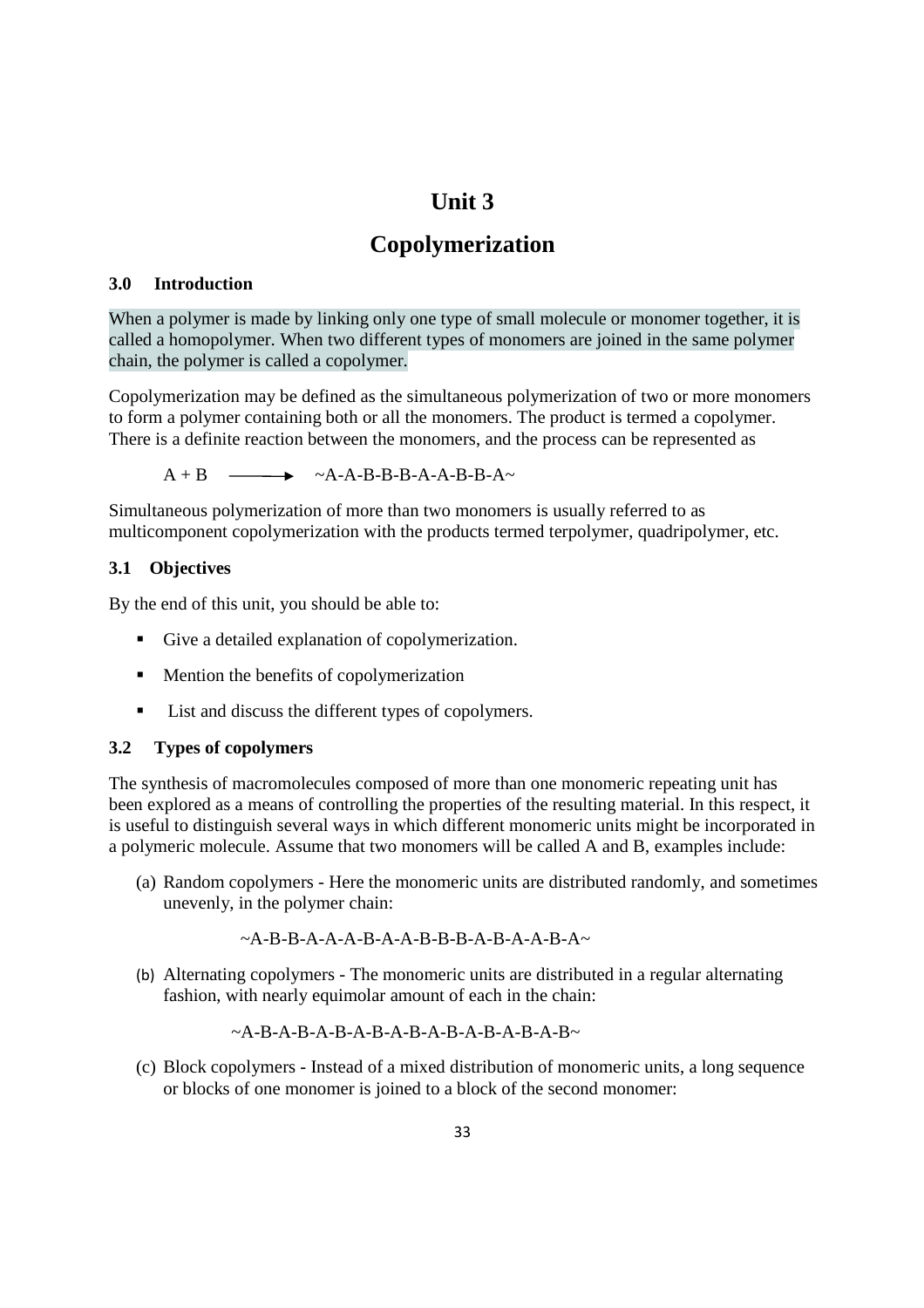$\sim$ A-A-A-A-A-B-B-B-B-B-B-A-A-A-A-A-A-B-B-B-B $\sim$ 

(d) Graft copolymers - Here the blocks of one monomer are grafted or attached to the backbone of another monomer as branches.



Block and Graft copolymers are of special interest. Their most interesting characteristics is that they exhibit many properties associated with each homopolymer. Thus they show two transition temperatures and if both polymer types are crystalline, two crystalline melting points are observed. Random and alternating copolymers on the other hand, have characteristics somewhere between those of the two homopolymers.

#### **3.3 Benefits of copolymerization**

Copolymerization provides a means of exercising control over polymer properties - It improves tensile strength, impact strength (toughness), ductility (elongation of break), flexibility, chemical resistance, permeability to water vapour, gas permeability, surface modification, and ease of processing. Examples -

- Polystyrene is a brittle thermoplastic with poor impact strength, poor solvent resistance and low softening point. However, copolymerization of styrene with acrylonitrile yields a transparent product with better impact strength, increased solvent resistance and higher softening point.
- Copolymerization with butadiene yields elastomers while copolymerization of three monomers, styrene, acrylonitrile and butadiene a product in which all the three properties are simultaneously improved (a true engineering plastic).

## **3.4 Self**-**Assessment Exercise**

• Define copolymerization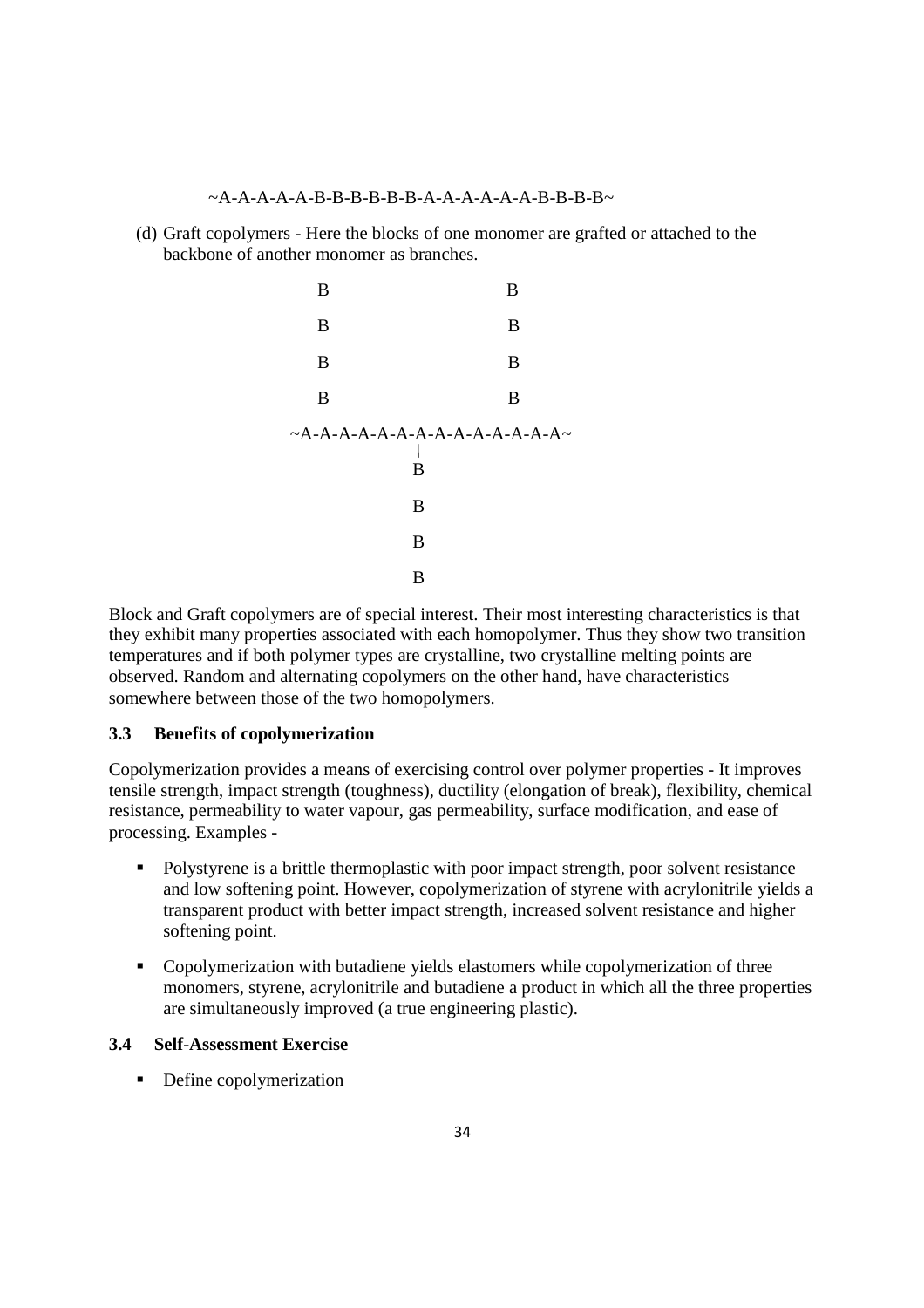- State the advantages of copolymerization.
- Discuss the types of copolymers.

## **3.5 Conclusion**

Copolymers are made up of two or more types of chemically distinct monomers. It may be composed of two bifunctional units and may alternate to give a well-defined recurring unit or the two different monomers may be joined in a random fashion in which no recurring unit can be defined.

## **3.6 Summary**

In this unit, you have learnt that:

- Copolymerization is the simultaneous polymerization of two or more monomers to form a polymer containing both or all the monomers.
- Different monomeric units might be incorporated in a polymeric molecule resulting in alternating copolymer, random copolymer, block copolymer or graft copolymer.

## **3.7 Tutor**-**Marked Assignment**

- List any five advantages of copolymerization.
- Write short notes on the following types of copolymers graft copolymer, alternating copolymer, block copolymer and random copolymer.

## **3.8 References**/**Further Reading**

- 1) E.M. Katchy (2000); Principles of Polymer Science; 1<sup>st</sup> edtn., El'demak publishers Enugu, Nigeria. Pgs 150 & 151.
- 2) Lecture 1-01, Introduction to polymeric materials.
- *3)* Polymers: *http://www2.chemistry.msu.edu/faculty/reusch/VirtTxtJml/polymers.htm*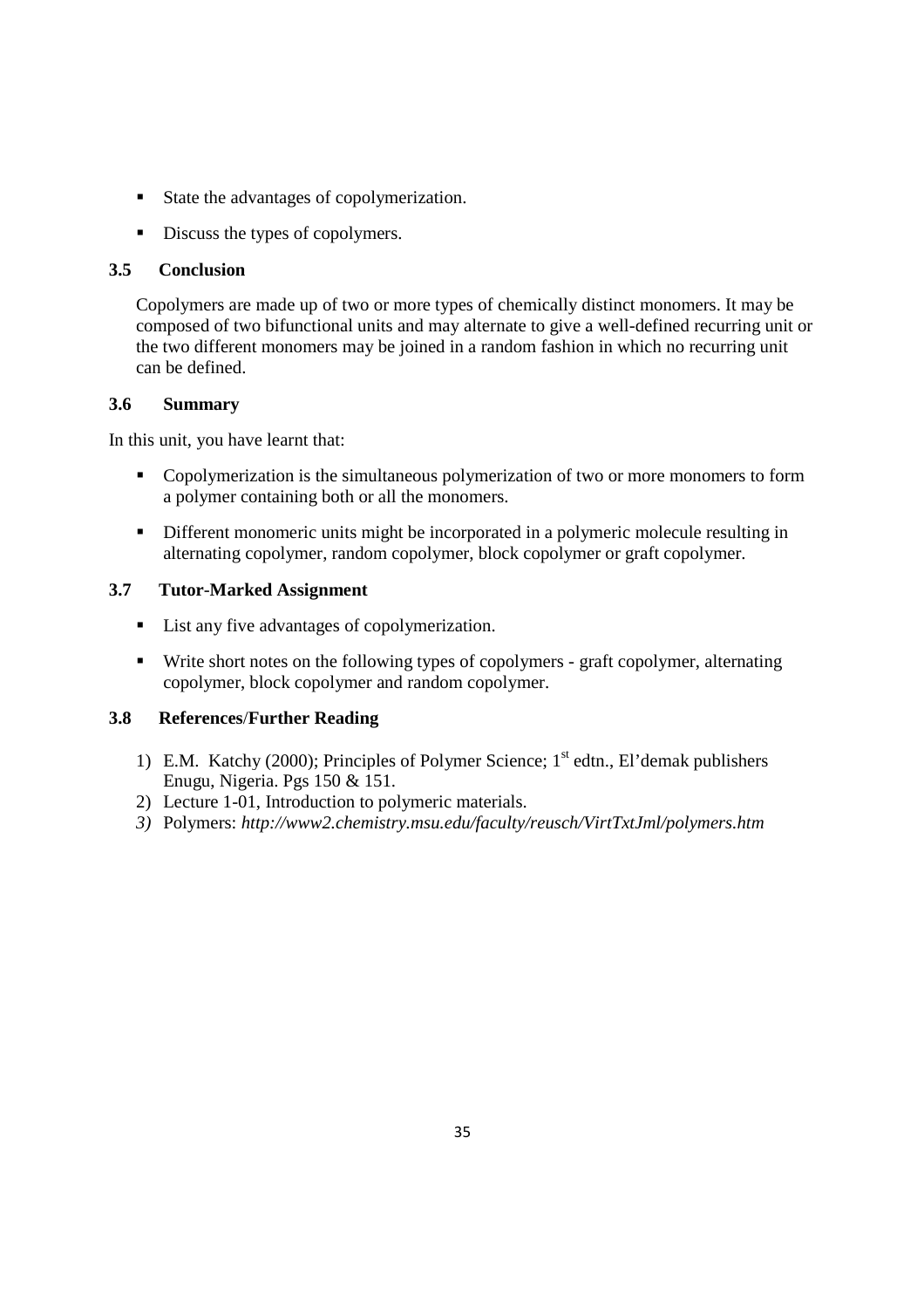## **Unit 4**

## **Polymer Solutions**

## **4.0 Introduction**

Polymer solutions are of considerable interest both in theoretical and practical point of view because of the useful information they can furnish. For example, size and shape of polymer molecules can be obtained from polymer solutions.

**Recall**: Low molecular weight substance readily undergoes dissolution whereas polymers take a considerable time to do so. At low concentration, polymer solutions are highly viscous compared to low molecular weight substance, which are less viscous even at high concentrations.

Small molecular weight substances are held by Vander waal forces or electrostatic forces. As soon as the solvent and the solute are brought together, the solvent molecules surround the solute molecules at the surface, establish a solvent-solute interaction and break the solute-solute attraction. As this happens, the solute molecules which are discrete are isolated from the solid phase and as their sizes are comparable to that of the solvent molecules, they diffuse fast into the solvent phase. Dissolution here is almost instantaneous.

Larger molecules weight substances (Polymer) are giant molecules compared to solvent molecules and are made of hundreds of chain segments. These long molecules are not in the form of extended straight chains, but are in the form of **tightly folded random coils.** Individual molecular coils are also not discrete and separate but are interpenetrating and entangled with one another. There are varying degrees of cohesive and attractive forces between different segments of the same molecular coils as well as neighbouring coils. Forces such as dispersion, induction, dipole-dipole interaction and hydrogen bonding (both intramolecular and intermolecular) hold the molecular coils and their segments together tightly.

## **4.1 Objectives**

By the end of this unit, you should be able to:

- Explain the thermodynamics of polymer solutions.
- Define a good solvent and a poor solvent.
- Discuss how physical properties and chemical structure affect solubility of polymers.
- Describe the process of polymer dissolution.

## **4.2 Thermodynamics of Polymer Solution**

This is the interaction of long chain molecules with liquids. For linear and branched polymers, liquids can usually be found which will dissolve the polymer completely to form a homogenous solution while crosslinked polymers will only swell when in contact with the compatible liquids.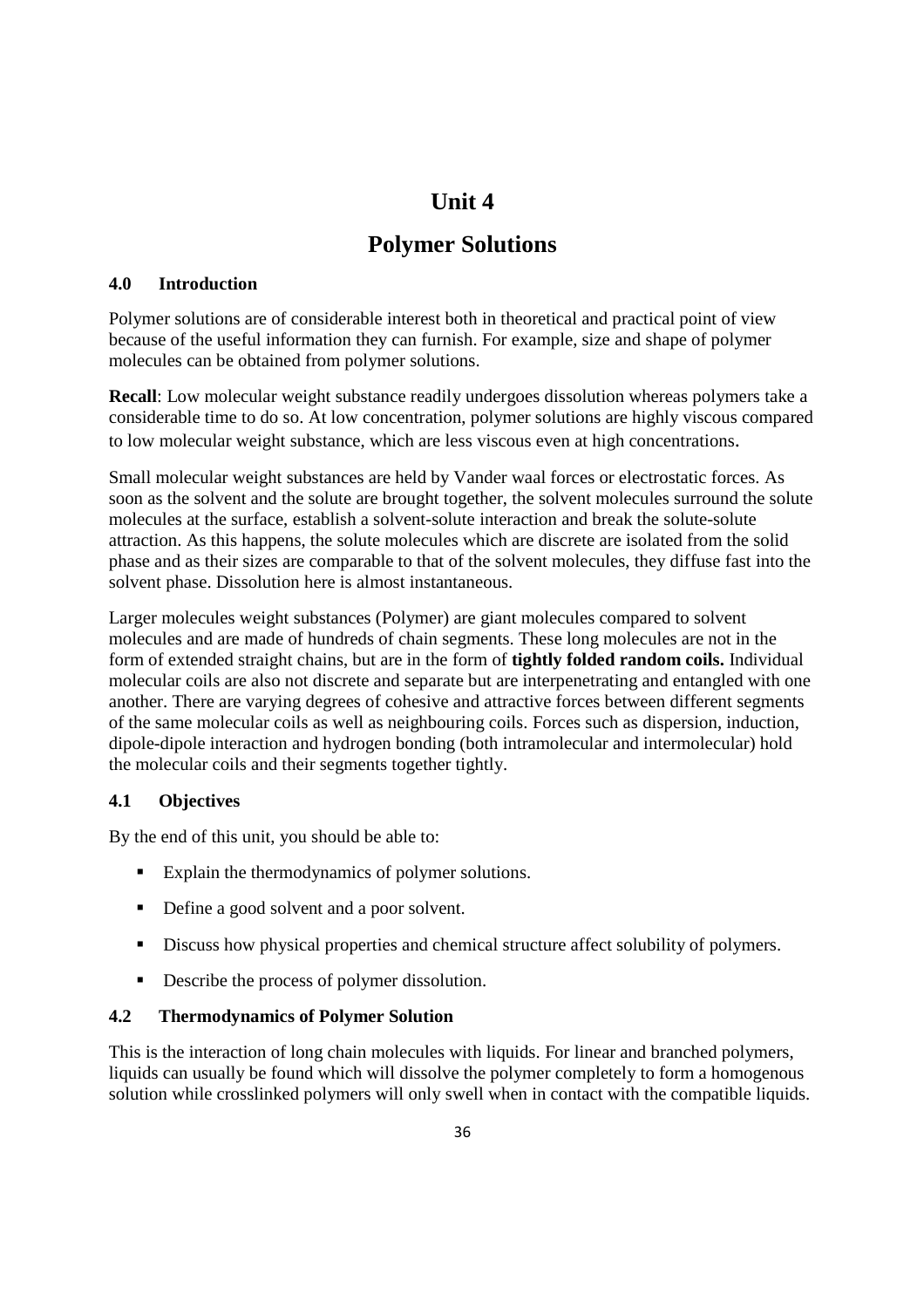When an amorphous polymer is mixed with a suitable solvent, it disperses in the solvent and behaves as if it is liquid. Solvents for polymers are classed as good or poor solvent.

- a) A good solvent is one which is highly compatible with the polymer; the liquid-polymer interactions expand the polymer coil, from its unperturbed dimensions, in proportion to the extent of these interactions.
- b) A poor solvent is one which the liquid-polymer interactions are fewer and coil expansion of perturbation is restricted.

**Note:** Thermodynamic principles governing the dissolution of low and molecular weight substances are essentially same. Molar mass of macromolecules can be determined from the thermodynamic properties of polymer solution.

The basic thermodynamic parameters used to describe these system relates to the Gibbs free energy function (G), to the Enthalpy (H) and Entropy (S).

G is defined by the relation

 $G = H - TS$  -------- (1)

Normally the differences of these quantities in two specified states of the system are used, Thus  $\Delta G = G_2 - G_1$  or  $\Delta H = H_2 - H_1$  etc.

 $\Delta G = \Delta H - T \Delta S$  -------- (2)

For the solution process, the following are defined.

$$
\Delta G_{m} = G_{solution} - \Box G_{components} \text{ (Free energy of mixing)} \quad \text{---} \quad (3)
$$
\n
$$
\Delta H_{m} = H_{solution} - \Box H_{components} \text{ (Enthalpy of mixing)} \quad \text{---} \quad (4)
$$
\n
$$
\Delta S_{m} = S_{solution} - \Box S_{components} \text{ (Entropy of mixing)} \quad \text{---} \quad (5)
$$

A solvent of Gibbs free energy  $G_{\text{solvent}}$  will dissolve a polymer of Gibbs free energy  $G_{\text{polymer}}$ . If the Gibbs free energy of mixing  $\Delta G_m$  is negative, that is  $\Delta G_m \leq 0$ . In other words, the Gibbs free energy of the solution, ∆G<sub>solution</sub> is less than the solution of the Gibbs free energies of the components before dissolving.

That is,

$$
G_{\text{solution}} < G_{\text{solvent}} + G_{\text{polymer}} \qquad \qquad \text{---} \tag{4}
$$
\n
$$
\text{Or } \Delta G_{\text{m}} = G_{\text{solution}} - (G_{\text{solvent}} + G_{\text{polymer}}) \qquad \text{---} \tag{5}
$$

From equation (2) then,

 $\Delta G_m = \Delta H_m$  - T $\Delta S < 0$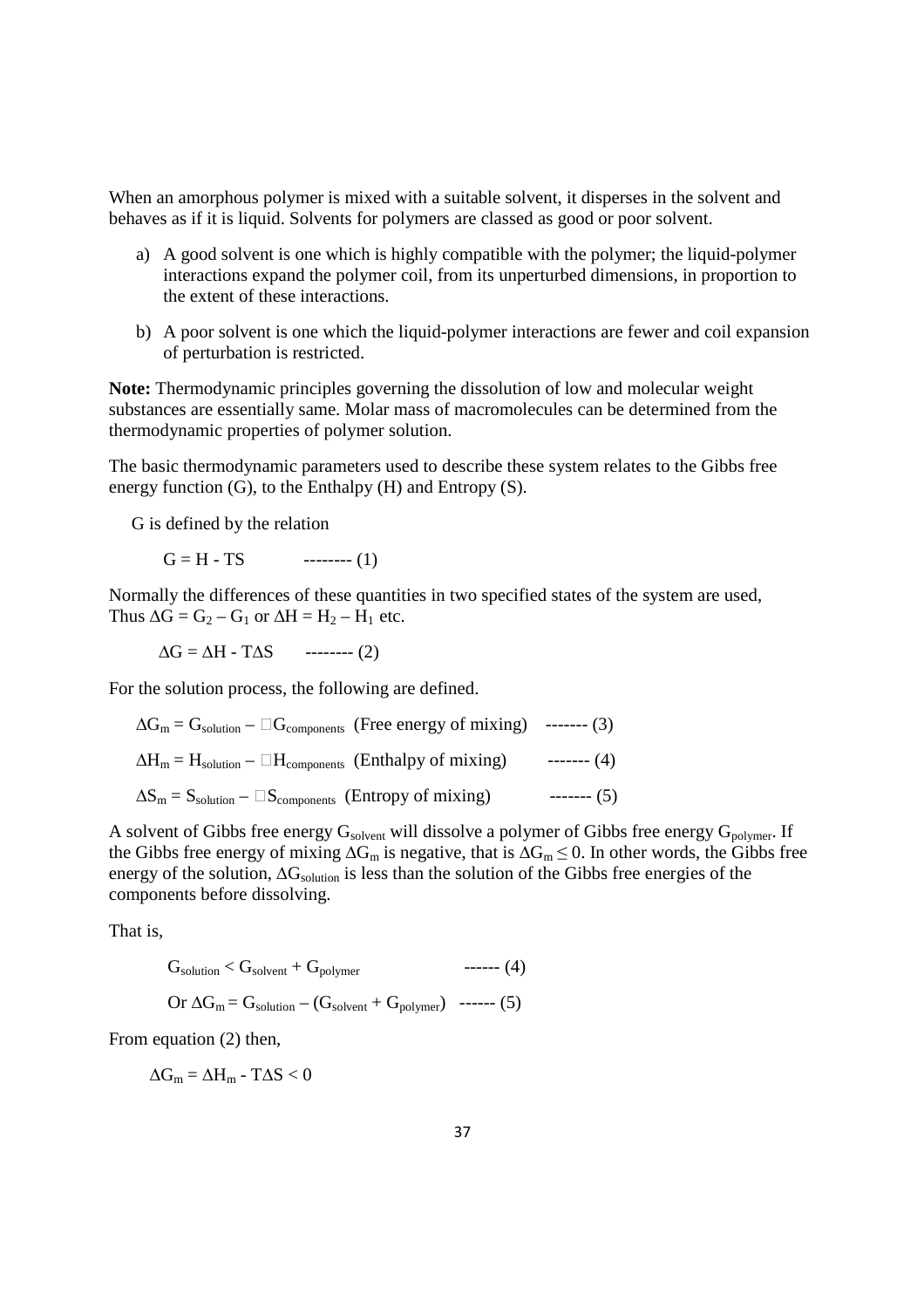For any solution,  $\Delta S_m$  is positive. If there are no interactions between the solvent and the solute (polymer), then the enthalpy of mixing must be zero,  $\Delta H_m = 0$ , giving an ideal solution. Hence

 $\Delta G_m = -T \Delta S_m$  (ideal solution)

It is therefore possible to determine  $\Delta G_m$  if  $\Delta S_m$  is known.  $\Delta S_m$  can be calculated using a liquid lattice model. Polymer solutions only approach ideal behaviour at infinite dilution although at theta ( $\Theta$ ) conditions they exhibit pseudo-ideal behaviour. With polymer solutions,  $\Delta H_m \neq 0$ because of interactions between the polymer and solvent molecules.

**Note:** The ideal solution model does not correspond to real solutions.

The sign of the Gibbs free energy change determines if solubility takes place on mixing the components. A negative Gibbs free energy change means that solution process is thermodynamically feasible. This has been stated as

 $\Delta G_m = \Delta H_m - T \Delta S_m < 0$ 

T is positive and  $\Delta S_m$  is thought to be always positive so that the sign of  $\Delta G_m$  is determined by the sign and magnitude of  $\Delta H_m$ . If  $\Delta H_m$  is negative, then  $\Delta G_m$  will be negative and solution assured. If however  $\Delta H_m$  is positive, then  $\Delta H_m < T \Delta S_m$  for the polymer to be soluble.

In general, T∆S is so small for high molar mass polymers that if  $\Delta H_m$  is positive, then it must be very small if not close to zero for the solution of polymer to be possible. Thus solution depends on the existence of a zero or small values of  $\Delta H_m$ .

#### **4.3 Phase Equilibrium**

In general, polymeric mixtures are far less miscible than mixtures of small molecule materials. This effect results from the fact that the driving force for mixing is usually entropy, not interaction energy. In other words, miscible materials usually form a solution not because their interaction with each other is more favorable than their self-interaction, but because of an increase in entropy and hence free energy associated with increasing the amount of volume available to each component. This increase in entropy scales with the number of particles (or moles) being mixed. Since polymeric molecules are much larger and hence generally have much higher specific volumes than small molecules, the number of molecules involved in a polymeric mixture is far smaller than the number in a small molecule mixture of equal volume. The energetics of mixing, on the other hand, is comparable on a per volume basis for polymeric and small molecule mixtures. This tends to increase the free energy of mixing for polymer solutions and thus make solvation less favorable. Thus, concentrated solutions of polymers are far rarer than those of small molecules.

Furthermore, the phase behavior of polymer solutions and mixtures is more complex than that of small molecule mixtures. Whereas most small molecule solutions exhibit only an upper critical solution temperature phase transition, at which phase separation occurs with cooling, polymer mixtures commonly exhibit a lower critical solution temperature phase transition, at which phase separation occurs with heating.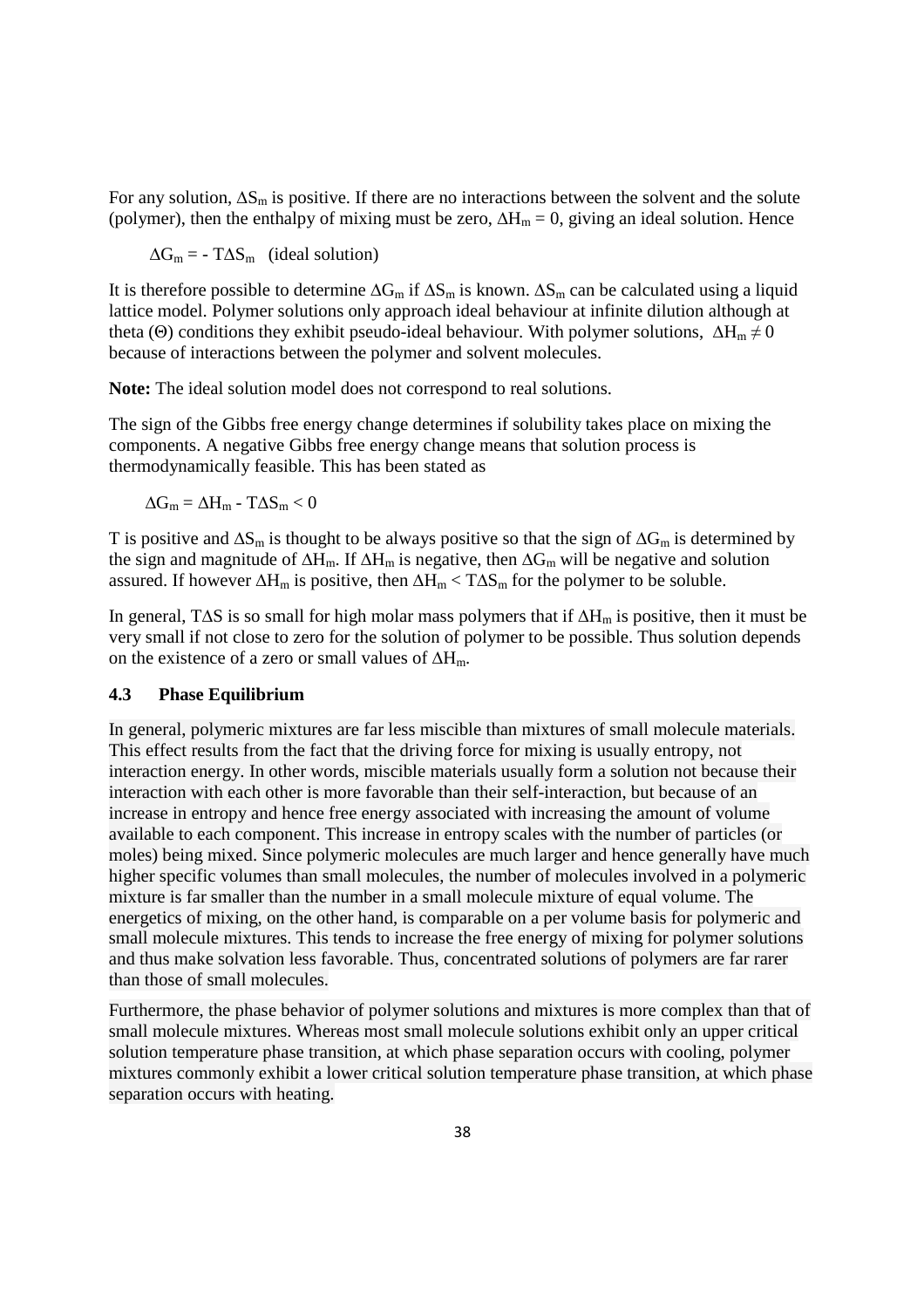In dilute solution, the properties of the polymer are characterized by the interaction between the solvent and the polymer. In a good solvent, the polymer appears swollen and occupies a large volume. In this scenario, intermolecular forces between the solvent and monomer subunits dominate over intramolecular interactions. In a bad solvent or poor solvent, intramolecular forces dominate and the chain contracts. In the theta solvent, or the state of the polymer solution where the value of the second virial coefficient becomes 0, the intermolecular polymer-solvent repulsion balances exactly the intramolecular monomer-monomer attraction. Under the theta condition (also called the Flory condition), the polymer behaves like an ideal random coil. The transition between the states is known as a coil-globule transition.





## **4.4 Polymer Solubility**

That not all polymers can be dissolved, and even though when they can, the dissolution process may take up to several days or weeks. It is important that a polymer does not interact with liquid with which it may come in contact during service. Also it is necessary to know what solvents attack what polymers.

The solution process when a polymer is added to a solvent, takes place in two stages:-

(a) The first stage which is a slow process is called *solvation.* Solvent molecules are absorbed on the surface of the polymer molecules. They then diffuse into the bulk of the polymer resulting in an increase in the average dimension of the polymer molecule, a phenomenon known as *swelling.*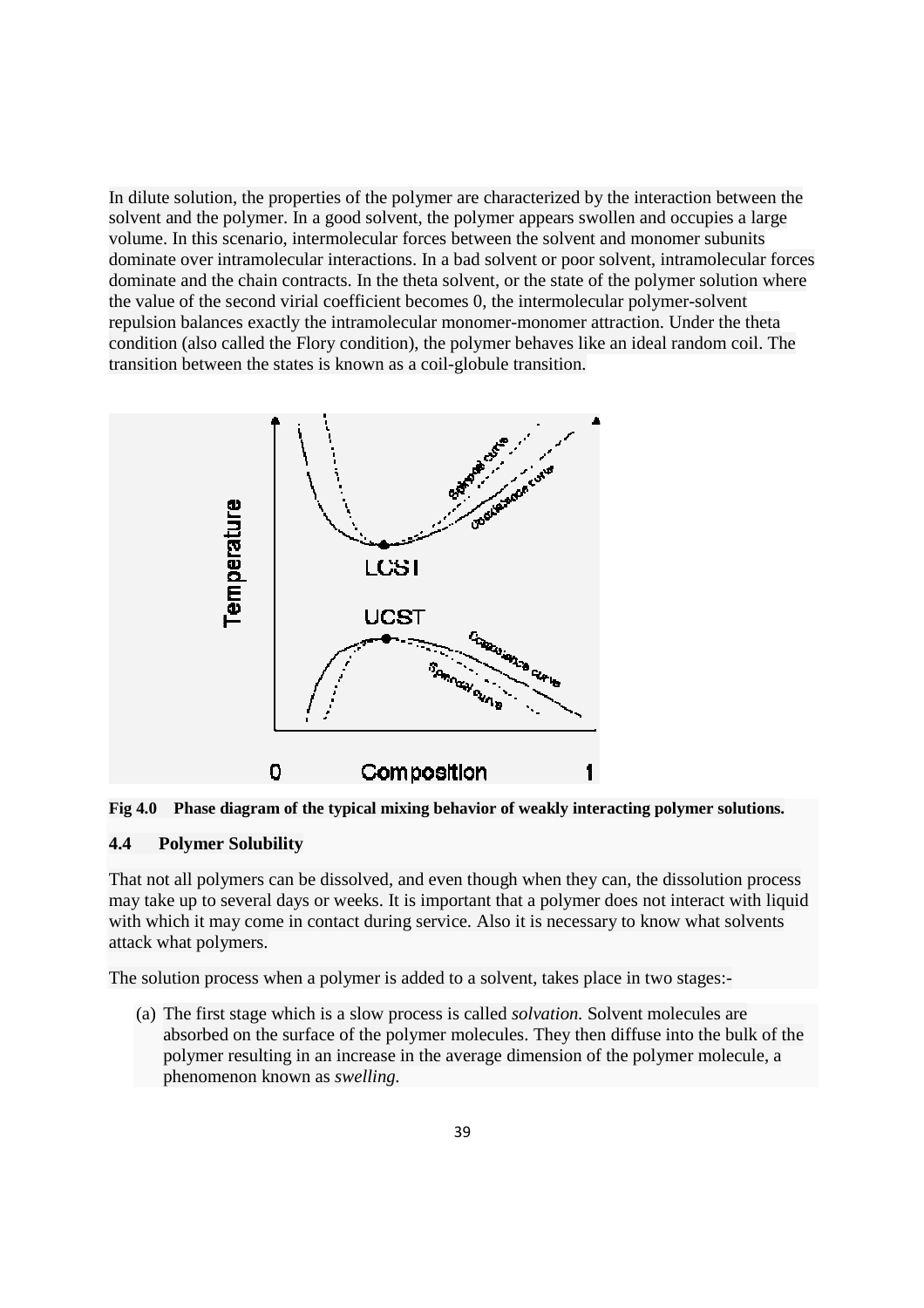(b) In the second stage the swollen polymer, if in a good solvent gradually disperses to yield a polymer solution. This stage may be speeded up by agitation, though the solution process for polymer is slow.

The dissolution of polymers depends not only on their physical properties, but also on their chemical structures, such as – polarity or non-polarity, molecular weight, branching, crosslinking degree and crystallinity.

- Crosslinking degree Solubility of a polymer decreases as crosslinking (strong intermolecular forces) increases, since strongly crosslinked polymers will inhibit the interaction between polymer chains and solvent molecules preventing those polymers from being transported into solution.
- Crystallinity (strong hydrogen bonding) They act like crosslinking in that crystalline polymers are swollen or softened by solvents. Crystalline polymers dissolution can be forced if an appropriate solvent is available, or warming the polymer up to temperature slightly below its crystalline melting point  $(T_m)$ , e.g., highly crystalline linear polyethylene ( $T_m = 135^{\circ}$ C) can be dissolved in several solvents above 100 $^{\circ}$ C. Nylon 6,6  $(T_m = 265^{\circ}C)$ , a crystalline polymer which is more polar than polyethylene, can be dissolved at room temperature in the presence of solvent with enough ability to interact with its chains.
- Branching Branched polymer chains generally increases solubility, although the rate at which this solubility occurs, depends on the particular type of branching. Chains containing long branches, cause dense entanglement making difficult the penetration of solvent molecules. Therefore the rate of dissolution in these cases becomes slower. Short branches loosen up the main chain structure thereby allowing solvent molecules to penetrate.
- Molecular weight The molecular weight of polymer plays an important role in their solubility. In a given solvent at a particular temperature, as molecular weight increases, the solubility of the polymer decreases.
- Polarity or non-polarity Polar solvents tend to dissolve polar polymers while non-polar solvents dissolve non polar polymers. Therefore polar polymers should be used in nonpolar media e.g. poly(vinyl alcohol), poly(acrylic acid), poly(acrylamide) and other polymers containing hydroxyl groups are non- resistant to water but polyethylene, polypropylene, teflon, polystyrene, poly(vinyl chloride) are resistant to water.

| Polymer      | Solvents                                               | $\Box$ Temperature (°C) |
|--------------|--------------------------------------------------------|-------------------------|
| Polyethylene | n-Hexane,<br>n- Hexanol/Xylene $(70:30)$ ,<br>n-Octane | 133<br>170<br>210       |

#### **Table 4.1 Polymers and their Dissolution Solvents**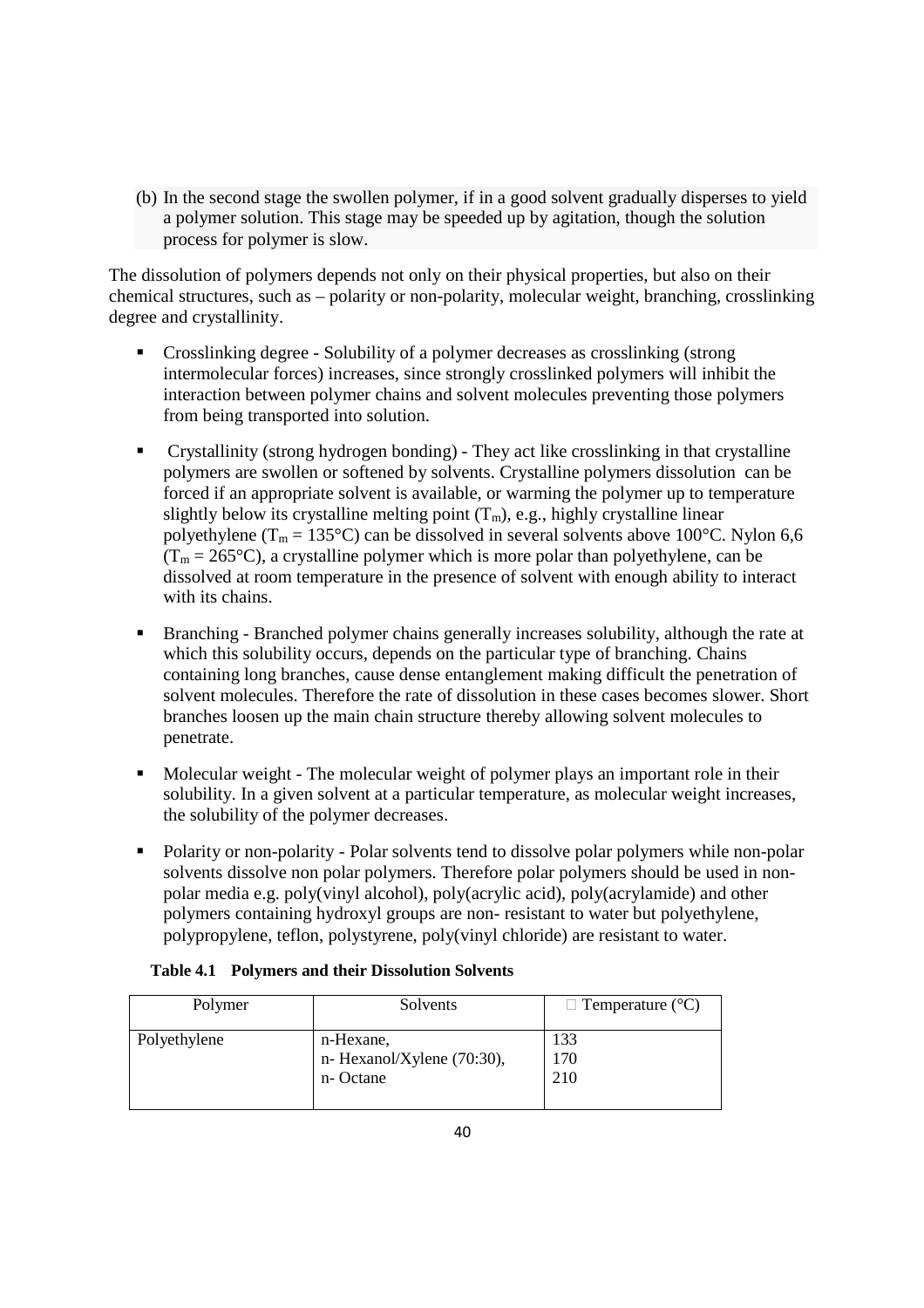| Polypropylene (atactic)     | n-Butanol/Carbon tetra-chloride<br>(33:67),<br>n-Butanol/n-<br>Hexane (32:68),<br>Cyclohexane | 25<br>25<br>92                |
|-----------------------------|-----------------------------------------------------------------------------------------------|-------------------------------|
| Polystyrene                 | Benzene/n-Butanol (58:42),<br>Cyclohexane,<br>Cyclohexanol                                    | 35<br>$34 - 35$<br>79 - 87    |
| Poly(vinyl acetate)         | Ethanol,<br>Ethanol/Methanol (40:60)                                                          | 19<br>25                      |
| Poly(vinyl alcohol)         | Ethanol/Water (41.5:58.5),<br>Water                                                           | 25<br>97                      |
| Poly(vinyl chloride)        | Cyclohexane,<br>Dimethylfloramide                                                             | 22<br>36.5                    |
| Poly acrylamide             | Methanol/Water (2:3)                                                                          | 20                            |
| Poly methyl<br>methacrylate | Acetone,<br>Cyclohexane,<br>Toluene,<br>Dioxane/water                                         | $-126$<br>77.6<br>$-65$<br>25 |

## **4.5 Self**-**Assessment Exercise**

- Discuss how physical properties and chemical structure affect solubility of polymers.
- **Mention at least five polymers and their dissolution solvents.**
- Give the thermodynamic equation used for describing a given system defining each term.

## **4.6 Conclusion**

 Dissolution of polymers involves a slow process called solvation where solvent molecules are absorbed on the surface of the polymer molecules, and then they diffuse into the bulk of the polymer resulting in an increase in the average dimension of the polymer molecule, a phenomenon **known** as swelling*.* This swollen polymer, if in a good solvent gradually disperses to yield a polymer solution. At low concentration, polymer solutions are highly viscous compared to low molecular weight substance, which are less viscous even at high concentrations. Polymeric mixtures are far less miscible than mixtures of small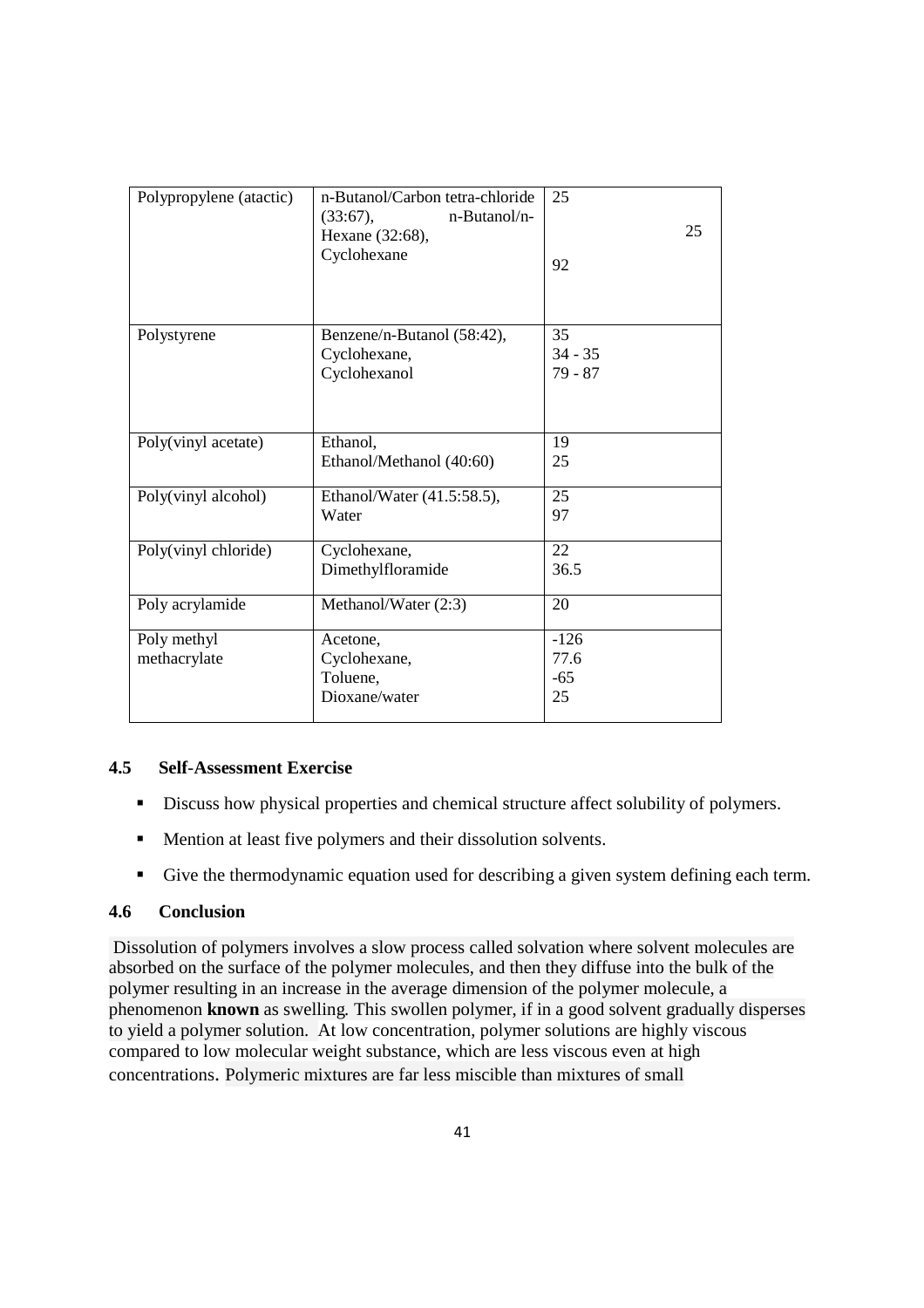molecule materials. This effect results from the fact that the driving force for mixing is usually entropy, not interaction energy.

## **4.7 Summary**

In this unit, you have learnt that:

- The dissolution process of polymers may take up to several days or weeks.
- Size and shape of polymer molecules can be obtained from polymer solutions.
- Polymers are giant molecules compared to solvent molecules and hence are in the form of tightly folded random coils but not in the form of extended straight chains**.**
- A good solvent is highly compatible with the polymer; therefore the liquid-polymer interactions expand the polymer coil.
- A poor solvent is one which the liquid-polymer interactions are fewer and coil expansion of perturbation is restricted.
- Each polymer has its dissolution solvent and temperature.

## **4.8 Tutor-Marked Assignment**

- What condition is to be satisfied for a solution process to be thermodynamically feasible.
- Define good solvent and poor solvent.
- Explain in details, how the following affects polymer solubility polarity, crosslinking, molecular weight and branching.

## **4.9 References/Further Reading**

- 1) Polymer: *en.wikipedia.org/wiki/polymer*
- 2) E.M. Katchy (2000); Principles of Polymer Science;  $1<sup>st</sup>$  edtn., El'demak publishers Enugu, Nigeria. Pgs 234 – 249.
- 3) V. R Gowariker., N. V Visawanathan and Jayader Sreedhar (1986); Polymer Science; 1st edtn, New Age International Ltd; Publishers New Delhi. Pgs 332 – 341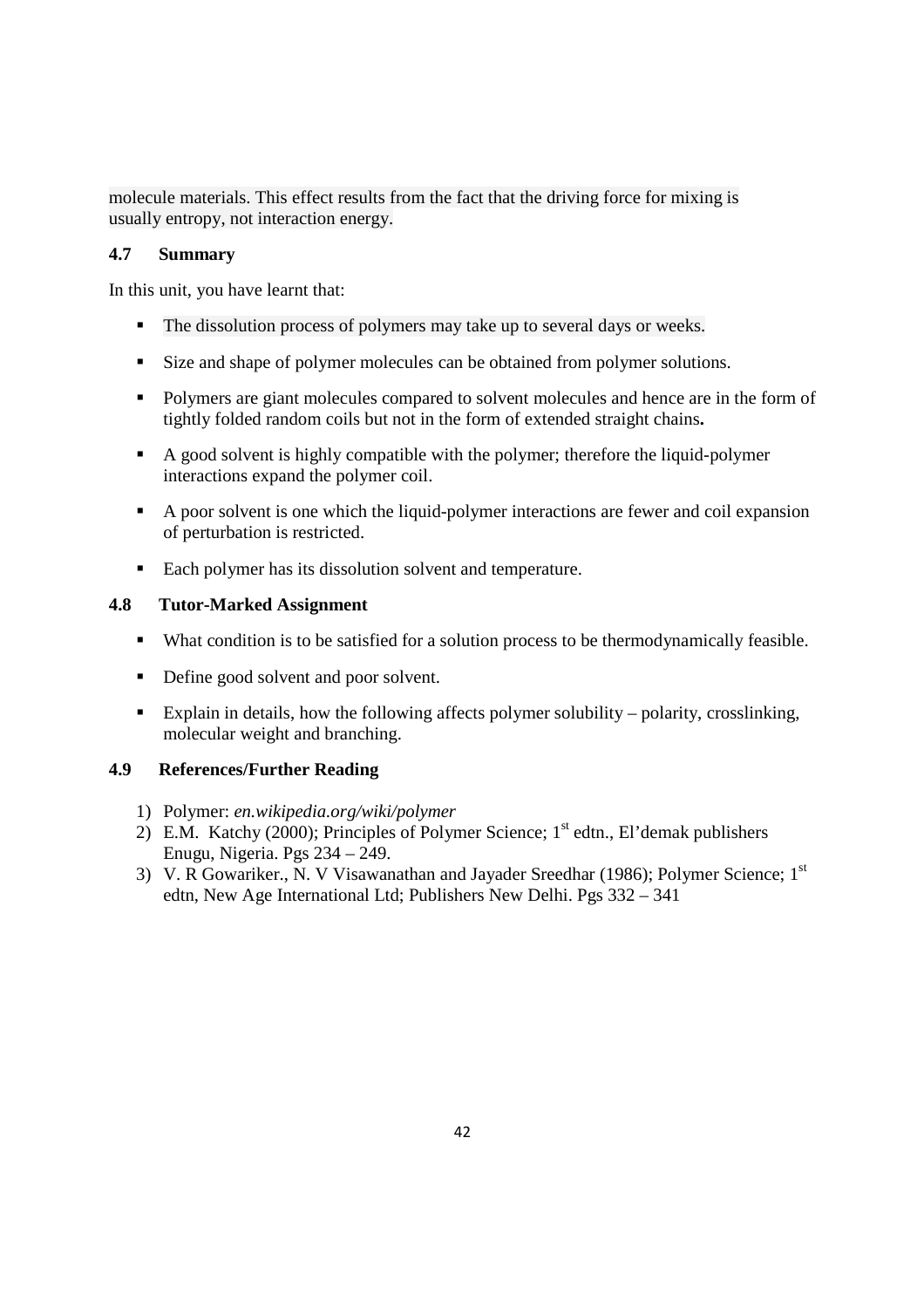# **Unit 5**

# **Thermoplastic and Thermosetting Polymers**

## **5.0 Introduction**

The polymer chains can be free to slide past one another (*thermoplastic*) or they can be connected to each other with crosslinks (*thermoset*). Thermoplastics (including thermoplastic elastomers) can be reformed and recycled. This reflects the fact that above  $T_g$  they may be shaped or pressed into molds, spun or cast from melts or dissolved in suitable solvents for later fashioning. On the other hand, Thermosets which also includes cross linked elastomers are not reworkable. They are characterized by a high degree of cross-linking, resist deformation and solution once their final morphology is achieved. Such polymers are usually prepared in molds that yield the desired object because once formed, cannot be reshaped by heating.

## **5.1 Objectives**

By the end of this unit, you should be able to:

- Explain what thermoplastic and thermosetting polymer is.
- Give examples of industrially important thermoplastic and thermosetting polymers.
- Distinguish between thermoplastic and thermosetting polymers.

## **5.2 Thermoplastics**

Polymers that flow when heated; thus, easily reshaped and recycled. This property is due to presence of long chains with limited or no crosslinks. In a thermoplastic material the very long chain-like molecules are held together by relatively weak Vander Waals forces. When the material is heated the intermolecular forces are weakened so that it becomes soft and flexible and eventually, at high temperatures, it is a viscous melt (it flows). When the material is allowed to cool it solidifies again. E.g., polyethylene (PE), polypropylene (PP), poly(vinyl chloride) (PVC), polystyrene (PS), poly(ethylene terephthalate) (PET), nylon (polyamide), unvulcanized natural rubber (polyisoprene)

## **5.3 Thermosets**

Decompose when heated; thus, cannot be reformed or recycled. Presence of extensive crosslinks between long chains induces decomposition upon heating and renders thermosetting polymers brittle. A thermosetting polymer is produced by a chemical reaction which has two stages. The first stage results in the formation of long chain-like molecules similar to those present in thermoplastics, but still capable of further reaction. The second stage of the reaction (crosslinking of chains) takes place during moulding, usually under the application of heat and pressure. During the second stage, the long molecular chains have been interlinked by strong covalent bonds so that the material cannot be softened again by the application of heat. If excess heat is applied to these materials they will char and degrade.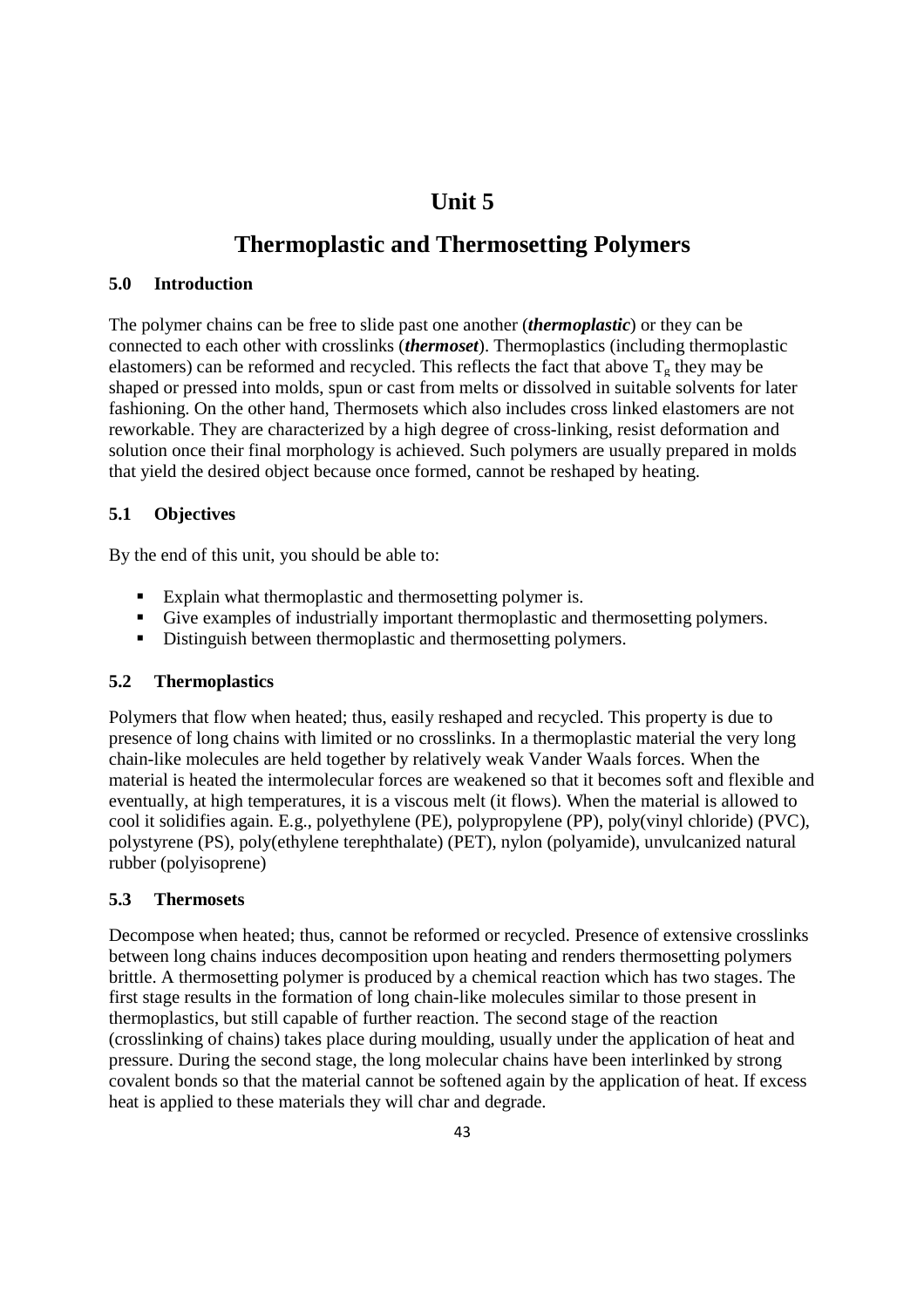

**[Materials by Design, Dept. of Mat. Sci. Eng., Cornell Univ., http://www.mse.cornell.edu/courses/engri111/] e.g.,** epoxy, unsaturated polyesters, phenol-formaldehyde resins, vulcanized rubber.

 **Table 5.1 Characteristics of Thermoplastic and Thermosetting Polymers** 

| <b>Thermoplastics</b>                       | <b>Thermosets</b>                                                                       |
|---------------------------------------------|-----------------------------------------------------------------------------------------|
| Good elasticity but depends on the type     | Very poor elasticity                                                                    |
| Easily reshaped on heating                  | Highly intractable crosslink i.e cannot be<br>remoulded                                 |
| Weak attractive forces between chains       | Stronger attractive forces between chains                                               |
| They are soluble in organic solvents        | Not soluble in organic compounds                                                        |
| Super abrasion and dimensional stability    | Better flexural and input resistance                                                    |
| They are flexible and not rigid             | They are not flexible but rigid because of network<br>structure formed by cross-linking |
| Softens without chemical change when heated | Undergoes irreversible change which causes it to<br>harden or set                       |

#### **5.4 Industrially important thermoplastic and thermosetting polymers**

A number of thermoplastics with very good mechanical, electrical, thermal and chemical characteristics are usually referred to as engineering plastics. They are polycarbonates, polyacetals, polyamides, polyethylene, polystyrene, polypropylene, poly(vinyl chloride) and polytetrafluoroethylene. It does not mean that only these are useful within the engineering context. Thus there are epoxides, formaldehyde-based resins (i.e., phenol-formaldehyde, ureaformaldehyde, melamine-formaldehyde) and unsaturated polyesters (reinforced as appropriate). There are five major areas of application for polymers, namely, plastics, elastomers, fibers, surface finishes, protective coatings and adhesives.

The same polymer may be used in two or more applications. For example, nylon, a well known textile fiber is also used as a plastic molding material and as a film. Similarly epoxides are used in paints and adhesives as well as composites. The main factors determining the application of a given polymer is its mechanical behavior. If this can be appropriately altered by physical and chemical means then the polymer can be used in more than one application.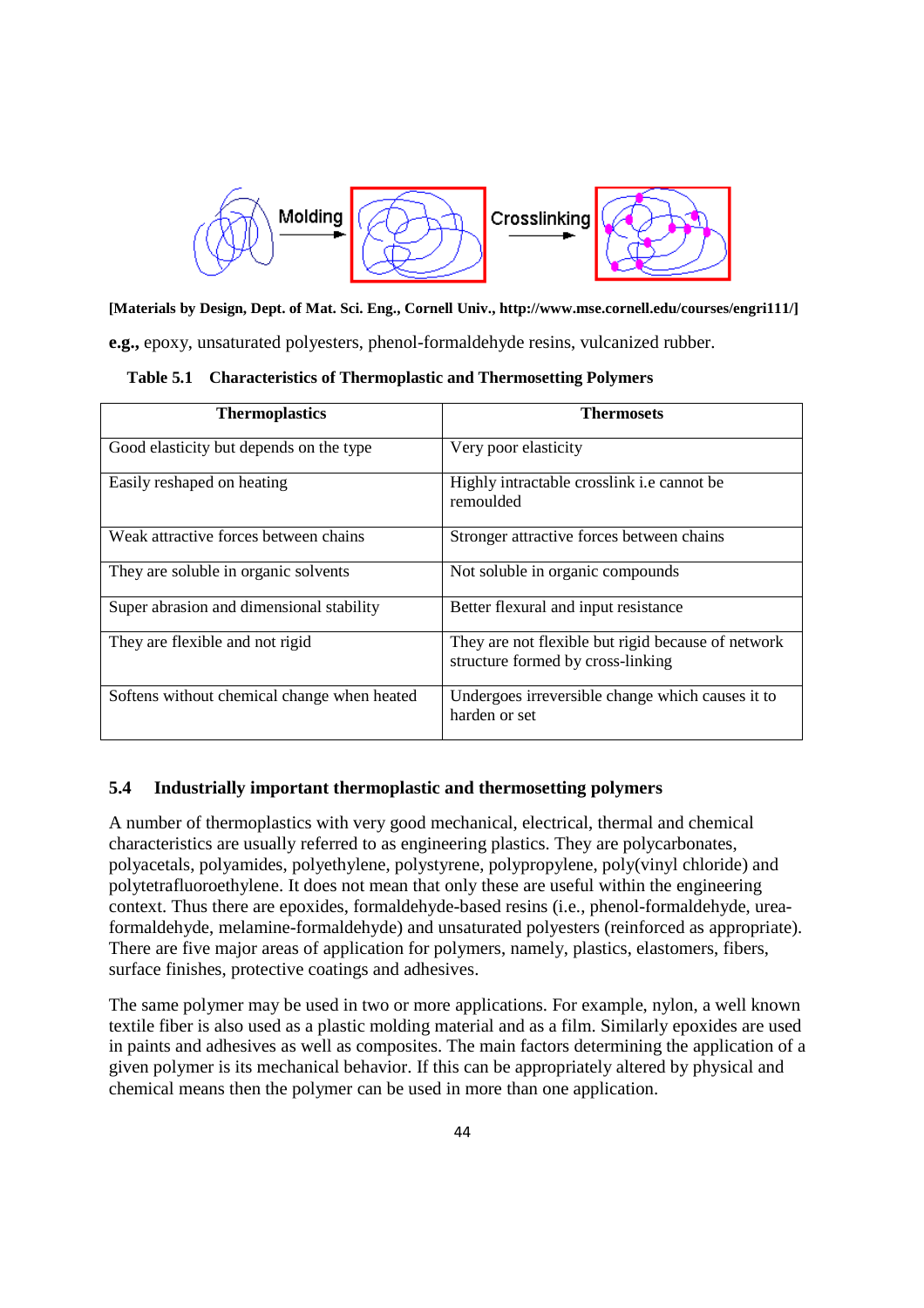| Polymer                                          | <b>Chemical Notation</b> | <b>Application</b>                                                                                                                                                                                                                                                                                                                                        |
|--------------------------------------------------|--------------------------|-----------------------------------------------------------------------------------------------------------------------------------------------------------------------------------------------------------------------------------------------------------------------------------------------------------------------------------------------------------|
| Polyethylene (PE)                                |                          | HDPE <sup>*</sup> (High Density Polyethylene):<br>milk and juice containers, grocery<br>bags, toys, pipe, liquid detergent<br>bottles, drums, sheet/film,  etc<br>LDPE <sup>*</sup> (Low Density Polyethylene):<br>bread bags, frozen food bags, grocery<br>bags, flexible tubing, squeeze bottles,<br>toys, houseware, coatings, packaging<br>films, etc |
| Polypropylene<br>(PP)                            |                          | carpet fibers, ropes, liquid containers,<br>(cups/buckets/tanks), pipes, bicycle<br>racks, automobile and appliance parts,<br>oil funnels, furniture, film packaging,<br>landscape borders,  etc                                                                                                                                                          |
| Polystyrene<br>(PS)                              |                          | packaging foams, egg cartons, lighting<br>panels, rulers, houseware, coffee cups,<br>knives, spoons and forks, cafeteria trays,<br>meat trays, fast-food sandwich<br>containers,  etc                                                                                                                                                                     |
| Poly(vinyl<br>chloride)<br>(PVC)                 |                          | shampoo bottles, hoses, pipes, valves,<br>electrical wire insulation, flooring,<br>playground equipment toys, raincoats,<br>film and sheet                                                                                                                                                                                                                |
| Poly(ethylene<br>terephthalate)<br>(PET or PETE) | CH <sub>2</sub>          | bottles, beverage and food packaging,<br>synthetic fibers, dishwashing liquid<br>containers, laser toner cartridges, picnic<br>tables, hiking boots, lumber, mailbox<br>posts, fencing, furniture,  etc                                                                                                                                                   |

 **Table 5.2 Industrially Important Thermoplastics Polymers** 

\* HDPE (High Density Polyethylene): Linear structure, better mechanical properties but more difficult to process than LDPE.

LDPE (Low Density Polyethylene): Branched structure, easier to process than HDPE.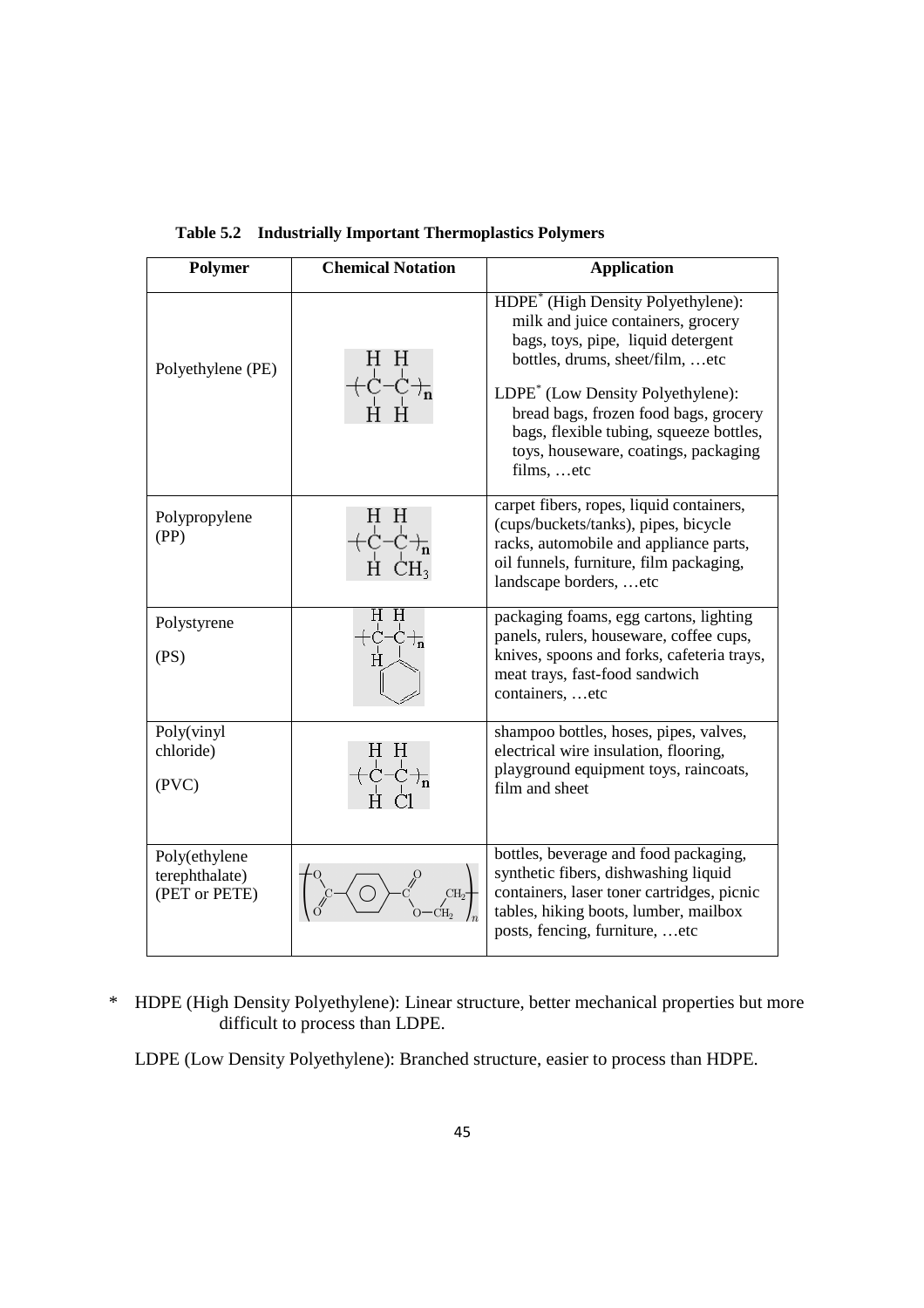| <b>Polymer</b>                                        | <b>Property</b>                                                                                                                            | <b>Application</b>                                                                                                                                                     |
|-------------------------------------------------------|--------------------------------------------------------------------------------------------------------------------------------------------|------------------------------------------------------------------------------------------------------------------------------------------------------------------------|
| Epoxides                                              | High chemical and corrosive resistance,<br>outstanding adhesive properties, low<br>shrinkage upon cure, and good electrical<br>properties. | Protective coatings, composite<br>matrices, and adhesives.                                                                                                             |
| Polyester resins                                      | High impact resistance, low crosslink<br>density.                                                                                          | Construction and marine<br>applications, adhesives                                                                                                                     |
| Formaldehyde resins<br>(phenoplast and<br>aminoplast) | Good chemical, electrical, temperature<br>and moisture resistance.                                                                         | Lacquers and varnishes, molding<br>compounds, (e.g., wall panels<br>and table tops), decorative plastic<br>dinnerware. Reinforcing fillers<br>and electrical fittings. |

 **Table 5.3 Industrially Important Thermosetting Polymers** 

#### **5.5 Self**-**Assessment Exercise**

- Define thermoplastic and thermosetting polymers.
- **Mention at least five applications each of thermoplastic and thermosetting polymers.**

#### **5.6 Conclusion**

Thermoplastic softens when heated, and hardens when cooled. Hence thermoplastics can be remoulded many times while Thermosets once formed do not soften on heating below their decomposition temperatures. They undergo irreversible chemical change which causes them to harden and set, a process called curing or crosslinking.

#### **5.7 Summary**

In this unit, you have learnt that:

- Mechanical properties of a polymer determine its application.
- Weak Vander Waals forces hold thermoplastic polymer chain together so that when the material it is heated, the intermolecular forces are weakened and becomes soft and flexible.
- Decomposition upon heating on thermosetting polymers is as a result of extensive crosslinks between the long chains.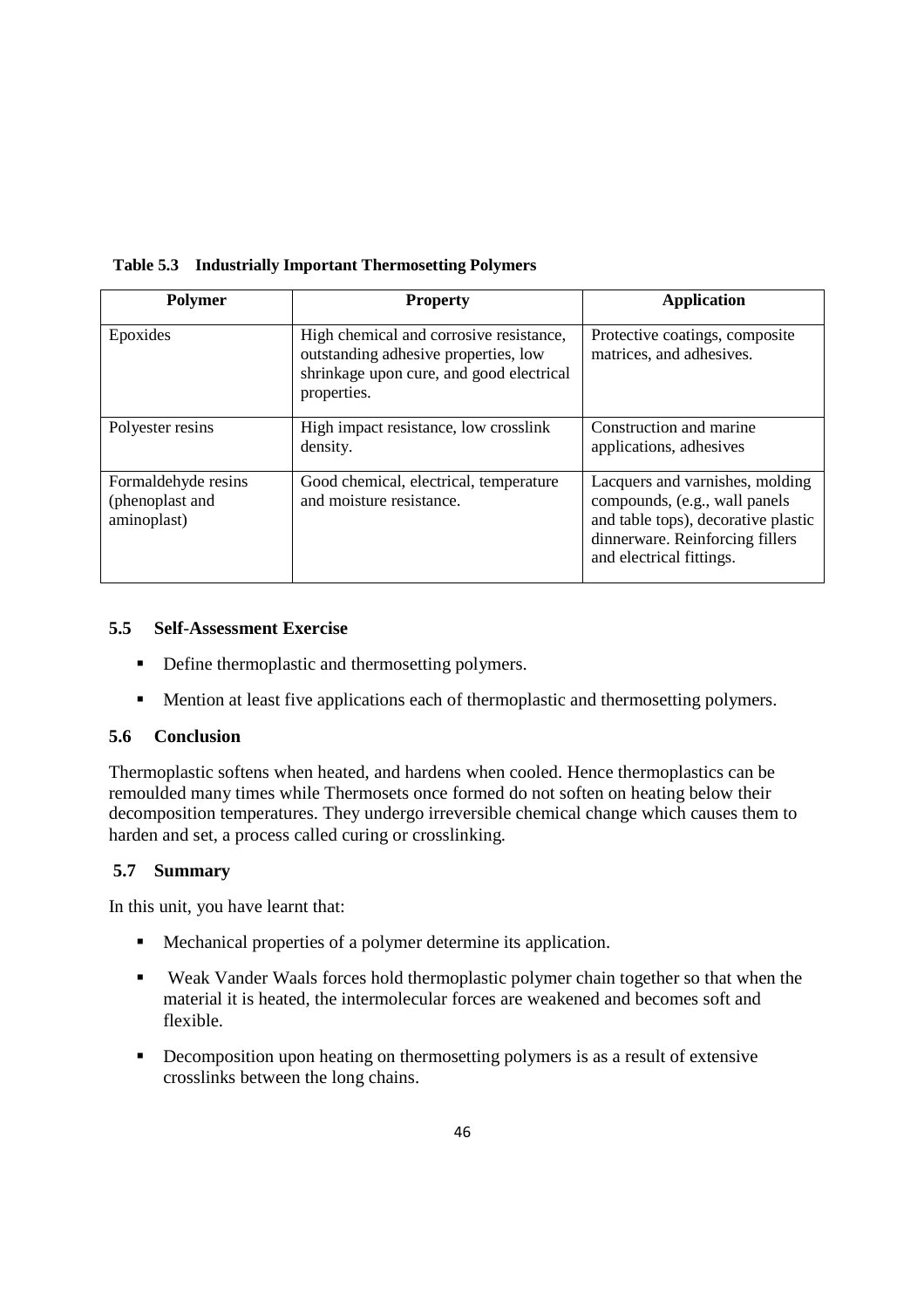Application of polymers includes - plastics, elastomers, fibers, surface finishes, protective coatings and adhesives.

#### **5.8 Tutor**-**Marked Assignment**

- Distinguish between thermoplastic and thermosetting polymers.
- Explain in detail, thermoplastic and thermosetting polymers.

## **5.9 References**/**Further Reading**

- 1) Lecture 1-01, Introduction to polymeric materials.
- *2)* Polymers: *http://www2.chemistry.msu.edu/faculty/reusch/VirtTxtJml/polymers.htm*
- 3) E.M. Katchy (2000); Principles of Polymer Science; 1<sup>st</sup> edtn., El'demak publishers Enugu, Nigeria. Pgs 16 – 20.
- 4) Joel R. Fried (2005), Polymer Science & Technology; 2<sup>nd</sup> edtn., Prentice-Hall, Inc. New Jersey, USA. Pgs 354 – 385.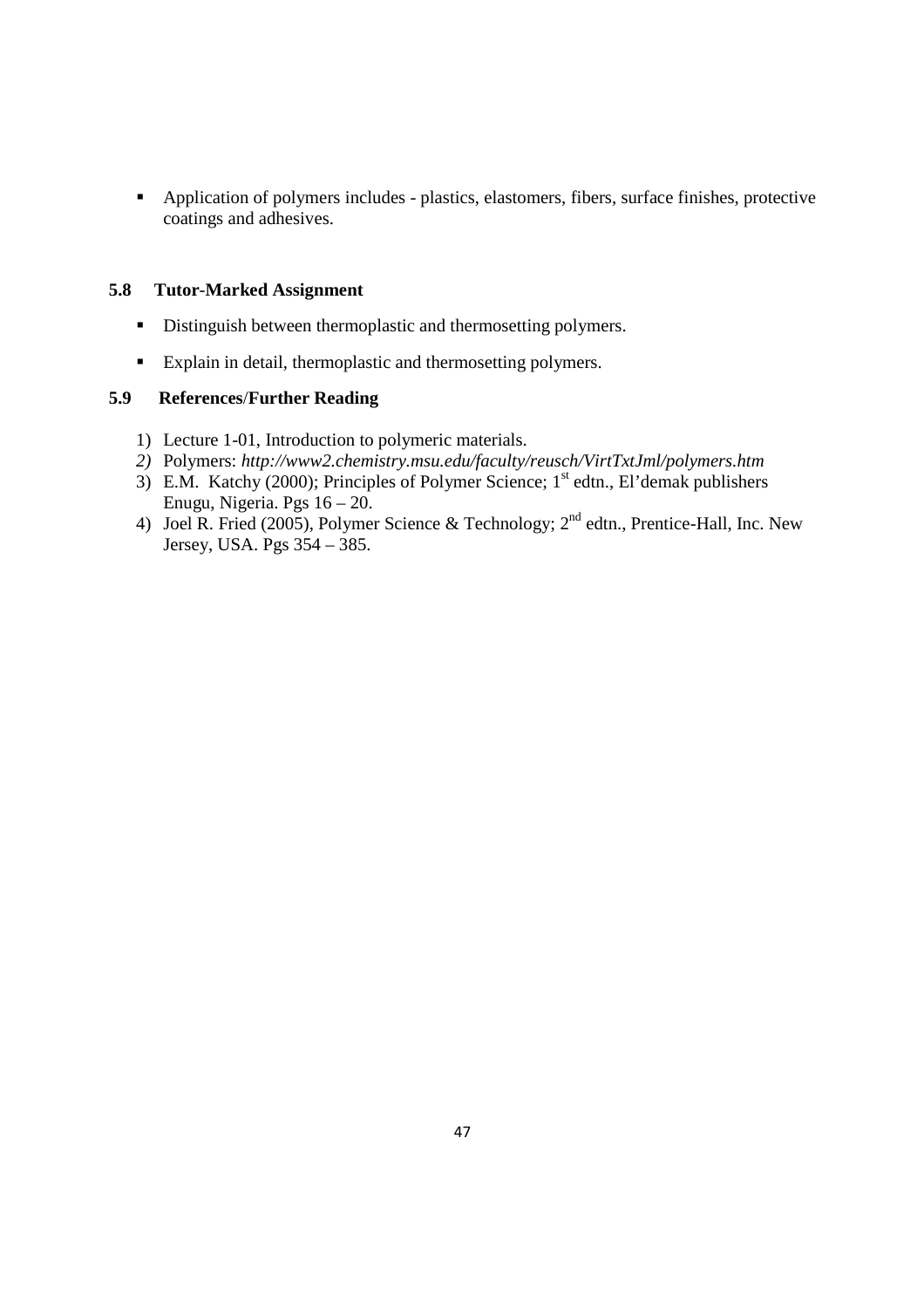# **Unit 6**

# **Mechanical Properties of Polymer**

## **6.0 Introduction**

The mechanical properties of a polymer involve its behavior under stress. These properties tell a polymer scientist or engineer many of the things he or she needs to know when considering how a polymer can be used.

- **How strong is the polymer?** How much can you stretch it before it breaks?
- **How stiff is it?** How much does it bend when you push on it?
- **Is it brittle?** Does it break easily if you hit it hard?
- **Is it hard or soft?**
- **Does it hold up well under repeated stress?**

The mechanical properties of polymers are one of the features that distinguish them from small molecules**.** 

## **6.1 Objectives**

By the end of this unit, you should be able to:

- Discuss the various kinds of strength exhibited by polymers.
- Explain the mechanical properties of polymers.
- **Enumerate the factors that affect mechanical properties of a polymer.**

## **6.2 Mechanical Properties of Polymers**

Mechanical properties refer to those properties or characteristics of a material which determine its response to an applied stress or strain. The stress may be applied in increments, in flexure, tension or shear. Or it may be applied very abruptly or in cyclic (alternating) manner. Mechanical properties are manifested in the ability of the material to resist failure and/or its deformational behaviour. Polymers being viscoelastic materials, their mechanical properties in contrast to other materials, depend on time factor, temperature, structure, nature and previous history. Time factor means elapsed time under load, rate of loading, rate of deformation etc. Structure means molar mass, branching, crosslinking and crystallinity. Nature means types of additives, defects, blending and orientation. Previous history covers method of fabrication and sample preparation.

Other factors based on the nature and structures of the polymer which also affect the mechanical properties are: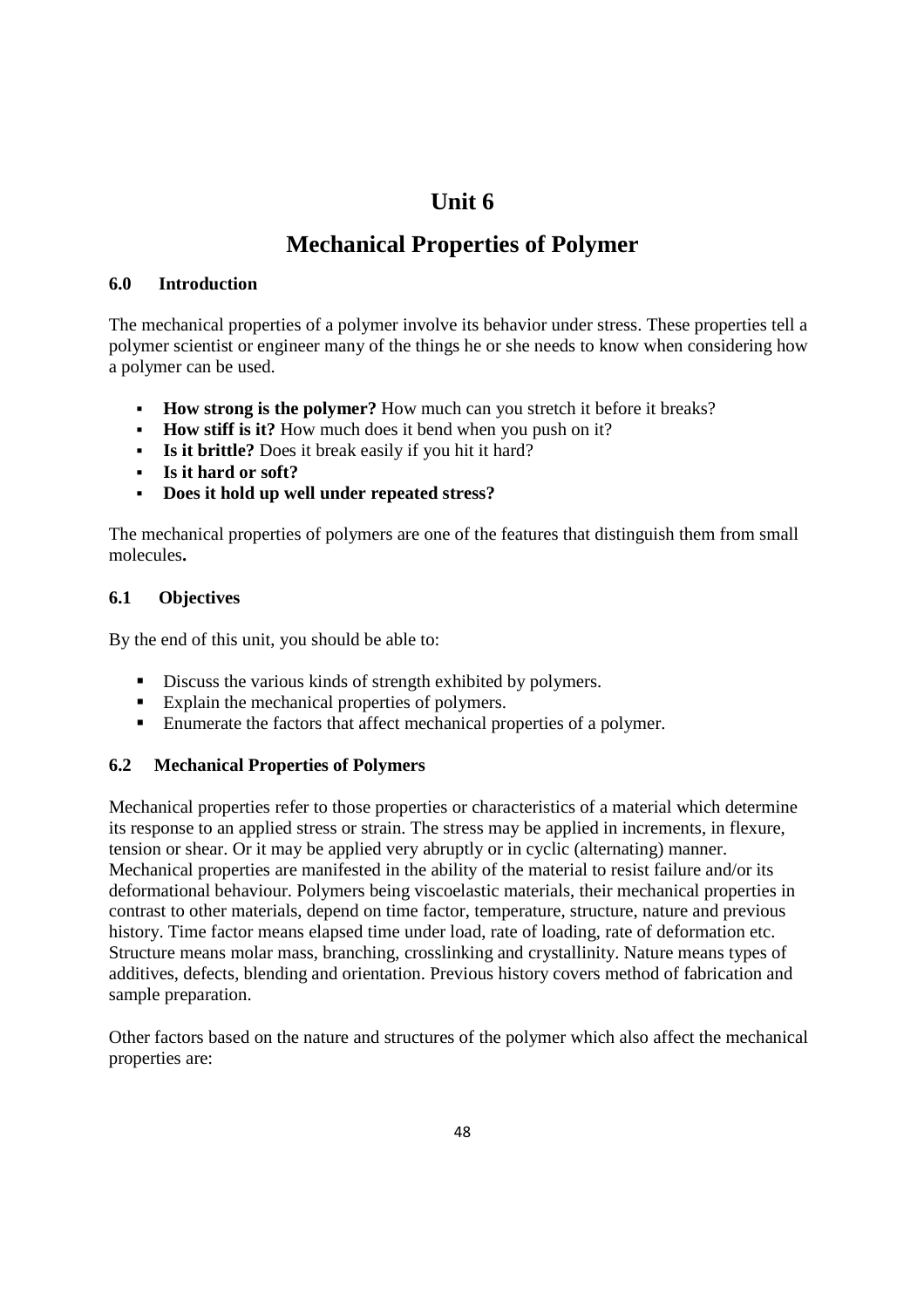**Effects of Additives** - Additives are normally incorporated into polymers for one reason or another. Some, such as water and monomer, may be unavoidably present. These additives may have significant effect on the mechanical properties and this must be taken account especially in design consideration. In general, solid additives such as fillers and reinforcing agents, improve the impact strength, flexural strength, tensile strength and heat distortion temperature of polymers. Plasticizers have a considerable effect on the mechanical properties of polymers. Addition of plasticizer lowers the glass transition temperature. Modulus and yield stress drop with increasing plasticizer content.

**Effect of Blending and Copolymerization** - The need for polymers having specific or improved properties is sometimes met not by synthesizing new polymers but by copolymerizing two or more monomers or by blending homopolymers, copolymer and terpolymers of different structures. Thus, when vinyl acetate or acrylonitrile is copolymerized with increasing amounts of vinyl chloride, the glass transition temperature rises from 303K for poly(vinyl acetate) or drops from about 380K for polyacrylonitrile to about 353K for poly(vinyl chloride). The copolymers become increasingly softer and tougher at room temperature but the softening point is lowered.

**Effect of Molar Mass** - The large molar mass of polymers is responsible for most of their useful properties. Nevertheless, too large a molar mass can make a polymer difficult to process and fabricate. It follows then that a balance has to be found between easy processability and maximum physical properties. Molar mass has little effect on yield stress and modulus. Increasing molar mass improves the rupture properties and impact resistance of a polymer. As the molar mass increases, more tie molecule hold the crystallite together, there is more flexibility and hence greater toughness.

The mechanical properties of polymers are usually described using the following terms; elasticity, plasticity, strength, toughness, ductility, brittleness and hardness.

- Elasticity This refers to the ability of material to recover to its initial shape and dimensions when the applied stress is removed.
- Hardness refers to the ability of a material to surface deformation, indentation or abrasion.
- Dimensional stability Is the ability of a polymer to withstand progressive removal of material from its surface as a result of mechanical action of rubbing, scrapping or corrosive nature; E.g. eraser and chalk have low scratch and abrasion resistance.
- Plasticity A material is said to exhibit plasticity if on releasing the applied stress it retains a permanent deformation.
- Brittleness A brittle material shatters suddenly without noticeable plastic deformation preceding failure.
- Ductility A ductile material undergoes large irrecoverable deformation before rupture.
- Strength refers to the ability of a material to withstand a gradually applied stress without rupture. There is more than one kind of strength. The kind of strength a polymer has depends on how well the polymer holds up to whatever you are trying to do to it. For example;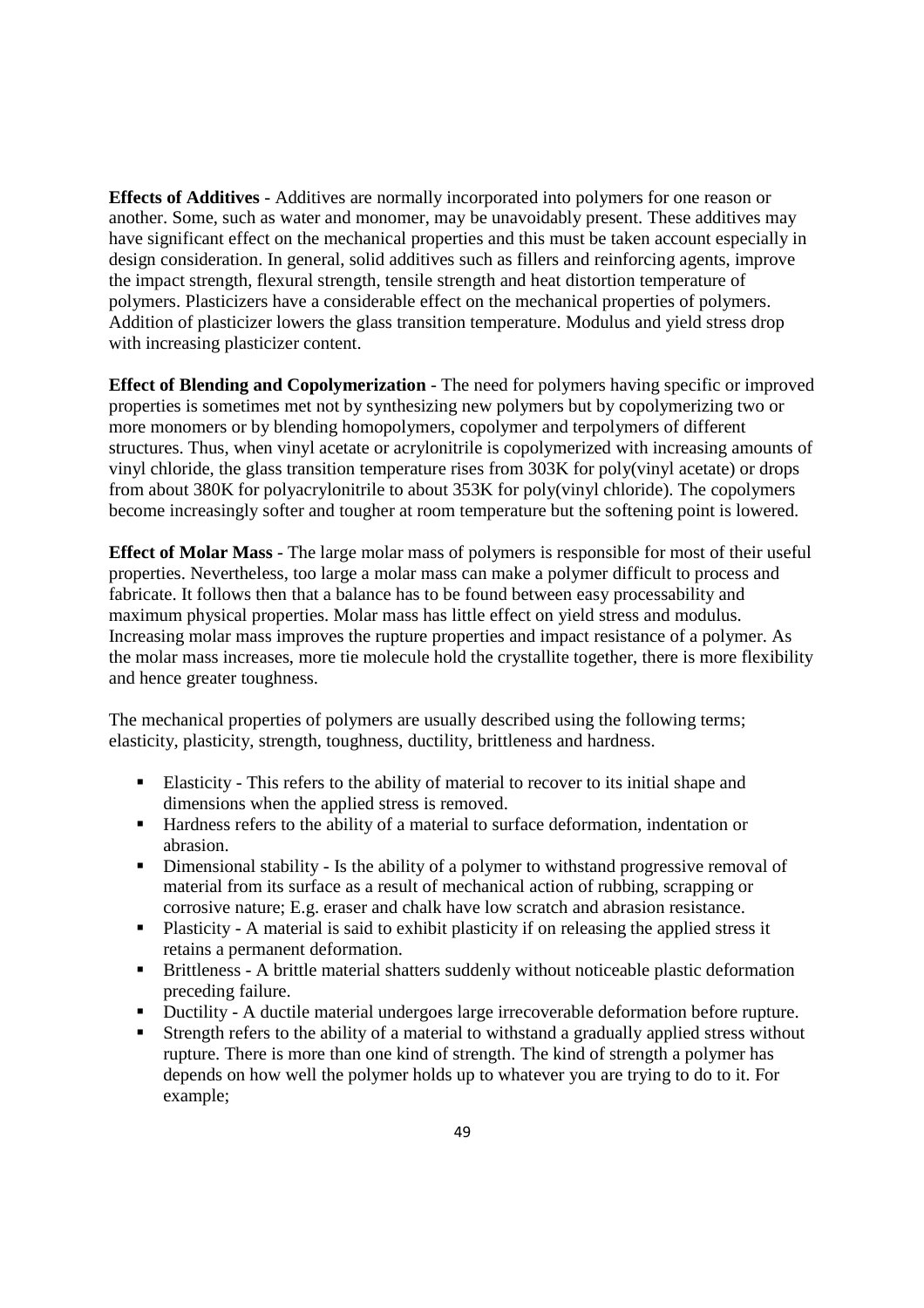- 1) Tensile strength is the stress needed to break a sample. It is an important property for polymers that are going to be stretched.
- 2) Compressive strength of a polymeric material refers to the ability of a material to resist crushing when a squeezing force is applied to it. An example of material with high compressive strength is foam material.
- 3) Impact strength measures the ability of a material to resist sharp blows or shock. E.g. Glass has zero impact strength.

Here are some kinds of strength, starting with tensile strength. Each one depends on what you are trying to do with the sample.

| <b>Action on polymer</b>              | <b>Strength</b> |
|---------------------------------------|-----------------|
| Try to pull it Impact --              | Tensile         |
| Try to bend (or flex) it $-$          | Flexural        |
| Try to twist it --                    | Torsional       |
| Try to compress it --                 | compressional   |
| Try to hit it sharply and suddenly -- | Impact          |
| (as with a hammer)                    |                 |
|                                       |                 |
|                                       |                 |

 **Table 6.1 Different kinds of Strength exhibited by polymers**

## **6.3 Stress - Strain Properties**

The mechanical behaviour of a polymer can be assessed by its stress - strain properties. Some of the terms used in describing the response of material to stress - strain include:

1) Ultimate elongation: is the extent of elongation at the point of failure. The elongation-tobreak is the strain on a sample when it breaks. This usually is expressed as a percent. Fibers have a low elongation-to-break and elastomers have a high elongation-to-break.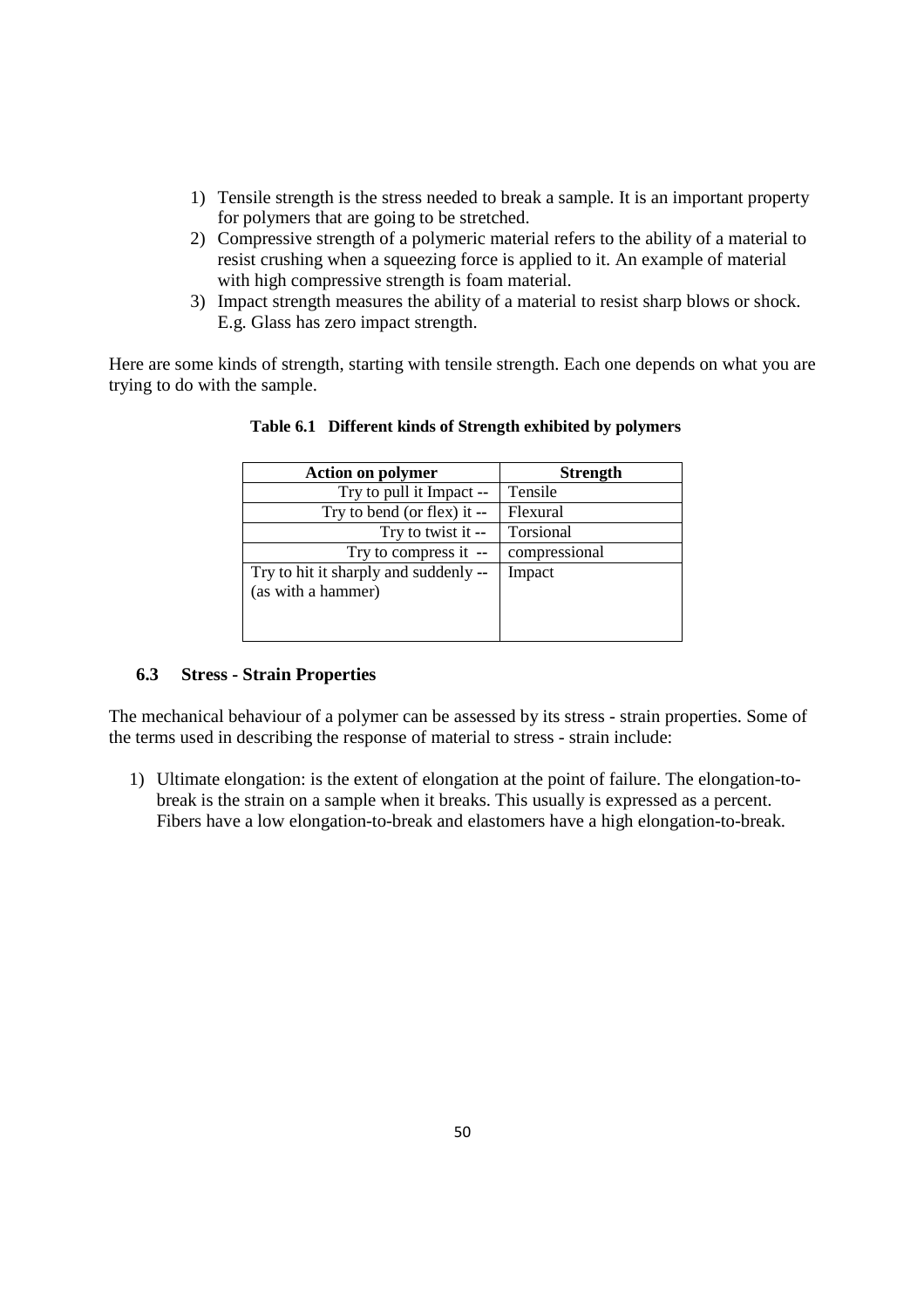

2) Tensile strength: the stress required to rupture the object. This is the most important indicator of strength of a polymer and it is the force used to stretch a sample, divided by the cross-sectional area. Tensile strength is expressed in Pascals or psi (pounds per square inch).  $1 \text{ MPa} = 145 \text{ psi}$ 



3) Young modulus: the resistance to deformation. This is given by the ratio of initial stress to initial strain. It also is called the modulus of elasticity or the tensile modulus. Young's modulus is the slope of stress-strain curve. Stress-strain curves are often not straight-line plots, indicating that the modulus is changing with the amount of strain. In this case the initial slope usually is used as the modulus, as is illustrated in the diagram below. Rigid materials, such as metals, have a high Young's modulus. In general, fibers have high Young's modulus values, elastomers have low values, and plastics lie somewhere in between.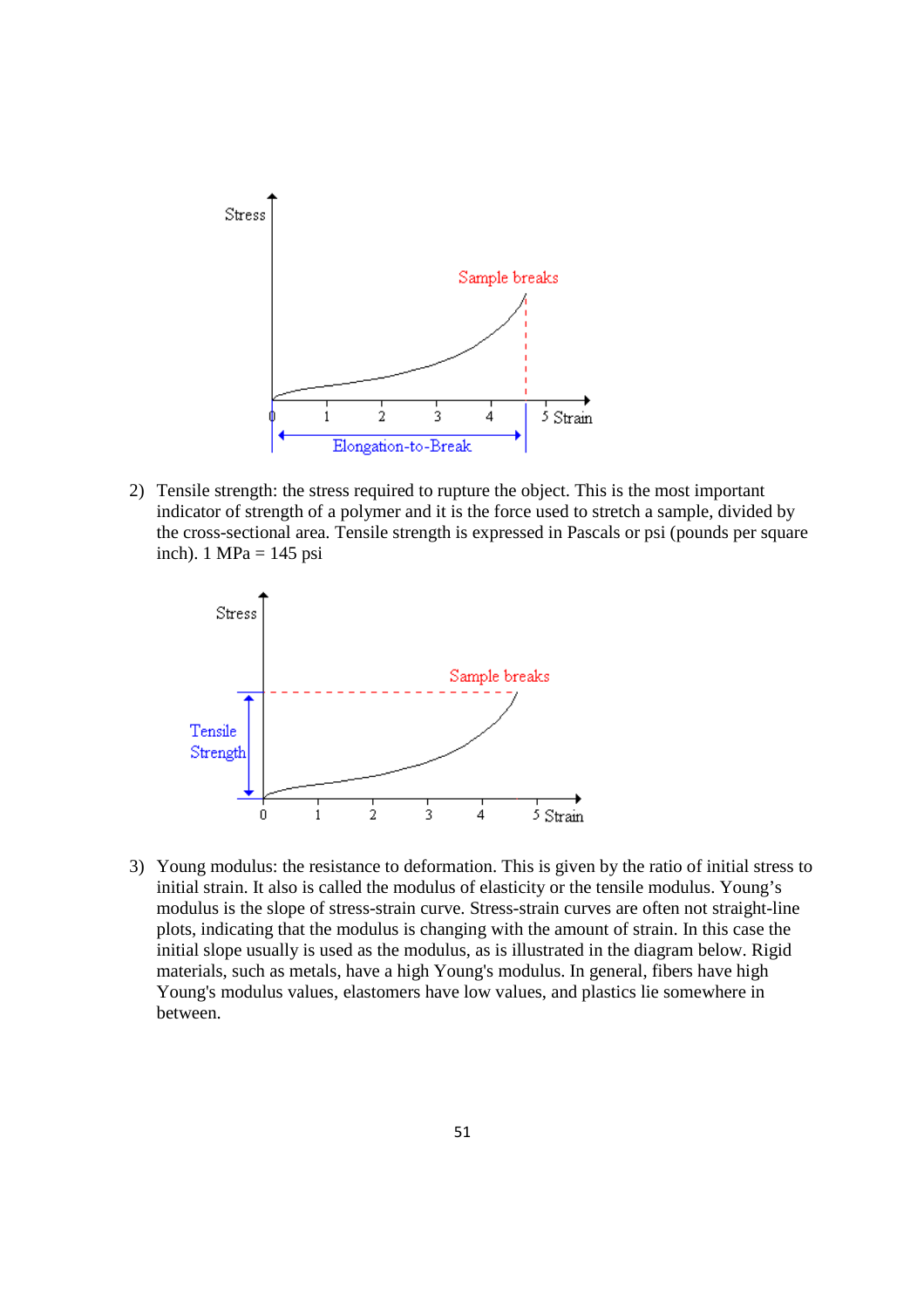

4) Toughness: The toughness of a material is the area under a stress-strain curve. The stress is proportional to the tensile force on the material and the strain is proportional to its length. The area under the curve then is proportional to the integral of the force over the distance the polymer stretches before breaking.

$$
\text{Area} \quad \varpi \quad \int F(L) dL
$$

 This integral is the work (energy) required to break the sample. The toughness is a measure of the energy a sample can absorb before it breaks.



There is a difference between toughness and strength, as is illustrated in the three plots at the below. A material that is strong but not tough is said to be brittle.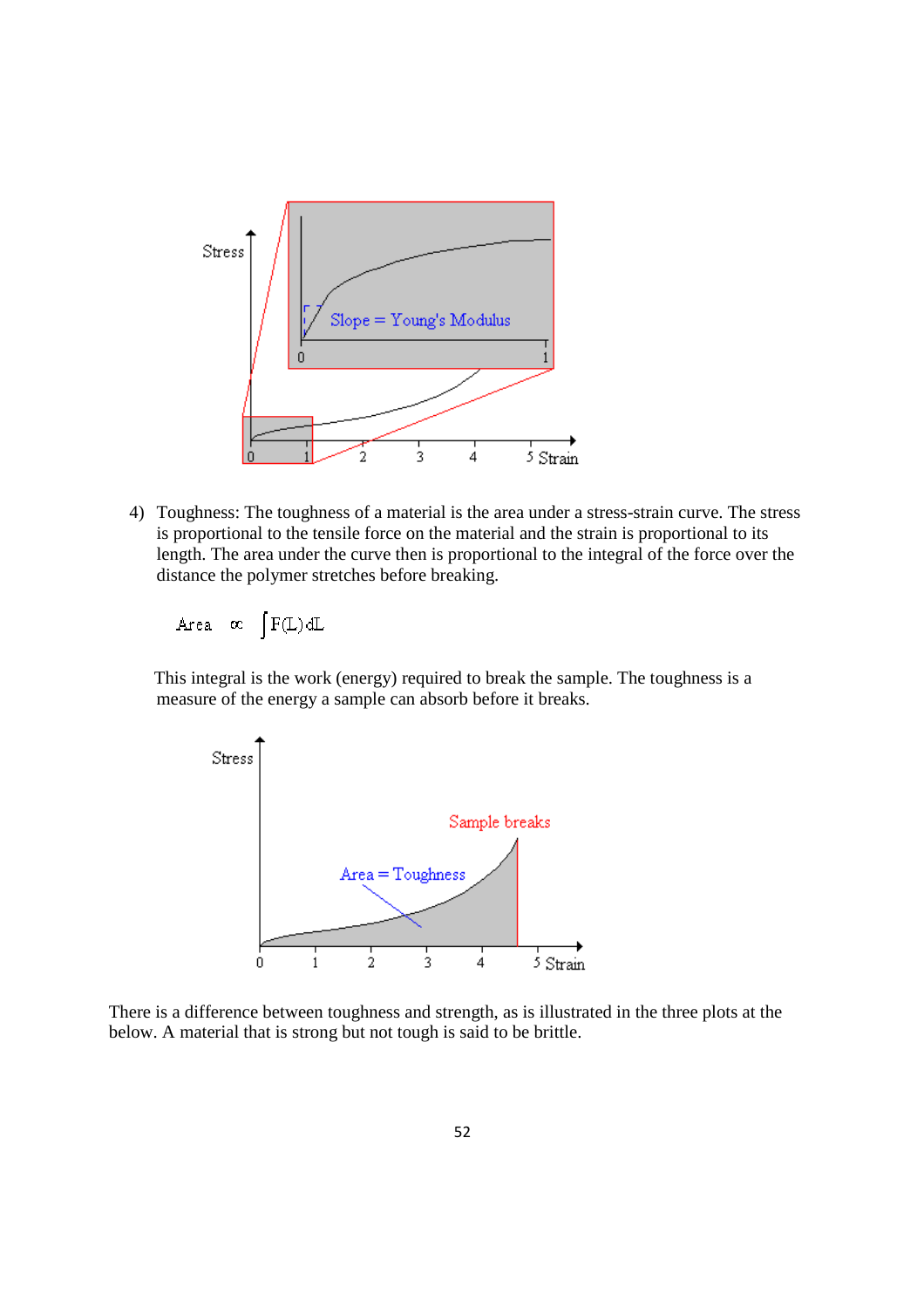

Brittle substances are strong, but cannot deform very much. Polystyrene (PS) is brittle, for example. High impact polystyrene (HIPS), a blend of polystyrene and polybutadiene (a rubbery polymer above its glass transition temperature) is said to be rubber-toughened.



**Table 6.2 Typical Materials - Mechanical Properties**

| <b>Material</b>                        | <b>Tensile Strength (MPa)</b> | % Elongation-to-Break | <b>Young's Modulus</b><br>(GPa) |
|----------------------------------------|-------------------------------|-----------------------|---------------------------------|
| <b>Stainless Steel</b><br><b>Balls</b> | 2,000                         | Very small            | 200                             |
| Cellophane Film                        | $50 - 120$                    | $10 - 50$             | 3                               |
| Nitrile Rubber<br>Sheet                | $20 - 30$                     | $250 - 500$           | Very low                        |
| Fiberglass Yarn                        | $1400 - 2000$                 | $3 - 4$               | 72                              |
| Nylon                                  | 50                            | 150                   | $\mathfrak{D}$                  |

## **6.4 Self-Assessment Exercise**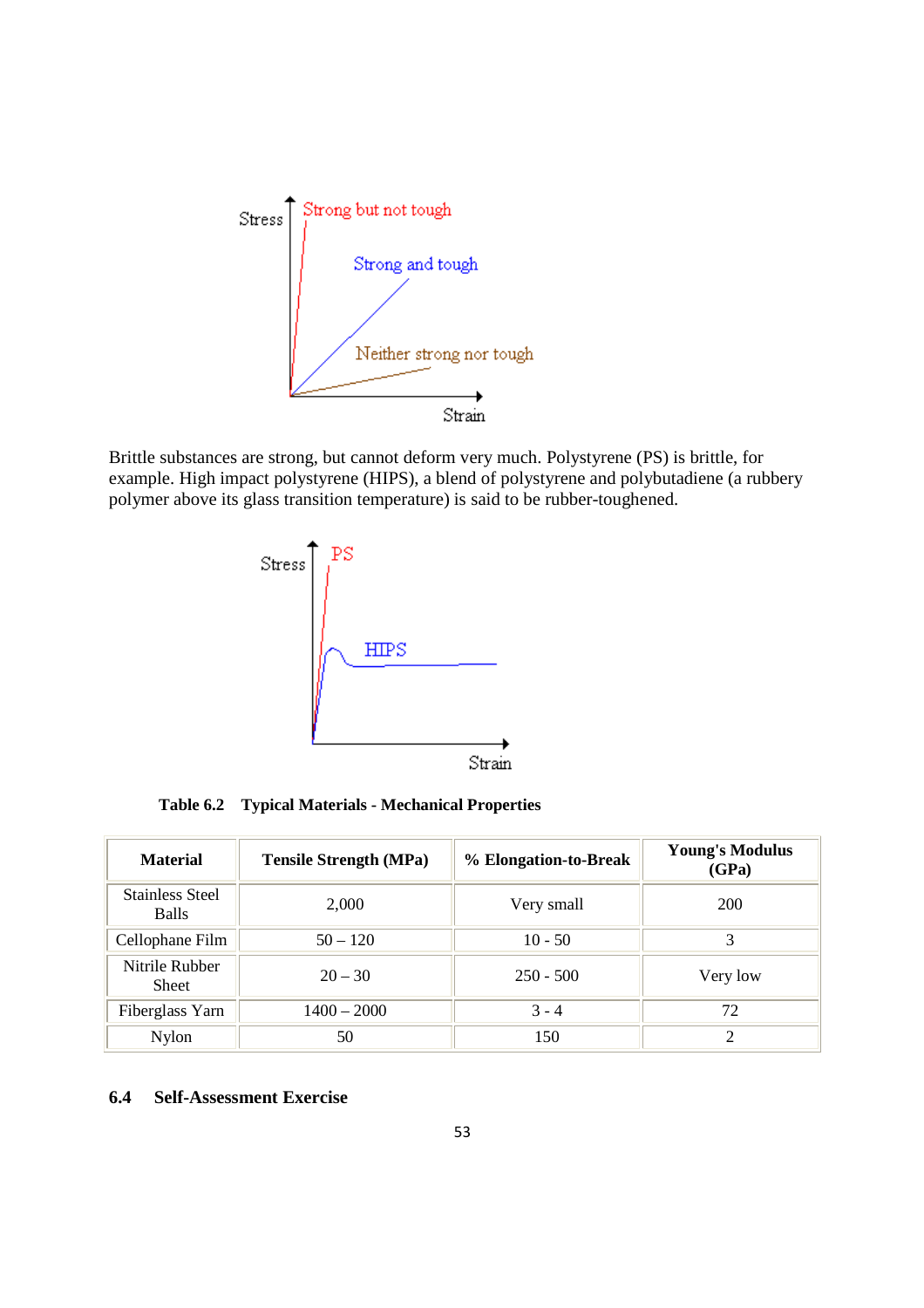- Write short notes on the following stress-strain properties; ultimate elongation, toughness, tensile strength, young's modulus.
- State and explain the factors that affect the mechanical properties of polymer.

## **6.5 Conclusion**

Polymers are commonly used in many engineering applications. This is attributed mainly to their unique properties especially their high strength and large recoverable deformation, corrosion and abrasion resistance, low friction, and ease of fabrication. Their general level of tensile strength and moduli fall below those of metals and ceramics but their specific strength and stiffness are comparable with those of traditional materials; E.g., aluminum, brass and steel.

## **6.6 Summary**

In this unit, you have learnt that:

- The property of a polymer tells a polymer scientist or engineers how a polymer can be processed.
- Polymeric materials possess unique properties like high strength and large recoverable deformation, corrosion and abrasion resistance.
- The strength of the polymer depends on how much you can stretch it before it breaks.
- Compressive strength of a polymeric material refers to the ability of a material to resist crushing when a squeezing force is applied to it.
- The following factors can affect mechanical properties of a polymer; time factor, structure, nature and temperature.

## **6.7 Tutor-Marked Assignment**

- Define mechanical property of a polymer.
- What does the following mechanical properties of polymer mean; compressive strength, impact strength, elasticity, hardness, plasticity and dimensional stability.

## **6.8 Reference and Further Reading**

- 1) E.M. Katchy (2000); Principles of Polymer Science;  $1<sup>st</sup>$  edtn., El'demak publishers Enugu, Nigeria. Pgs 401 – 424.
- 2) Mechanical Properties: *http://faculty.uscupstate.edu/llever/polymerresources/mainmenu.htm*
- 3) J.O Ogbuagu and I.Ogburubi (2001); Polymer Chemistry- Practice and Industrial Application;  $1<sup>st</sup>$  edtn., Optimum publishers Awka, Anambra State, Pgs 35 – 37.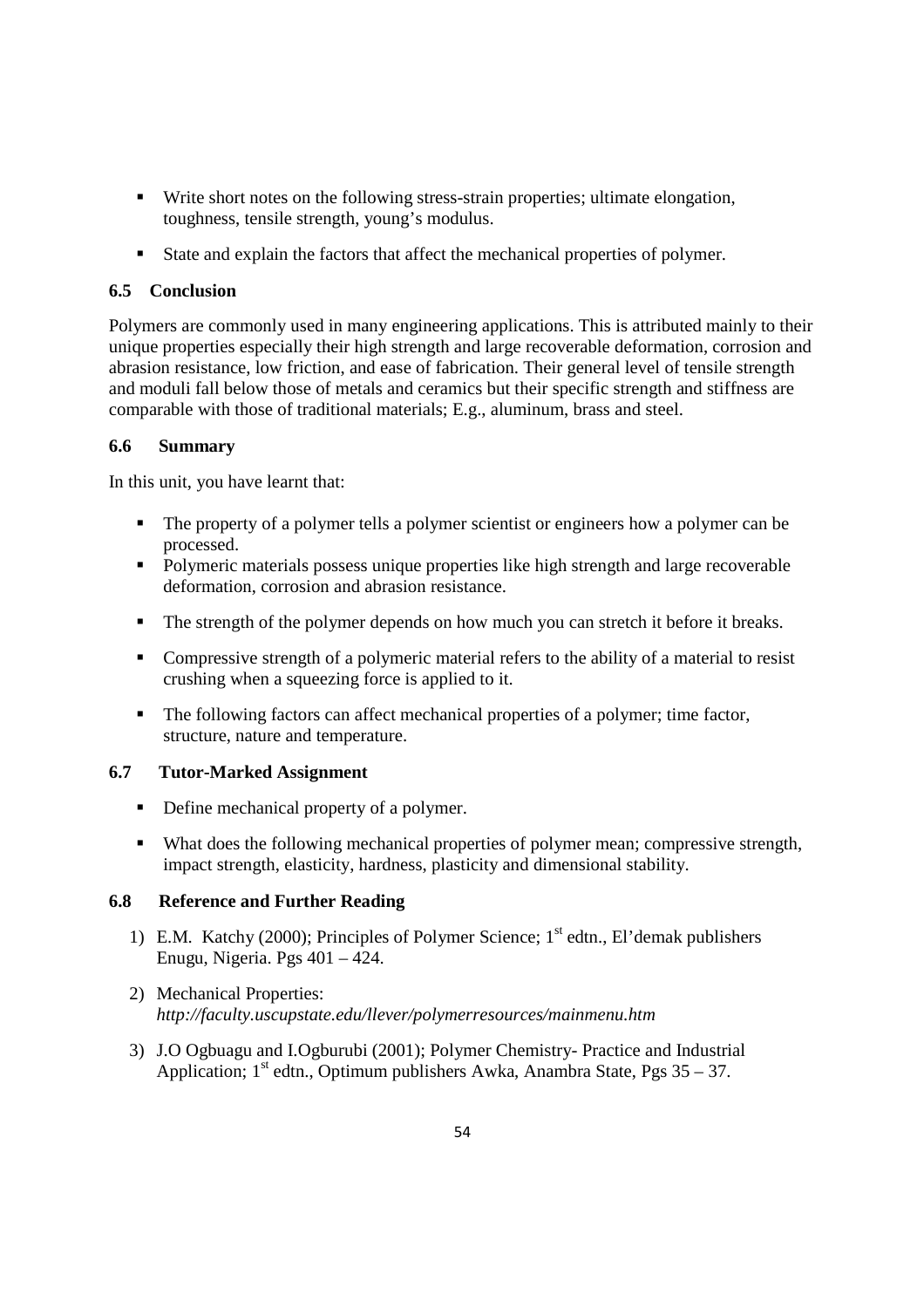## **Unit 7**

## **Polyurethanes**

#### **7.0 Introduction**

Polyurethane (PUR and PU) is any polymer composed of a chain of organic units joined by carbamate (urethane) links. Polyurethane polymers are formed through step-growth polymerization, by reacting a monomer (with at least two isocyanate functional groups) with another monomer (with at least two hydroxyl or alcohol groups) in the presence of a catalyst.

n O=C=N-R-N=C=O + n HO-R<sup>1</sup>-OH 
$$
\longrightarrow
$$
 +C-NH-R-NH-C-O-R<sup>1</sup>-O $\frac{1}{n}$   
diisocyanate  
diol

 **Route to the synthesis of polyurethane from diisocyanates** 

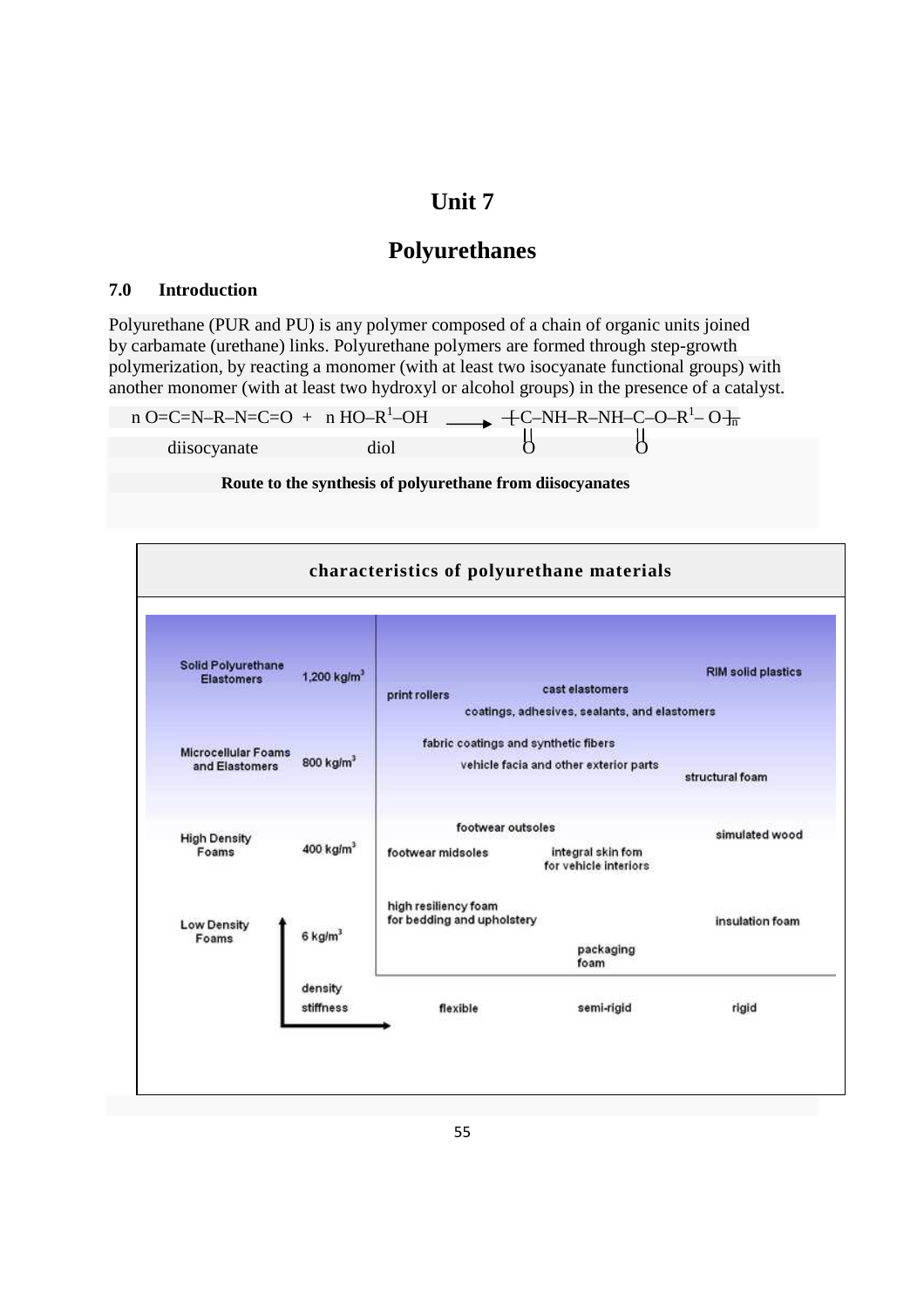## **7.1 Objectives**

By the end of this unit, you should be able to:

- Discuss the properties of polyurethane.
- Enumerate the benefits of polyurethane
- Explain how polyurethane is synthesized.

## **7.2 Properties of Polyurethane**

Polyurethane is a unique material that offers the elasticity of rubber combined with the toughness and durability of metal. These polymers have high strength, good resistance to gas, oil, and aromatic hydrocarbons, high abrasion resistance, and excellent resistance to oxygen and ozone, but are susceptible to microbial attack. Because urethane is available in a very broad hardness range (eraser-soft to bowling-ball-hard), it allows the engineer to replace rubber, plastic and metal with the ultimate in abrasion resistance and physical properties.

## **7.3 Advantages of Polyurethane**

Abrasion resistant **-** Parts made of polyurethane will often outwear other materials by a margin of 5 to 50/one when severe abrasion is a factor. It has been proven to be vastly superior to rubber plastics and metal in many applications.

Tear resistant **–** Tear strength ranges between 500-100 Ibs./linear inch, which is far superior to rubbers. As a result, urethane is often used as drive belts, diaphragms, roll covers, cutting pads, gaskets and chute liners.

Oil and solvent resistant **-** Polyurethane has excellent resistance to oils, solvents, fats, greases and gasoline.

Excellent noise abatement properties **-** The hard urethanes are now being used as gears in products where engineers desire sound reduction. The soft urethanes are used to replace rubbers for improved sound/vibration dampening.

Load bearing capacity **-** Polyurethane has a higher load-bearing capacity than any conventional rubber. Because of this characteristic, it is an ideal material for load wheels, heavy duty couplings, metal-forming pads, shock pads, expansion joints and machine mounts.

Weather resistant **-** Polyurethane has outstanding resistance to oxygen, ozone, sunlight and general weather conditions.

Flex-Life **-** Most formulations offer extremely high flex-life and can be expected to outlast other elastomer materials where this feature is an important requirement. Dust boots, bellows, diaphragms, belts, couplings and similar products are made from urethane for this reason.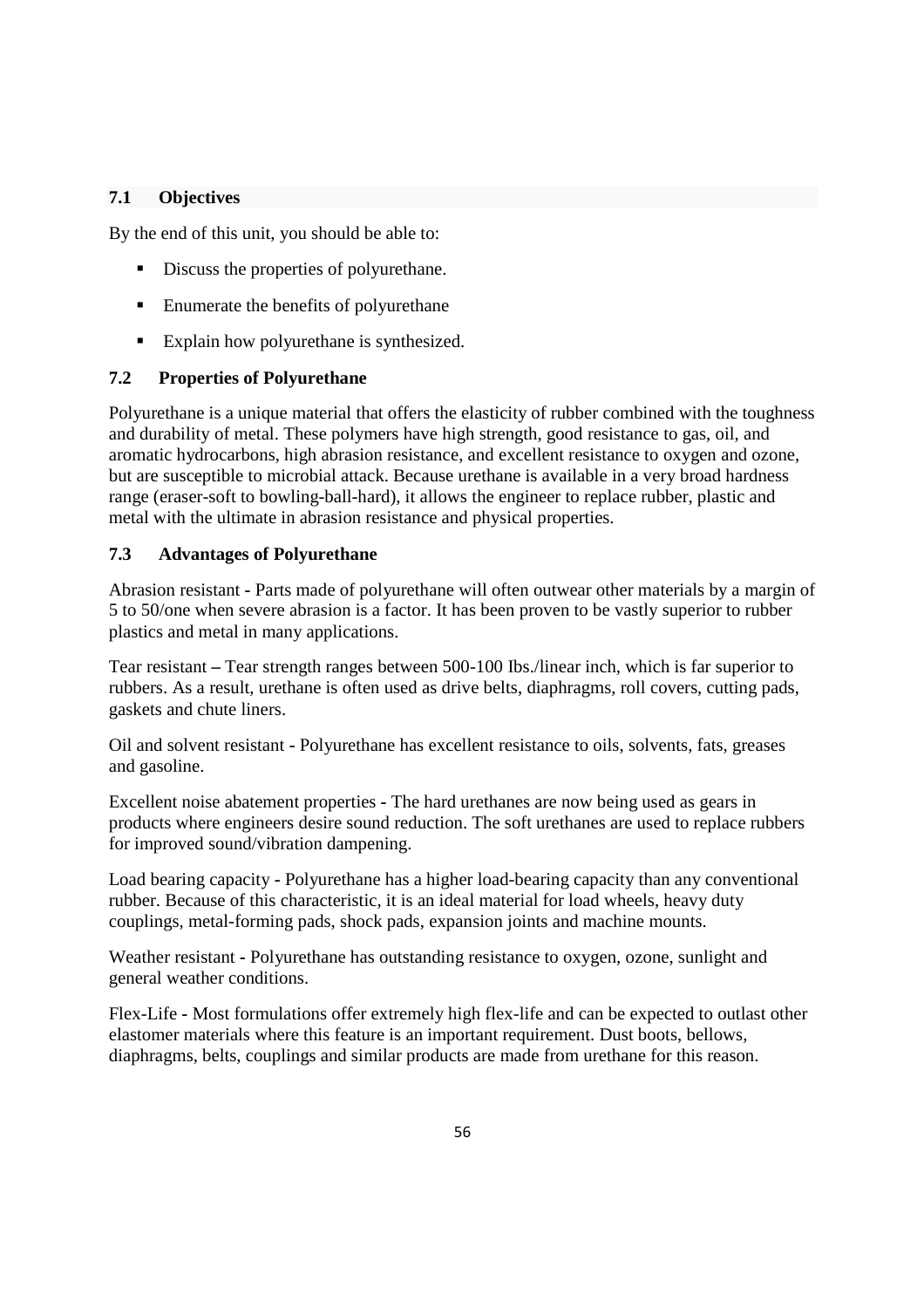Electrical properties **-** Polyurethane have excellent electrical insulating properties and are used successfully in many moulded wire and cable harness assemblies.

Heat and cold resistant **-** Continuous use above 225°F is not recommended nor is urethane recommended in hot water over 175°F. At low temperatures, polyurethane will remain flexible down to -90°F. Gradual stiffening will occur at 0°F, but will not become pronounced until much lower temperatures are obtained.

## **7.4 Applications of Polymers**

In metal forming pads, belts, wear strips, bumpers, gears, bellows, machinery mounts, cutting surfaces, sound-dampening pads, chute and hopper liners, prototype machined parts, gaskets, seals, rollers, roller covers, sandblast curtains, diaphragms.

The table below shows how polyurethanes are used (US data from 2004)

| <b>Application</b>         | <b>Usage (millions of</b><br>pounds) | <b>Percentage of total</b> |
|----------------------------|--------------------------------------|----------------------------|
| Building & Construction    | 1,459                                | 26.8%                      |
| Transportation             | 1,298                                | 23.8%                      |
| Furniture & Bedding        | 1,127                                | 20.7%                      |
| Appliances                 | 278                                  | 5.1%                       |
| Packaging                  | 251                                  | 4.6%                       |
| Textiles, Fibers & Apparel | 181                                  | 3.3%                       |
| Machinery & Foundry        | 178                                  | 3.3%                       |
| Electronics                | 75                                   | 1.4%                       |
| Footwear                   | 39                                   | 0.7%                       |
| Other uses                 | 558                                  | 10.2%                      |
| Total                      | 5,444                                | 100.0%                     |

 **Table 7.1 Usage per application of polymer**

## **7.5 Self-Assessment Exercise**

- List ten applications of polyurethane.
- With equations show how polyurethane can be synthesized.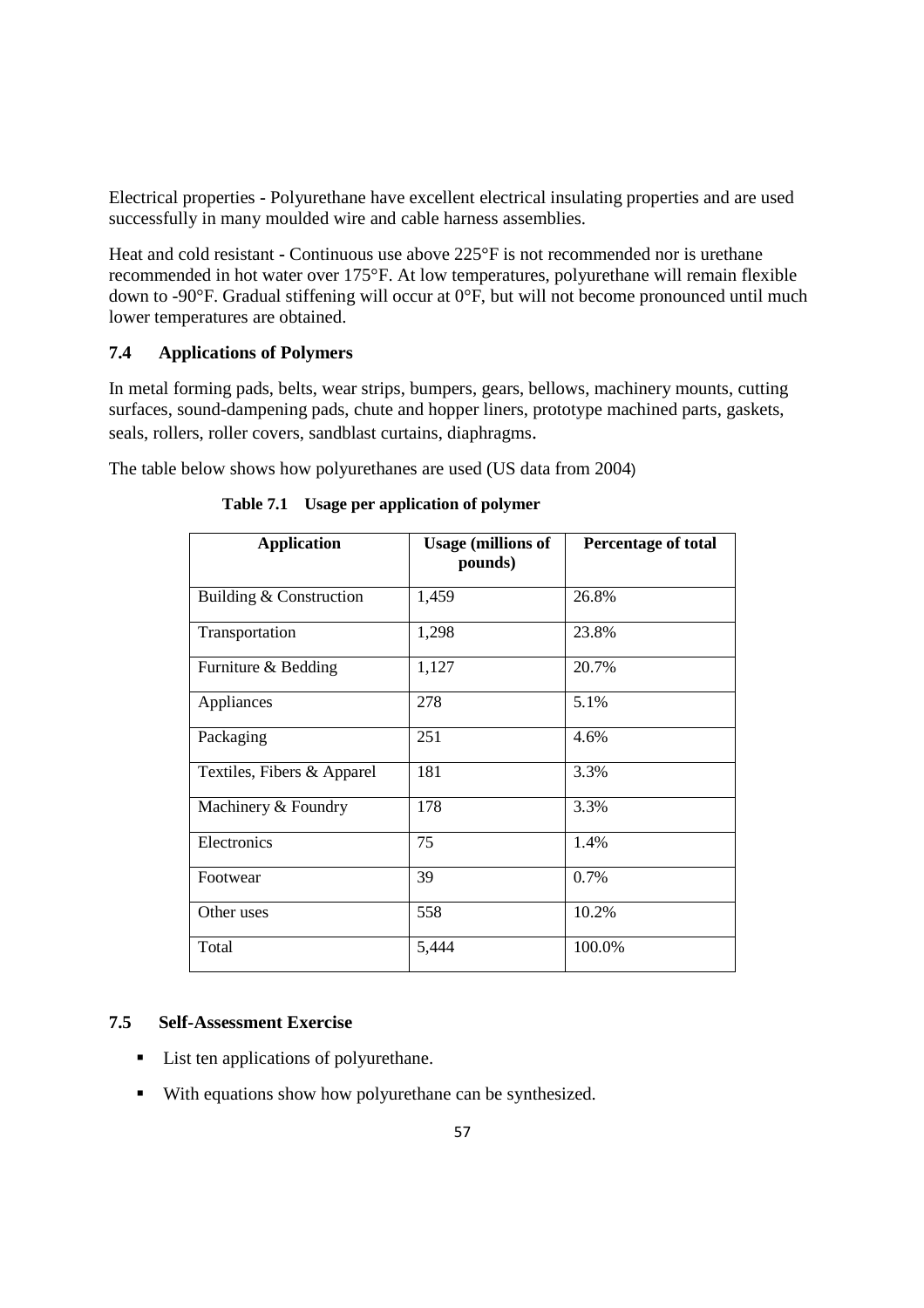## **7.6 Conclusion**

Polyurethanes have replaced metals in sleeve bearings, wear plates, sprockets, rollers and various other parts, with benefits such as weight reduction, noise abatement and wear improvements being realized. They have better abrasion and tear resistance than rubbers, while offering higher load bearing capacity. Compared to plastics, polyurethanes offer superior impact resistance, while offering excellent wear properties and elastic memory.

#### **7.7 Summary**

In this unit, you have learnt that:

- Polyurethane can exist as solid polyurethane elastomers, micro cellular foam and elastomers, high density foams, and low density foams.
- Polyurethane can be prepared by the step-growth polymerization of diisocyanates with dihydroxyl (diol) compounds.
- The hard urethanes are now being used as gears in products where engineers desire sound dampening.
- Polyurethanes have excellent electrical insulating properties and are used successfully in many moulded wire and cable harness assemblies.

#### **7.8 Tutor-Marked Assignment**

- Discuss the properties that makes polyurethane a unique polymer.
- Mention the uses of solid polyurethane elastomers.

## **7.9 References/Further Reading**

- 1) POLYURETHANE: *www.sdplastic.com/polyuret.html*
- 2) Polyurethane: *en.wikipedia.org/wiki/polyurethane*
- 3) List of polyurethanes: *http://en.wikipedia.org/wiki/file.purgrid.png*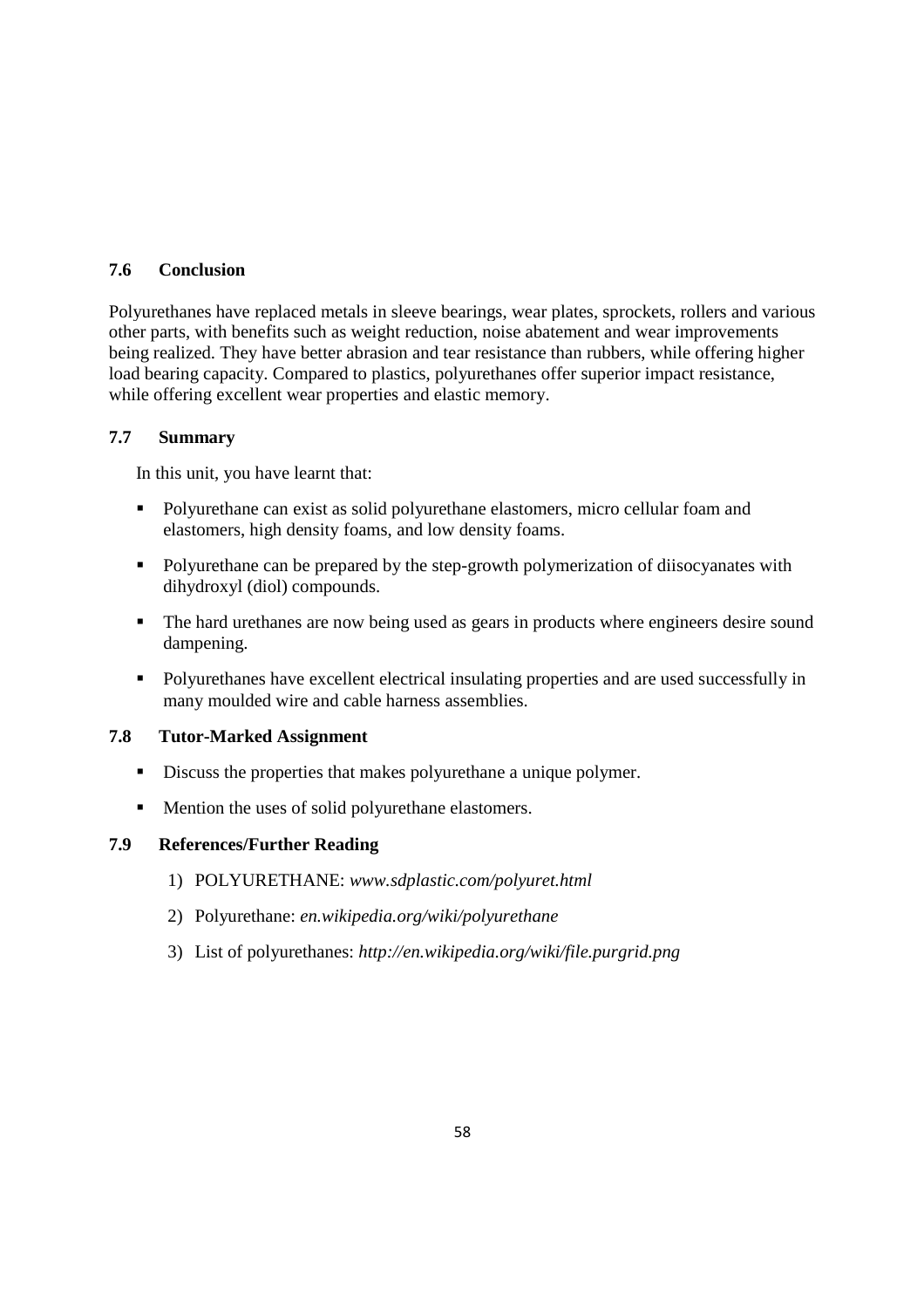# **Unit 8 Rubber Elasticity**

#### **8.0 Introduction**

Natural rubber, also called China rubber or caoutchouc, is an elastomer (an elastic hydrocarbon polymer) that was originally derived from latex, a milky colloid produced by some plants. The purified form of natural rubber is the chemical polyisoprene, which can also be produced synthetically. Natural rubber is used extensively in many applications and products, as is synthetic rubber. It is normally very stretchy and flexible and extremely waterproof.

Rubber Elasticity is defined as ability of rubber to exhibit very large deformability with complete recoverability. Rubber elasticity can be quantitatively compared to the behaviour of a metallic spring. When we apply some force to a spring, it elongates by virtue of its uncoiling and when we release the force, the spring regains its original shape owing to recoiling. A similar thing happens in the case of rubber band also. The chain molecules undergo uncoiling and recoiling on the application and release of a small force. In order to undergo coiling and recoiling, the molecular chains in the rubber band should comprise flexible segments capable of attaining free rotation.

 In the unstrained state, they should tend to take up the more probable randomly coiled conformation such that the entropy factor is the highest at its normal state. When strained, the chains should be able to get extended and be brought to more ordered conformations. An ordered arrangement of the chain molecules gives rise to partial crystallinity and also a decrease in the entropy factor. It is then the entropy factor that favours recoiling on release of the force. Hence, rubber exhibits unique physical and chemical properties. Its stress-strain behavior exhibits the Mullins effect, the Payne effect, and is often modeled ashyperelastic. Rubber strain crystallizes. Owing to the presence of a double bond in each repeat unit, natural rubber is sensitive to ozone cracking.

## **8.1 Objectives**

By the end of this unit, you should be able to:

- Give a detailed explanation on rubber elasticity.
- **Mention some characteristics and application of rubber.**
- Distinguish between the elastic behaviour of rubber and metallic spring.

## **8.2 Natural rubber**

Latex is a natural polymer of isoprene (most often cis-1,4-polyisoprene) – with a molecular weight of 100,000 to 1,000,000. Typically, a small percentage (up to 5% of dry mass) of other materials, such as proteins, fatty acids, resins and inorganic materials (salts) are found in natural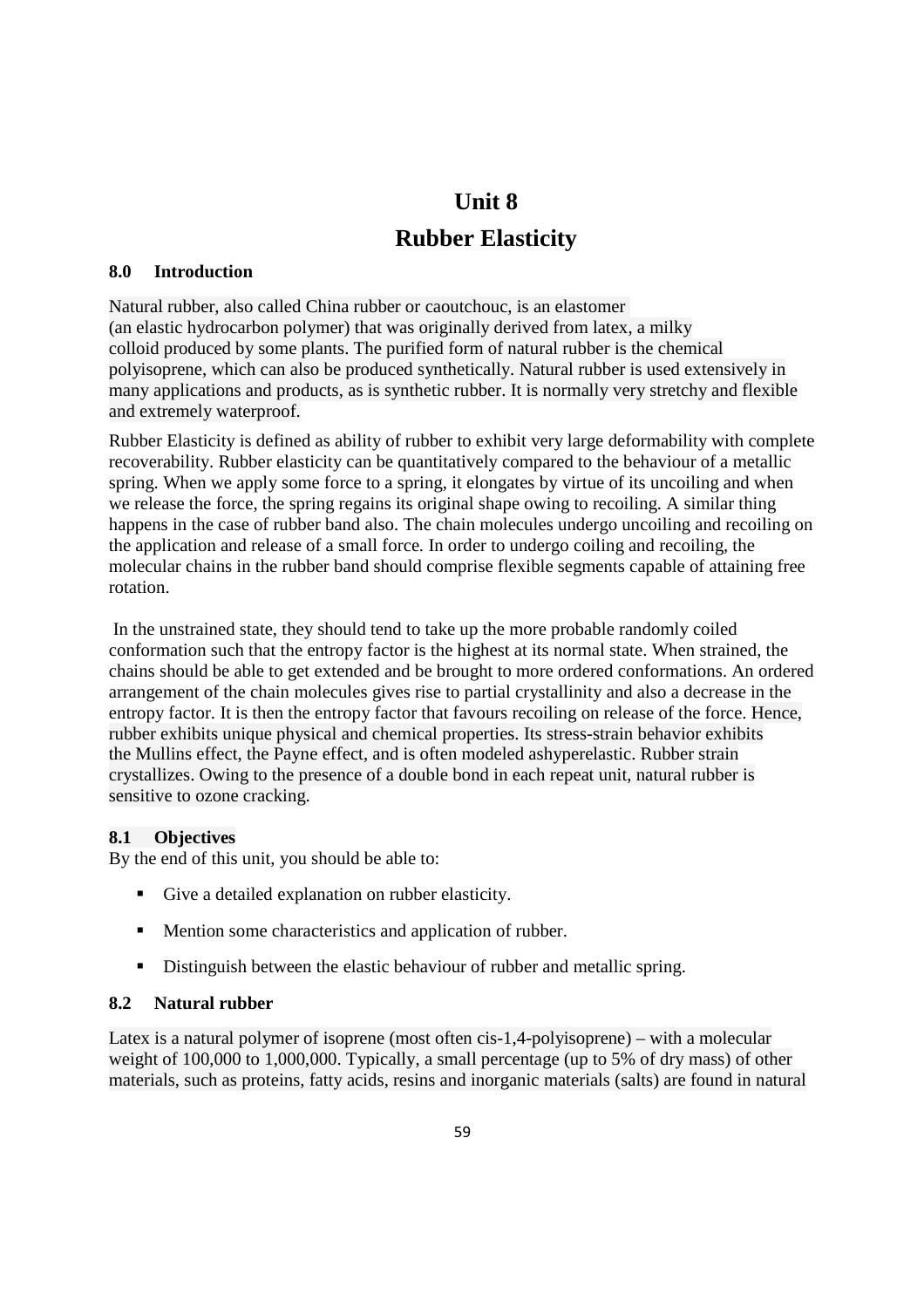rubber. Polyisoprene is also created synthetically, producing what is sometimes referred to as "synthetic natural rubber".

Some natural rubber sources called gutta-percha are composed of trans-1, 4-polyisoprene, a structural isomer which has similar, but not identical, properties.

Natural rubber is an elastomer and a thermoplastic. However, it should be noted that once the rubber is vulcanized, it will turn into a thermoset. Most rubber in everyday use is vulcanized to a point where it shares properties of both; i.e., if it is heated and cooled, it is degraded but not destroyed.

#### **8.3 Elasticity of Rubber**

In most elastic materials, such as metals used in springs, the elastic behaviour is caused by bond distortions. When force is applied, bond lengths deviate from the (minimum energy) equilibrium and strain energy is stored electrostatically. Rubber is often assumed to behave in the same way, but it turns out this is a poor description. Rubber is a curious material because, unlike metals, strain energy is stored thermally. When rubber is stretched, the "loose pieces of rope" are taut and thus no longer able to oscillate. Their kinetic energy is given off as excess heat. Therefore, the entropy decreases when going from the relaxed to the stretched state, and it increases during relaxation. This change in entropy can also be explained by the fact that a tight section of chain can fold in fewer ways (W) than a loose section of chain, at a given temperature (note: entropy is defined as  $S=k*ln(W)$ ). Relaxation of a stretched rubber band is thus driven by an increase in entropy, and the force experienced is not electrostatic, rather it is a result of the thermal energy of the material being converted to kinetic energy.

#### **8.4 Thermodynamics of Rubber Elasticity**

The first and second law of thermodynamics applied to a reversible, equilibrium process provides the relationship between internal energy (U), entropy (S), and work (W) as

$$
dU = TdS - dW \tag{8.1}
$$

For deformation of a rubber band, the work is a combination of pressure-volume expansion and the work due to the (tensile) force (f) applied to the rubber band, given as

$$
dW = pdV - f d\ell \qquad (8.2)
$$

Where the convention is that work done by the system (i.e., pressure-volume work) is positive and the work done on the system (i.e., force-displacement work) is negative. Enthalpy is related to the internal energy as

$$
dH = dU + pdV.
$$
 (8.3)

Substituting eqtns. 8.1 and 8.2 (in the form  $pdV = dW + f d\ell$ ) into eqtn. 8.3 gives

$$
dH = TdS + f d\ell. \tag{8.4}
$$

At constant temperature and pressure, rearrangement of eqtn. 8.4 in terms of force and taking the (partial) derivative with respect to length at constant temperature and pressure gives

$$
\begin{pmatrix} 0 & 0 \\ 0 & 0 \end{pmatrix} \qquad \begin{pmatrix} 0 & 0 \\ 0 & 0 \end{pmatrix} \qquad \begin{pmatrix} 0 & 0 \\ 0 & 0 \end{pmatrix} \qquad \begin{pmatrix} 0 & 0 \\ 0 & 0 \end{pmatrix} \qquad \begin{pmatrix} 0 & 0 \\ 0 & 0 \end{pmatrix} \qquad \begin{pmatrix} 0 & 0 \\ 0 & 0 \end{pmatrix} \qquad \begin{pmatrix} 0 & 0 \\ 0 & 0 \end{pmatrix} \qquad \begin{pmatrix} 0 & 0 \\ 0 & 0 \end{pmatrix} \qquad \begin{pmatrix} 0 & 0 \\ 0 & 0 \end{pmatrix} \qquad \begin{pmatrix} 0 & 0 \\ 0 & 0 \end{pmatrix} \qquad \begin{pmatrix} 0 & 0 \\ 0 & 0 \end{pmatrix} \qquad \begin{pmatrix} 0 & 0 \\ 0 & 0 \end{pmatrix} \qquad \begin{pmatrix} 0 & 0 \\ 0 & 0 \end{pmatrix} \qquad \begin{pmatrix} 0 & 0 \\ 0 & 0 \end{pmatrix} \qquad \begin{pmatrix} 0 & 0 \\ 0 & 0 \end{pmatrix} \qquad \begin{pmatrix} 0 & 0 \\ 0 & 0 \end{pmatrix} \qquad \begin{pmatrix} 0 & 0 \\ 0 & 0 \end{pmatrix} \qquad \begin{pmatrix} 0 & 0 \\ 0 & 0 \end{pmatrix} \qquad \begin{pmatrix} 0 & 0 \\ 0 & 0 \end{pmatrix} \qquad \begin{pmatrix} 0 & 0 \\ 0 & 0 \end{pmatrix} \qquad \begin{pmatrix} 0 & 0 \\ 0 & 0 \end{pmatrix} \qquad \begin{pmatrix} 0 & 0 \\ 0 & 0 \end{pmatrix} \qquad \begin{pmatrix} 0 & 0 \\ 0 & 0 \end{pmatrix} \qquad \begin{pmatrix} 0 & 0 \\ 0 & 0 \end{pmatrix} \qquad \begin{pmatrix} 0 & 0 \\ 0 & 0 \end{pmatrix} \qquad \begin{pmatrix} 0 & 0 \\ 0 & 0 \end{pmatrix} \qquad \begin{pmatrix} 0 & 0 \\ 0 & 0 \end{pmatrix} \qquad \begin{pmatrix} 0 & 0 \\ 0 & 0 \end{pmatrix} \qquad \begin{pmatrix} 0 & 0 \\ 0 & 0 \end{pmatrix} \qquad \begin{pmatrix}
$$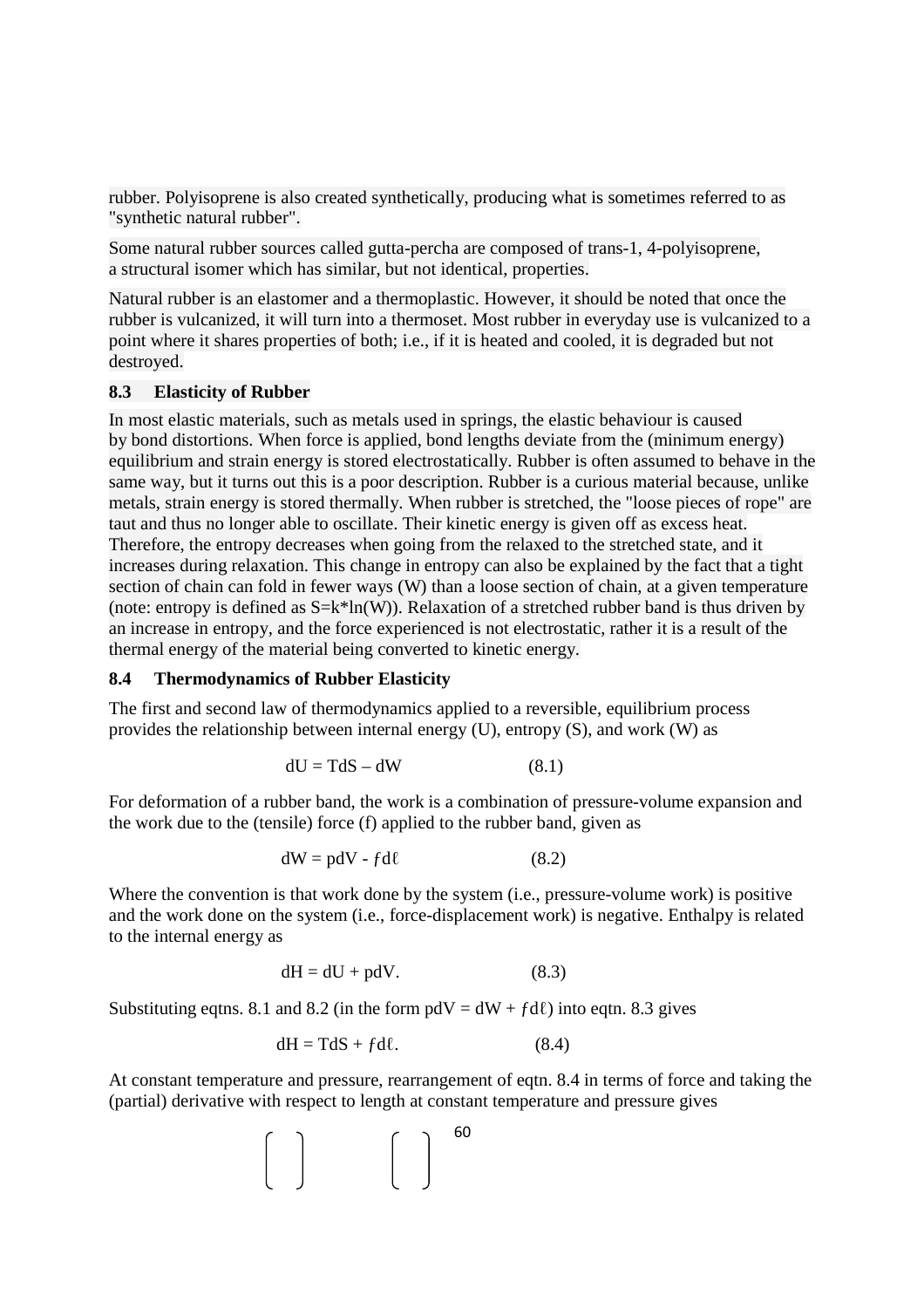$$
f = \frac{\delta H}{\delta \ell} - T \frac{\delta S}{\delta \ell}
$$
  

$$
T, p \qquad \delta \ell T, p. \qquad (8.5)
$$

Equation 8.5 shows that elastic force has both an enthalpic and entropic component ( $f = f_e + f_s$ ).

In order to obtain an expression for the temperature dependence of force, we make use of the relation

$$
\left(\frac{\delta S}{\delta \ell}\right)_{T,p} = -\left(\frac{\delta f}{\delta T}\right)_{p,\ell.}
$$
 (8.6)

Substituting eqtn 8.6 into eqtn 8.5 gives

$$
f = \left(\frac{\delta H}{\delta \ell}\right)_{\text{T,p}} + \left(\frac{\delta f}{\delta \text{T}}\right)_{\text{p}, \ell} \tag{8.7}
$$

#### **8.5 Main uses of Natural Rubber**

Because of its elasticity, resilience and toughness, natural rubber (NR) is the basic constituent of many products used in the transportation, industrial, consumer, hygienic and medical sectors. Compared to vulcanized rubber, uncured rubber has relatively few uses. It is used for cements, for adhesive, insulating, and friction tapes; and for crepe rubber used in insulating blankets and footwear. Vulcanized rubber, on the other hand, has numerous applications. Resistance to abrasion makes softer kinds of rubber valuable for the treads of vehicle tyres and conveyor belts, and makes hard rubber valuable for pump housings and piping used in the handling of abrasive sludge.

The flexibility of rubber is often used in hose, tires, and rollers for a wide variety of devices ranging from domestic clothes wringers to printing presses; its elasticity makes it suitable for various kinds of shock absorbers and for specialized machinery mountings designed to reduce vibration. Being relatively impermeable to gases, rubber is useful in the manufacture of articles such as air hoses, balloons, balls, and cushions. The resistance of rubber to water and to the action of most fluid chemicals has led to its use in rainwear, diving gear, and chemical and medicinal tubing, and as a lining for storage tanks, processing equipment, and railroad tank cars. Because of their electrical resistance, soft rubber goods are used as insulation and for protective gloves, shoes, and blankets; hard rubber is used for articles such as telephone housings, parts for radio sets, meters, and other electrical instruments. Also rubber is found useful in the medical and health sector (notably, condoms, catheters and surgical gloves) as well as seismic materials (for instance, over 500 and 2,500 buildings are respectively fitted with seismic rubber bearings in China and Japan). The coefficient of friction of rubber, which is high on dry surfaces and low on wet surfaces, leads to the use of rubber both for power-transmission belting and for waterlubricated bearings in deep-well pumps.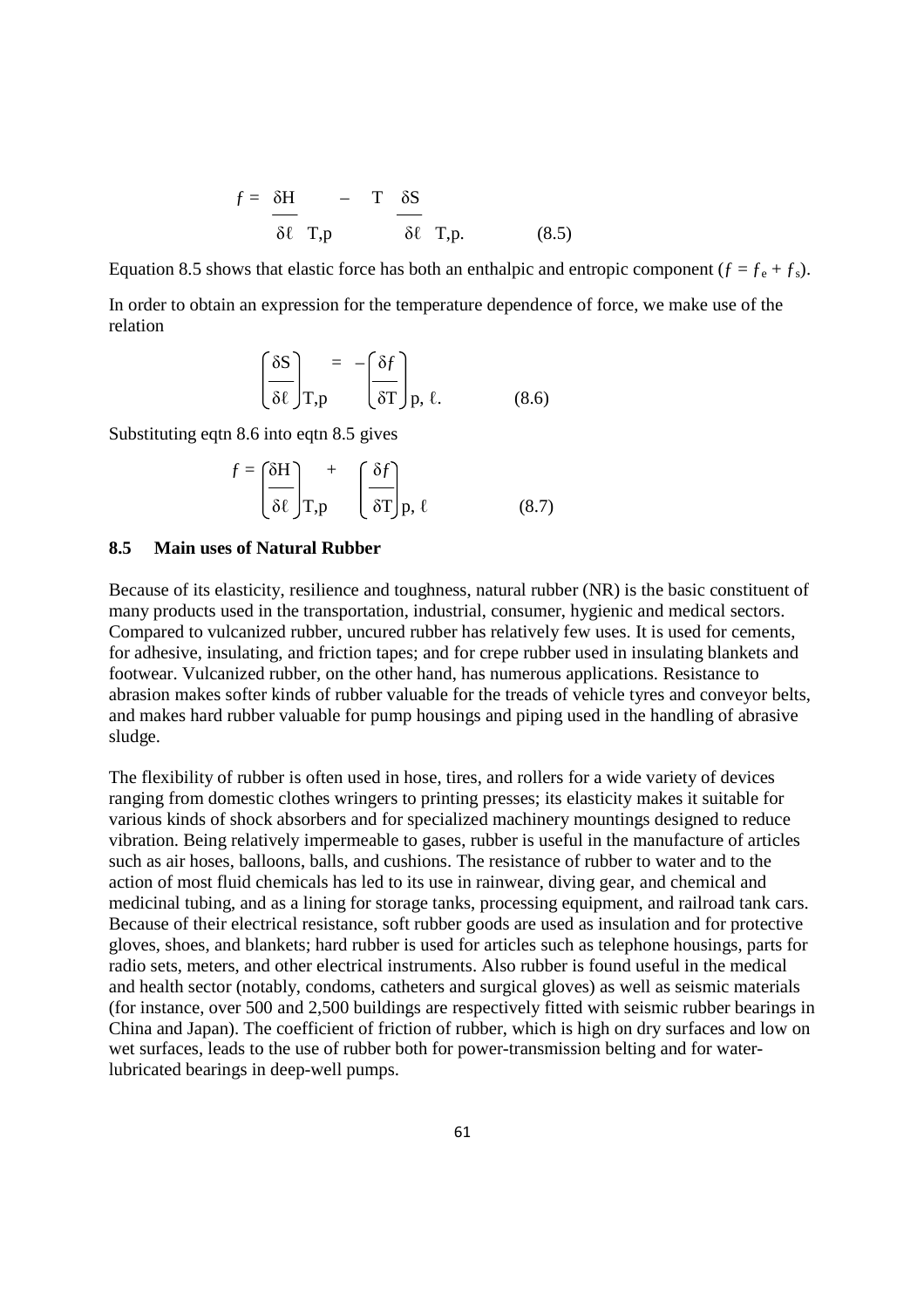

**Fig 8.1 Natural Rubber major end uses**

## **8.6 Self-Assessment Exercise**

- How does stretching of rubber affect entropy?
- Define rubber elasticity.

#### **8.7 Conclusion**

It has been established that rubber elasticity can only be exhibited by such polymeric system consisting of long flexible coils with very weak interchain cohesion and interconnected here and there through crosslinks to form a three dimensional network. Thus the properties of an elastomeric material can be summarized by a simple term, 'rubber elasticity', which represents a combination of softness, stretchability, resilience and toughness.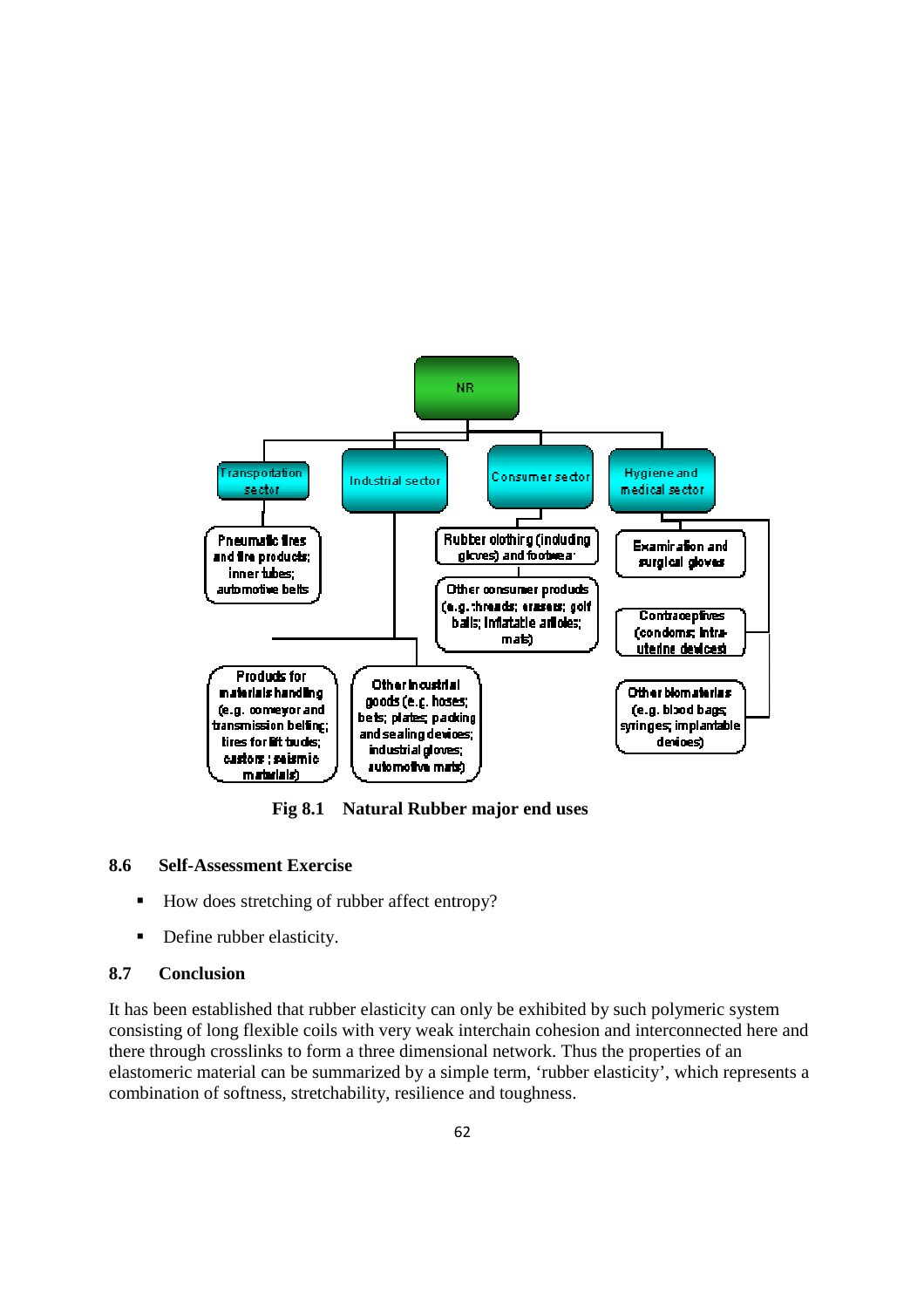#### **8.8 Summary**

- Natural rubber is an elastomer and a thermoplastic but will turn into a thermoset once it is vulcanized.
- Rubber exhibits very large deformability with complete recoverability.
- Natural rubber is sensitive to ozone cracking because of the presence of a double bond in its repeat unit.

## **8.9 Tutor-Marked Assignment**

- Discuss the thermodynamics of rubber elasticity.
- Mention the uses of rubber.

#### **8.10 References/Further Reading**

- *1)* Natural rubber: *en.wikipedia.org/wiki/natural\_rubber*
- 2) V. R Gowariker., N. V Visawanathan and Jayader Sreedhar (1986); Polymer Science; 1st edtn, New Age International Ltd; Publishers New Delhi. Pgs 429 – 430
- 3) Joel R. Fried (2005), Polymer Science & Technology; 2<sup>nd</sup> edtn., Prentice-Hall, Inc. New Jersey, USA. Pgs 249 – 250
- *4)* Uses of rubber: *www.heustonline.com/uses.htm*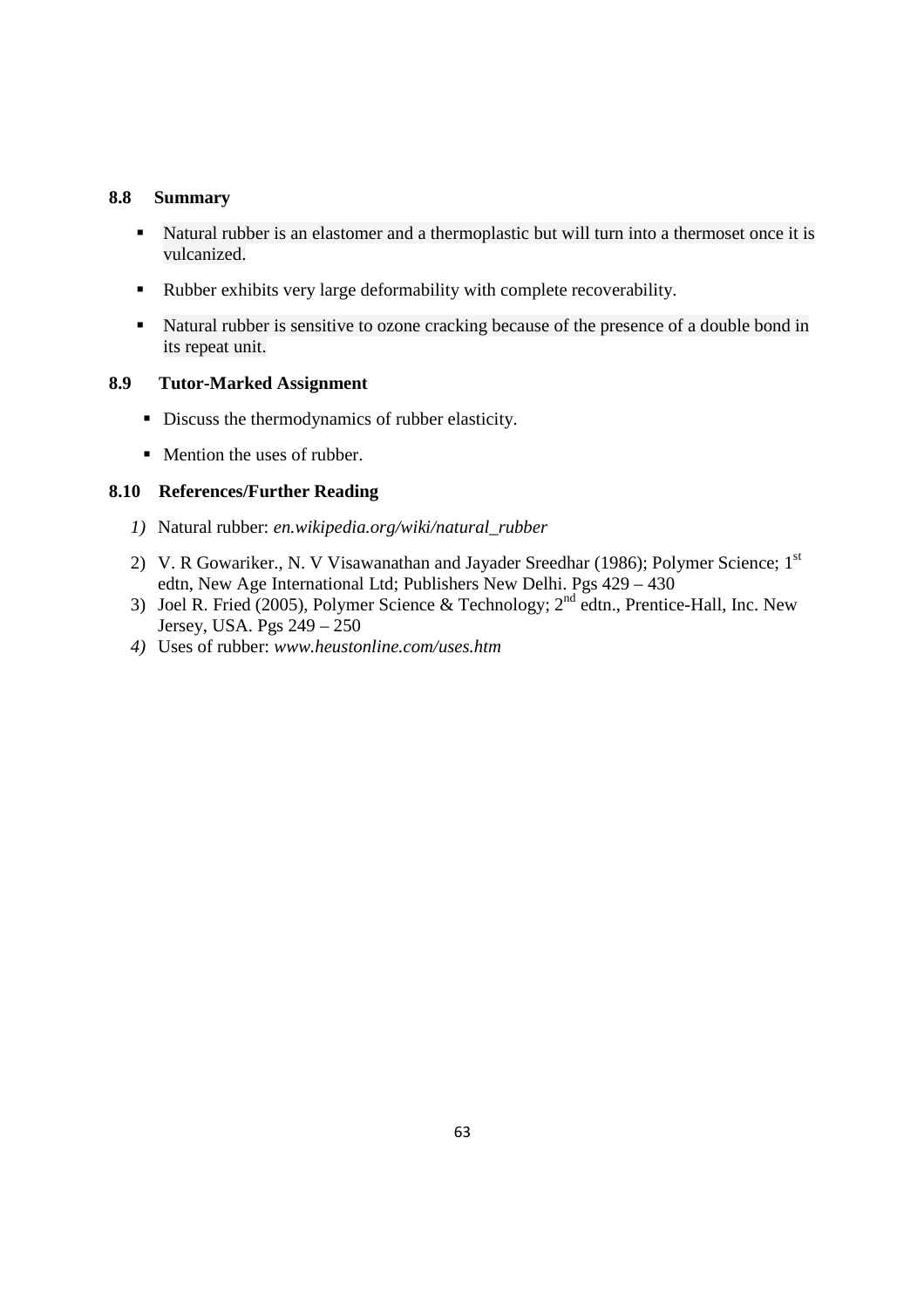# **Unit 9 Testing and Analysis of Polymers**

## **9.0 Introduction**

 Several methods can be used to identify and analyze polymers whence their composition, both quantitative and qualitative, chain configuration and microstructure are characterized. These methods range from simple tests that may require minimum equipment to highly sophisticated, expensive and complex instrumental techniques such as gas-liquid chromatography, x-ray scattering, gel permeation chromatography, thermal analysis, and spectroscopy.

Polymers usually contain a number of additives such as antioxidants, crosslinking agents, fillers, lubricants, plasticisers, stabilisers, etc., which modify their behaviour. They may interfere with the identification of the polymer in which case it may be necessary to remove them by solvent separation techniques. Thus plasticized poly(vinyl chloride) may not be self-extinguishing and natural rubber containing antimony sulphide may be self-extinguishing. Colour, transparency and density are not characteristic of a polymer as they could be drastically altered by the incorporation of suitable additives.

## **9.1 Objectives**

By the end of this unit, you should be able to:

- Identify a polymer using simple tests.
- List and discuss the instrumental techniques for polymer analysis.

## **9.2 Simple Identification Tests**

Many polymers can be rapidly identified by simple tests without resorting to complex instrumental techniques or detailed chemical analysis. In order to accomplish this, knowledge of mechanical properties and processing methods of polymers in addition to familiarity with the results of such tests is extremely useful.

#### **9.2.1 Direct Observation**

The first step is to find out if the polymer is a thermoplastic, thermoset or rubber. This can be inferred by examining the appearance, 'feel', odour and rigidity of the sample. The sample may be a raw polymer intended for subsequent compounding and or processing. Examples are smoked sheet, crepe rubber, polyethylene granules and poly(vinyl chloride) granules. It may be a compounded stock intended for further processing. For example, novolak, dough moulding compound (DMC), PVC paste etc. it may be a finished article such as PVC bottle, tyre and garden hose. The nature of the article excludes certain polymers. Thus car tyres can only be moulded from rubber.

Fabrication method can also provide information for useful deduction so that features such as sprue marks, flash, weld lines, etc., should be sought for on the finished article. Generally thermoplastics are extruded, injection moulded and calendered; thermosets are compression moulded and cast; while rubbers are extruded, compression moulded and calendered. Some polymers such as polysulphides and natural rubber smoked sheet have pronounced odours.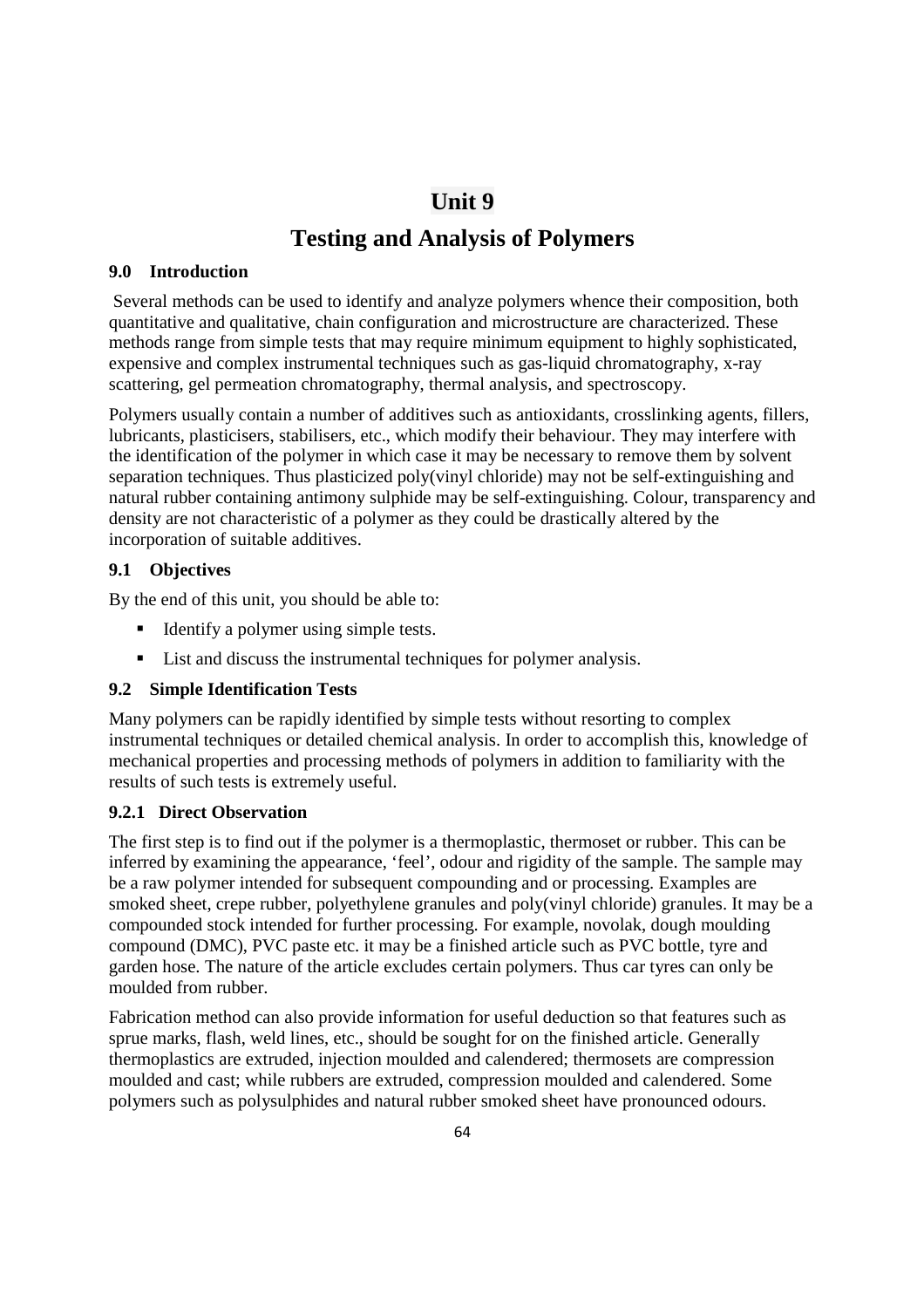Others have a feel peculiar to them. Thus polyethylene and polytetrafluoroethylene have a waxy feel. Rubber can be bent or stretched to maximum without fracture. Flexible thermoplastic are not so highly extensible and have no elastic 'snap back'. Rigid thermoplastic on being bent too far will first crack and then break. A notable exception is uncompounded polystyrene which is extremely brittle and fragile. Thermosets are very rigid and quite often, attempts to break them result in a sharp fracture with the freshly created surfaces rough.

## **9.2.2 Immersion in Water**

This gives an indication of whether the specific gravity of the polymer sample is greater or less than unity by observing if a small pieces floats in water or not. If the specific gravity is less than unity then some of the more dense polymers are eliminated from the probe.

## **9.2.3 Beilstein Test**

This test detects halogens. It involves bringing a sample on a hot copper wire to colourless bunsen flame. A green flame confirms the presence of a halogen.

## **9.2.4 Melting and Combustion**

Heating a small piece of the sample near a bunsen flame and without decomposition will indicate fusibility, Thermoplasticity, fiber-forming properties or presence of crosslinking. The sample may soften appreciably thus indicating it is a thermoplastic or unvulcanized rubber. The heating may have little or no effect on the sample hence it is thermoset or vulcanized rubber. The sample may soften initially and then harden on continued heating thus indicating it is an uncured compounded polymer which crosslinks as the heating progresses. On placing the sample in the flame the following observations are made:

- i. Does the material burn and if yes how easily?
- ii. What is the odour of the fumes and are they acid, alkaline or neutral?
- iii. Does the sample continue to burn after removal from the flame?
- iv. What are the nature and colour of any flame?
- v. What is the nature of any residue?

## **9.2.5 Lassaigne Test**

This test detects halogens, nitrogen, phosphorus or sulphur. From the results an indication of the possible nature of the polymer sample is obtained following classification of polymers according to elements present.

## **9.3 Complex/Sophisticated Instrumental Techniques**

The simple tests on polymers aids in the identification of the polymers ( i.e., if the polymer is a rubber or plastic). For the final analysis and characterization, complex instrumental techniques are used to determine the properties of polymers. Some of these techniques include spectroscopy (NMR, Raman, IR, FTIR, etc.), chromatography (gel permeation and gas-liquid), x-ray diffraction, differential scanning calorimetry, thermogravimetric analysis; etc.

## **9.3.1 Infra-Red (IR) Spectroscopy**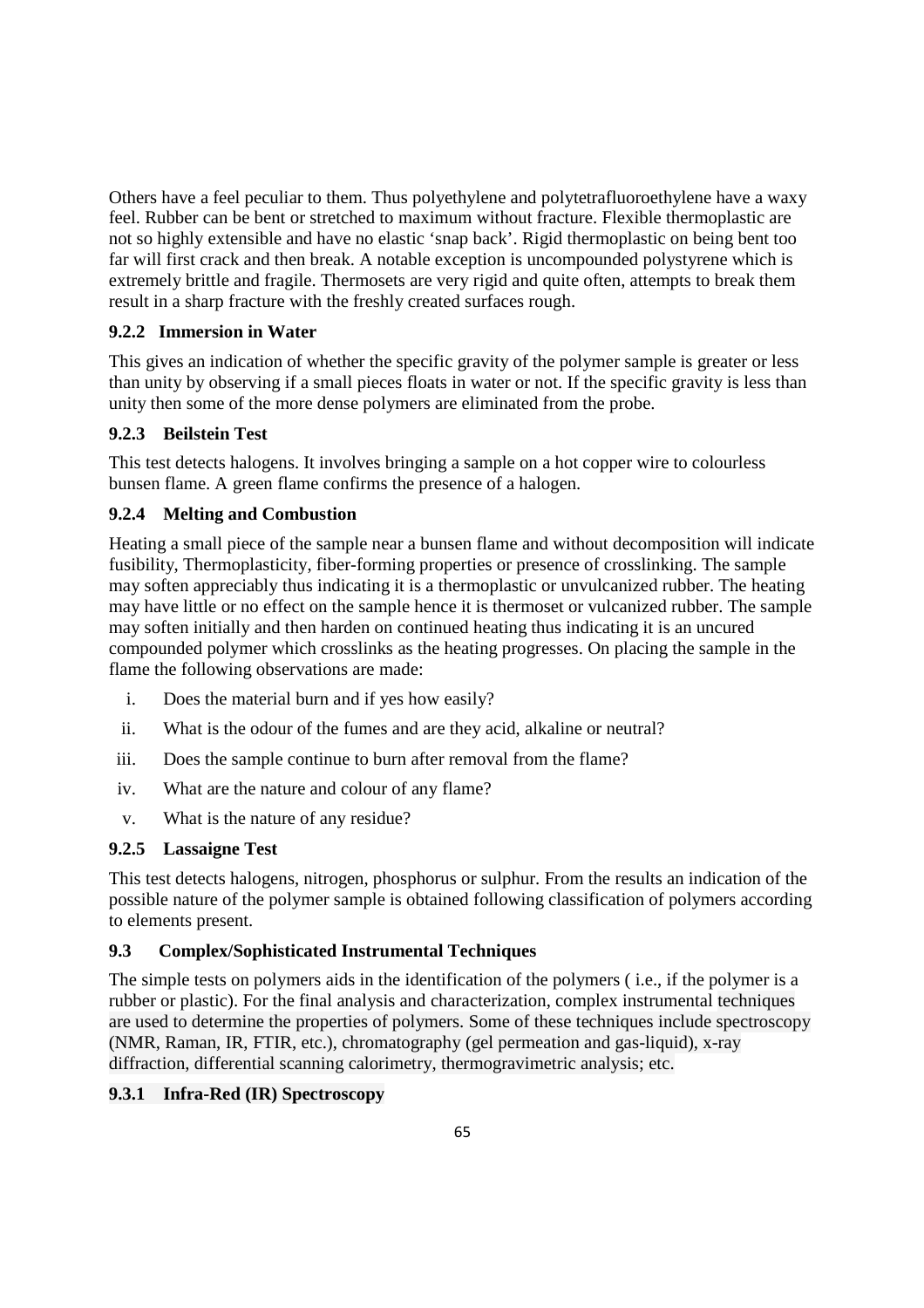IR spectroscopy is widely used in polymer science for structural characterization, determination of crystallinity, and examination of decomposition products to establish the mechanism of degradation. For example, the extent of branching in polyethylene can be estimated from the measurement of the relative absorbance of the methylene and methyl groups. The degree of tacticity in poly(methyl methacrylate), polypropylene and polystyrene can be ascertained from the ratios of characteristic absorbance bands related to tacticity. Thus, for poly(methyl methacrylate) a methyl deformation at  $1380 \text{cm}^{-1}$  (7.25 $\mu$ m) is not affected by microstructure hence the syndiotacticity is the ratio of absorbance at  $1064 \text{cm}^{-1}$  (9.40 µm) to that at 1380cm<sup>-1</sup> (7.25 $\mu$ m). The band at 1064 $\text{cm}^{-1}$  (9.40  $\mu$ m) is present in atactic and syndiotactic polymers and not in the isotactic polymer.

#### **9.3.2 Fourier Transform Infra-Red (FTIR)**

Modern laboratories now use the Fourier transform infrared (FTIR) spectrometer where the monochromator is replaced by an interferometer. FTIR is used for identification of polymer or plastic; bonding groups; pharmaceutical materials, including pill coatings and timed-release agents; organic contaminants, and for adhesive bond failure investigation.

## **9.3.3 Nuclear Magnetic Resonance (NMR) Spectroscopy**

NMR is an important tool in the study of microstructure of polymers. It utilizes the property of some atomic nuclei to possess magnetic moments which interact with applied magnetic field. It is a useful tool for identification of polymers and for quantitative work.

#### **9.3.4 X-ray Diffraction (XRD)**

The X-ray region lies between the  $\gamma$ - ray and ultra violet portion of the electromagnetic spectrum, the wavelength being of the order of  $10^{-8}$ cm. The special usefulness of X-ray diffraction in the study of solid substances lies in its ability to distinguish ordered from disordered states. Besides using X-ray diffraction to detect order in polymers, it can be used to determine the degree of crystallinity, crystallite size, preferred orientation of the crystallites, phase composition in crystalline polymers and the chain repeat distance for a drawn fibre. Also it is found useful in the investigation of adhesive bonding failures due to surface segregation of plasticizer or inorganic fill particles such as talc; or due to mold release agent or other contaminant; or due to stress in coating caused by internal layer contamination; or due to adhesive or primer degradation.

#### **9.3.5 Gas-Liquid Chromatography (GLC)**

Chromatography is the process of separating mixtures using a stationary phase and a moving phase. In gas-liquid chromatography the solutes are partition between a moving inert gas phase and an involatile liquid which is firmly absorbed on to a fixed solid. GLC finds applications in analysis of additives, detection of impurities in monomers, characterization of polymers and copolymers by degradation. The technique may also be used on a preparative scale to separate volatile substances which may then be analyzed by other methods such as infrared and spectroscopy. It is therefore an elegant technique for separation, identification and quantification.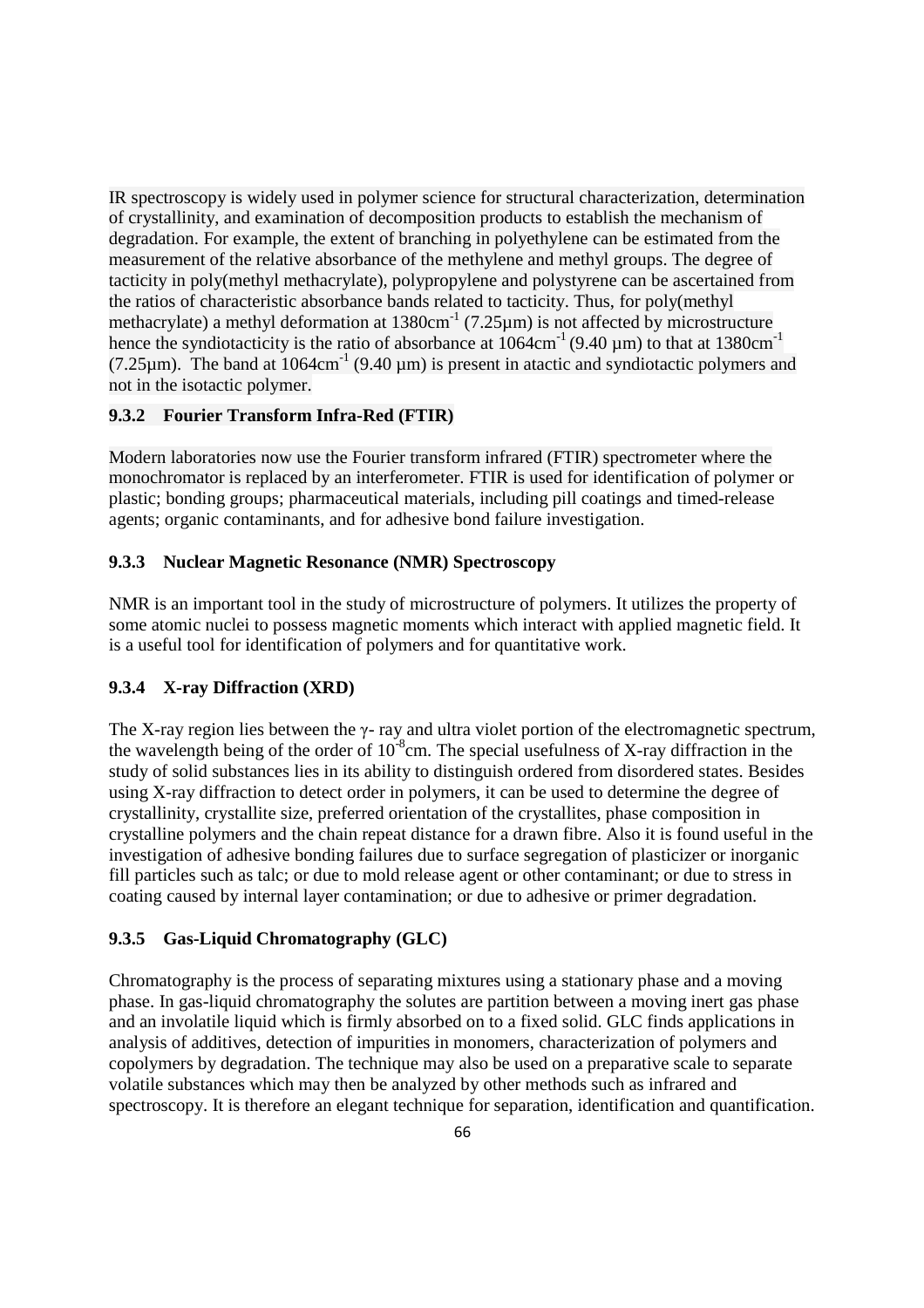## **9.3.6 Gel Permeation Chromatography**

Gel permeation chromatography is used to determine the number average molecular weight, weight average molecular weight, and polydispersity of a polymer.

## **9.3.7 Thermal Analysis**

Various property changes with temperature occurring in a substance may be investigated by dynamic mechanical thermal analysis (DMTA); thermogravimetric analysis (TGA); differential scanning calorimetry (DSC) or differential thermal analysis (DTA) and thermomechanical analysis (TMA).

Most substances undergoing physical and chemical changes such as evaporation and decomposition, involve change in heat content - heat absorption (endothermic) or heat liberation (exothermic). These changes in heat content may be detected as differences in temperature between the material and its environment.

- Differential scanning calorimetry or Differential thermal analysis may be used to measure specific heats and any thermal transitions (glass transition, melting, softening, crystallisation, degradation, etc). They are used to study the synthesis, processing, thermal and mechanical histories of polymers, gelation, and rate of cure of polymers such as elastomers, epoxy resins and unsaturated polyester resins.
- **Thermogravimetric analysis monitors the weight change of the sample against** temperature or time. Thermogravimetry is a useful technique to study the polymerization and composition of filled polymers. Its primary use has been for measuring oxidation and degradation rates, investigating thermal stability and evaluation of antidegradants. Detailed analyses of TG curves also allow us to know a bit of the phase segregation in polymers. Rheological properties are also commonly used to help determine molecular architecture (molecular weight, molecular weight distribution and branching) as well as to understand how the polymer will process, through measurements of the polymer in the melt phase.
- Thermomechanical analysis measures the mechanical response of a polymer into a sample as the temperature is changed. The technique may be used to detect softening and melting and to measure coefficient of expansion and their anisotropy.
- Dynamic mechanical thermal analysis measures the dynamic storage modulus, dynamic loss modulus and damping factor of a material under oscillatory load as a function of temperature or time at various frequencies. It is a useful tool in the study of polymer blends and composites, and curing processing thermosets.

## **9.4 Self-Assessment Exercise**

What do you understand by testing and analysis of polymer and why is it necessary?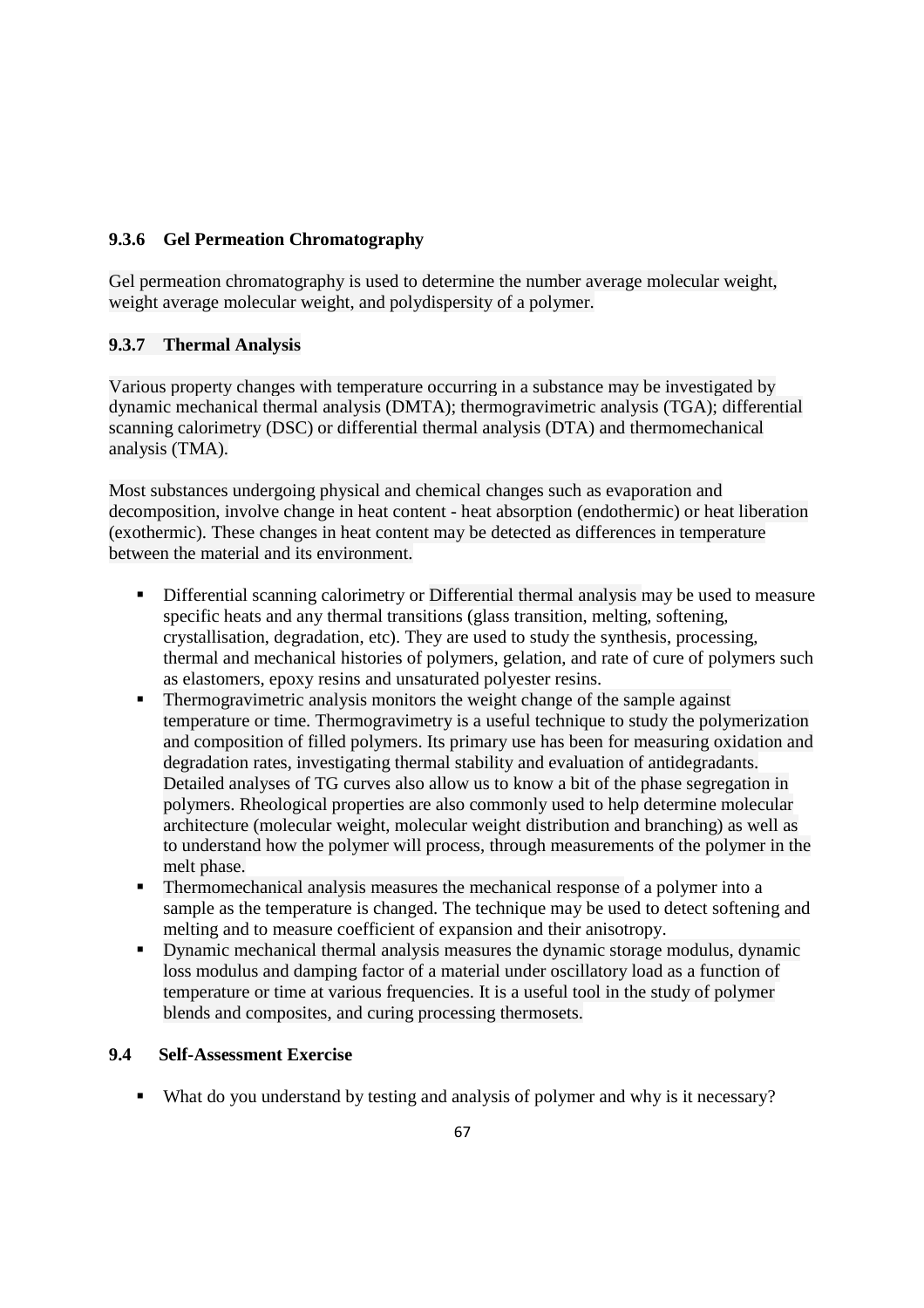Discuss any six instrumental techniques used for identification and characterization of polymers.

## **9.5 Conclusion**

The identification and characterization of a polymer requires several parameters which need to be specified. This is because a polymer actually consists of a statistical distribution of chains of varying lengths, and each chain consists of monomer residues which affect its properties.

## **9.6 Summary**

In this unit, you have learnt that:

- A variety of laboratory techniques are used to determine the properties of polymers these can go from simple identification tests to more complex techniques.
- Simple identification tests for polymer include; direct observation, lassaigne test, immersion in water, beilstein test, melting and combustion.
- Complex and sophisticated analysis for polymer are; spectroscopy (NMR, IR, & FTIR), chromatography (gas-liquid and gel permeation), x-ray diffraction, thermal analysis (TGA, TMA, DSC, & DMTA).
- In processing of polymers, thermoplastics are extruded, injection moulded and calendered; thermosets are compression moulded and cast; while rubbers are extruded, compression moulded and calendered.
- Additives used in polymer processing can modify their behaviour and as well interferes during characterization.

## **9.7 Tutor-Marked Assignment**

- Enumerate the simple identification tests for polymer.
- List three physical properties of a polymer that can be identified using the following test methods: (a) Differential scanning calorimetry (b) Infrared or FTIR (c) Thermomechanical analysis.

## **9.8 References/Further Reading**

- 1) E.M. Katchy (2000); Principles of Polymer Science; 1<sup>st</sup> edtn., El'demak publishers Enugu, Nigeria. Pgs 316 – 331.
- 2) Anderson material evaluation: *www.andersonmaterials.com/plastic.html*
- 3) Polymer: *en.wikipedia.org/wiki/polymer*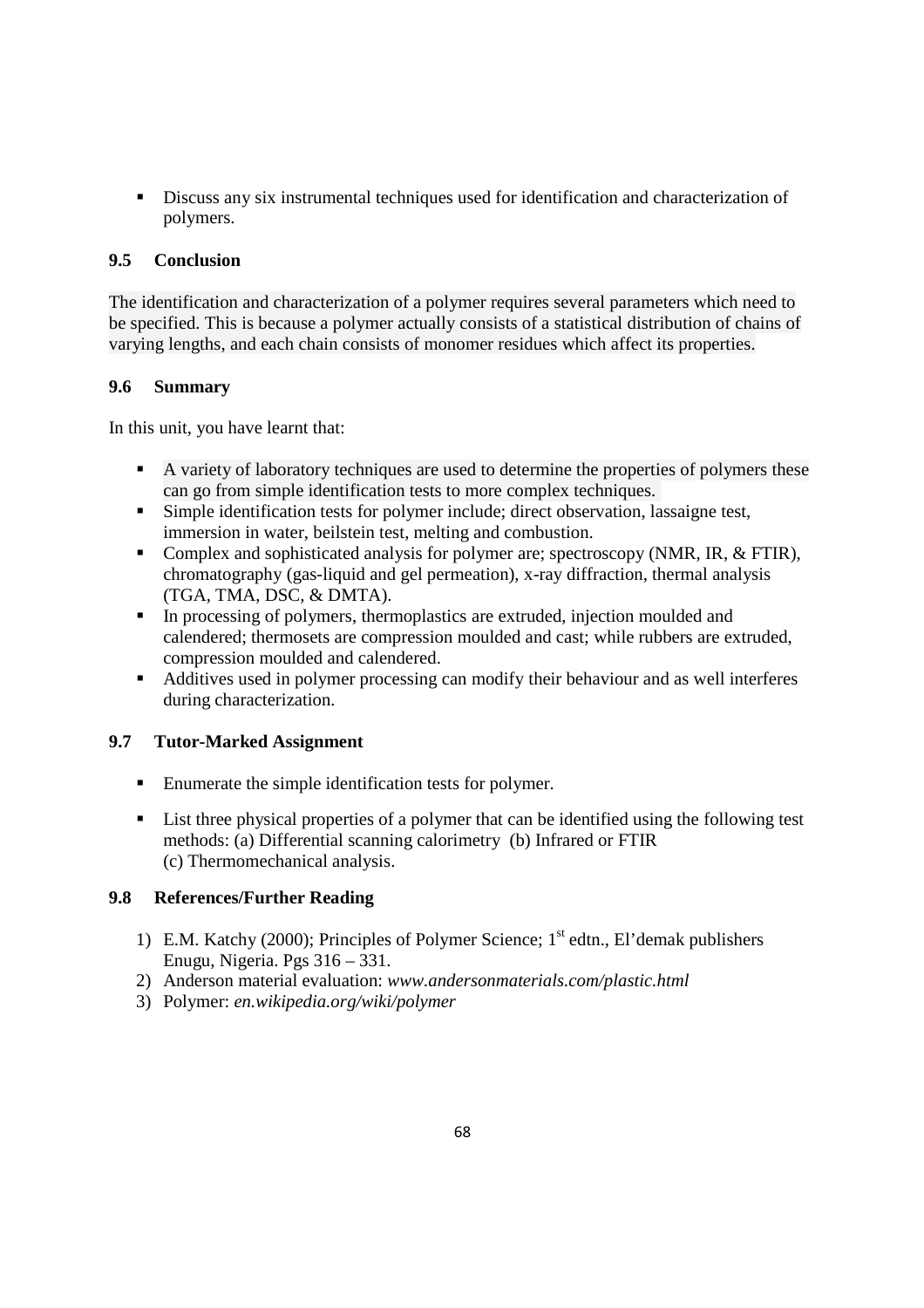# **Unit 10**

# **Polymer Degradation**

## **10.0 Introduction**

Polymer degradation involves all the actions which when happened on a polymer will reduce the quality of the polymer, practically, the ageing of rubber, the deterioration of meat, the rotting and burning of wood are examples of degradation of polymers, which have constantly challenged man's control over environment. Chemically, degradation is a reaction involving rupture of chemical bonds in the main chain of the macromolecules. Depending on the type of chemical bond (covalent or ionic) three mechanisms of polymer degradation are possible, namely; radical, ionic and iono-radical. Deterioration in the physical property of a polymer due to exposure to sun and rain is known as weathering.

## **10.1 Objectives**

By the end of this unit, you should be able to:

- Define polymer degradation.
- **EXECUTE:** List the factors that contribute to polymer degradation.
- Classify polymer degradation.

## **10.2 Polymer Degradation**

Polymer degradation is a change in the properties - tensile strength, colour, shape, etc., of a polymer or polymer-based product under the influence of one or more environmental factors such as heat, light or chemicals such as acids, alkalis and some salts. These changes are usually undesirable, such as cracking and chemical disintegration of products or, more rarely, desirable, as in biodegradation, or deliberately lowering the molecular weight of a polymer for recycling. The changes in properties are often termed "aging". In a finished product such a change is to be prevented or delayed. Degradation can be useful for recycling/reusing the polymer waste to prevent or reduce environmental pollution. Degradation can also be induced deliberately to assist structure determination.

Polymeric molecules are very large (on the molecular scale), and their unique and useful properties are mainly a result of their size. Any loss in chain length lowers tensile strength and is a primary cause of premature cracking.

Today there are primarily seven commodity polymers in

use: polyethylene, polypropylene, polyvinyl chloride, polyethylene terephthalate or PET, polystyrene, polycarbonate, and poly(methyl methacrylate) (Plexiglass). These make up nearly 98% of all polymers and plastics encountered in daily life. Each of these polymers has its own characteristic modes of degradation and resistances to heat, light and chemicals. Polyethylene, polypropylene, and poly(methyl methacrylate) are sensitive to oxidation and UV radiation, while PVC may discolour at high temperatures due to loss of hydrogen chloride gas, and become very brittle. PET is sensitive to hydrolysis and attack by strong acids, while polycarbonate depolymerizes rapidly when exposed to strong alkalis.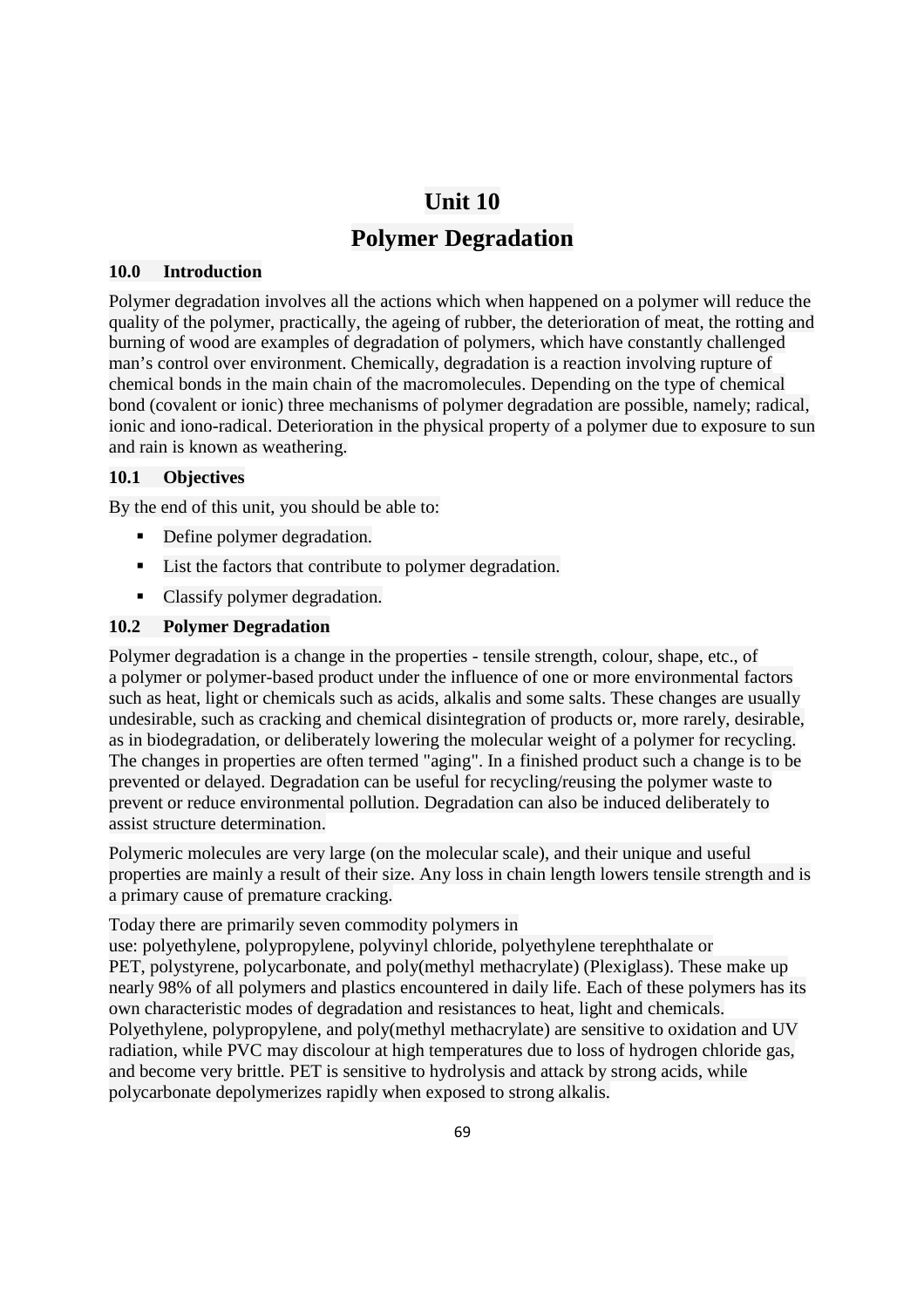Degradation therefore, can be classified into physical, chemical and biological depending on the agent causing the bond rupture in the chain. Physical degradation falls into thermal (heat), mechanical, photolytic (light), ionizing - radiation and fire (flame) degradation. Chemical degradation occurs under the action of various chemical agents. The most important types of chemical degradation are oxidative, hydrolysis, acidolysis, and alcoholysis. Biological degradation is caused by enzymes produced by animals which attack the molecules and degrade them.

#### **10.3 Ionizing-Radiation Degradation**

Many polymers are susceptible to degradation and cross linking upon exposure to high energy ionization radiation such as X-rays, gamma rays, and electromagnetic waves with the energy of visible light to give lower molecular weight molecules. Sometimes, these effects can be used to an advantage. Some polymers like polystyrene and polysulfone are very radiation resistant, but others like polypropylene will readily degrade upon irradiation. The primary event in radiation damage is the ejection of a high - energy electron.

$$
R \longrightarrow R^+ + e^-
$$

## **10.4 Photolytic Degradation**

This is the type of degradation that occurs under the action of light. The degree of photochemical degradation depends on the wavelength of the ultraviolet light (quantum energy), the intensity of radiation, the conditions of the experiment and the structure of the polymer.

#### **10.5 Thermal Degradation**

Thermal degradation is the various chemical and physical changes that occurs when polymers are heated. In general vinyl polymers are particularly susceptible to thermal degradation, which can occur either in chain scission, (route A) involving the breakage of the backbone bonds to yield free radical segments or by non-chain scission, (route B) involving the elimination of a small molecule from a substituent group and subsequent double bond formation.

Example: For a vinyl polymer, we have these routes-

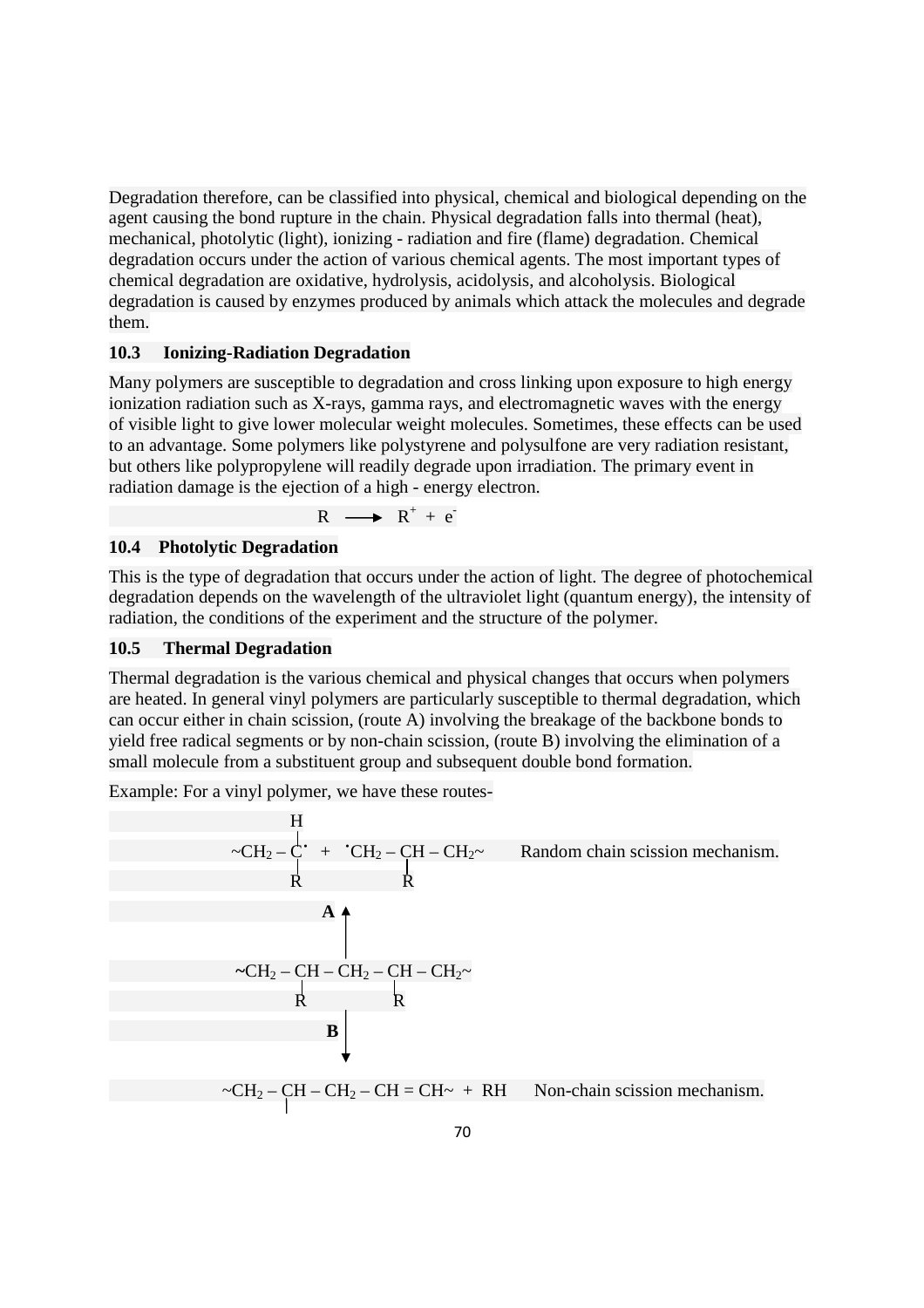#### **10.6 Hydrolytic Degradation**

Step-growth polymers like polyesters, polyamides and polycarbonates can be degraded mainly by hydrolysis to give lower molecular weight molecules. The hydrolysis takes place in the presence of water containing an acid or a base as catalyst. Polyamide is sensitive to degradation by acids and polyamide mouldings will crack when attacked by strong acids. For example, the fracture surface of a fuel connector showed the progressive growth of the crack from acid attack to the final cusp of polymer. The problem is known as stress corrosion cracking, and in this case was caused by hydrolysis of the polymer.

#### **10.7 Oxidative Degradation**

This is degradation by atmospheric oxygen and other oxidants. The resistance of a polymer to oxidizing agent depends on its structure and primarily on the presence of readily oxidizable groups and bonds in the macromolecule. That is, oxidizable carbon-carbon molecular compounds and unsaturated hydrocarbons, e.g., natural and butadiene rubbers. Light and heating intensify oxidative degradation. The presence of double bonds in the main chains is more active during oxidative degradation than double bonds in side chain vinyl groups.

Ozone is a vigorous oxidizing agent. In the light, ozone degrades natural rubber strongly. Carbon-carbon saturated polymer compounds (polyethylene, polystyrene) are more resistant to oxidation. Polymers exposed to ozone are found to crack on stretching.

Example of ozone oxidation:



#### **10.8 Galvanic action**

Polymer degradation by galvanic action was first described in the technical literature in 1990. This was the discovery that "plastics can corrode", i.e. polymer degradation may occur through galvanic action similar to that of metals under certain conditions. Normally, when two dissimilar metals such as copper (Cu) and iron (Fe) are put into contact and then immersed in salt water, the iron will undergo corrosion, or rust. This is called a galvanic circuit where the copper is the noble metal and the iron is the active metal, i.e., the copper is the cathode or positive (+) electrode and the iron is the anode, or negative (-) electrode. A battery is formed. It follows that plastics are made stronger by impregnating them with thin carbon fibers only a few micrometers in diameter known as carbon fiber reinforced polymers (CFRP). This is to produce materials that are high strength and resistant to high temperatures. The carbon fibers act as a noble metal similar to gold (Au) or platinum (Pt). When put into contact with a more active metal, for example with aluminum (Al) in salt water the aluminum corrodes.

However in early 1990, it was reported that imide-linked resins in CFRP composites degrade when bare composite is coupled with an active metal in salt water environments. This is because

**R R**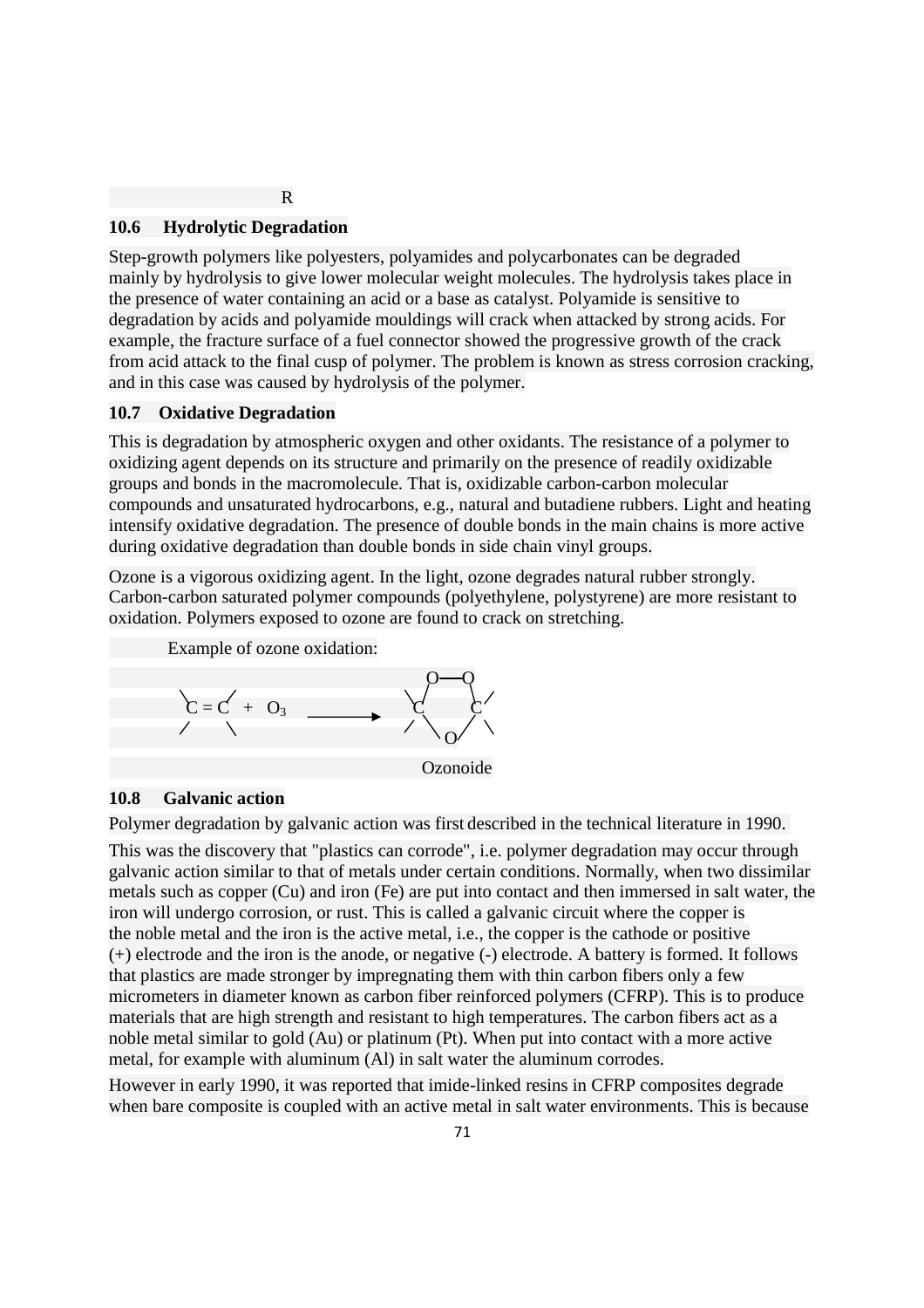corrosion not only occurs at the aluminum anode, but also at the carbon fiber cathode in the form of a very strong base with a pH of about 13. This strong base reacts with the polymer chain structure degrading the polymer. Polymers affected include bismaleimides (BMI), condensation polyimides, triazines, and blends thereof. Degradation occurs in the form of dissolved resin and loose fibers. The hydroxyl ions generated at the graphite cathode attack the O-C-N bond in the polyimide structure. Standard corrosion protection procedures were found to prevent polymer degradation under most condition.

| Agent                          | <b>Susceptible polymers</b>                                         | <b>Examples</b>                                                |
|--------------------------------|---------------------------------------------------------------------|----------------------------------------------------------------|
| Biodegradation                 | Short-chain polymers, nitrogen-<br>containing polymers, polyesters. | Polyurethanes,<br>Polyether-polyurethane                       |
| Ionizing radiation             | Aliphatic polymers having<br>quaternary carbon atoms                | Poly(methyl methacrylate)<br>Polyisobutylene,<br>Polypropylene |
| Moisture                       | Heterochain polymers                                                | Polyester, Polyamide,<br>Poluyurethane                         |
| Organic liquids and<br>vapours | Amorphous polymers                                                  | Polystyrene, Poly(methyl<br>methacrylate)                      |
| Ozone                          | Unsaturated elastomers                                              | Polyisoprene, Polybutadiene                                    |
| Sunlight                       | Photosensitive polymer                                              | Polyacetals, Polycarbonate                                     |

**Table 10.1 Effect of Environmental Agents on Polymers** 

#### **10.9 Self-Assessment Exercise**

- What is weathering?
- **•** Mention the factors that influence polymer degradation.
- Polymer Degradation: *en.wikipedia.org/wiki/polymer\_degradation*

#### **10.10 Conclusion**

A plastic bucket left for long time in the sun and rain loses its lustre and strength. This deterioration in properties is due to a phenomenon called 'polymer degradation,' which is characterized by uncontrolled change in the molecular weight or constitution of the polymer. Conventionally, the term 'degradation' is taken to mean a reduction in the molecular weight of polymer.

#### **10.11 Summary**

In this unit, you must have learnt that: